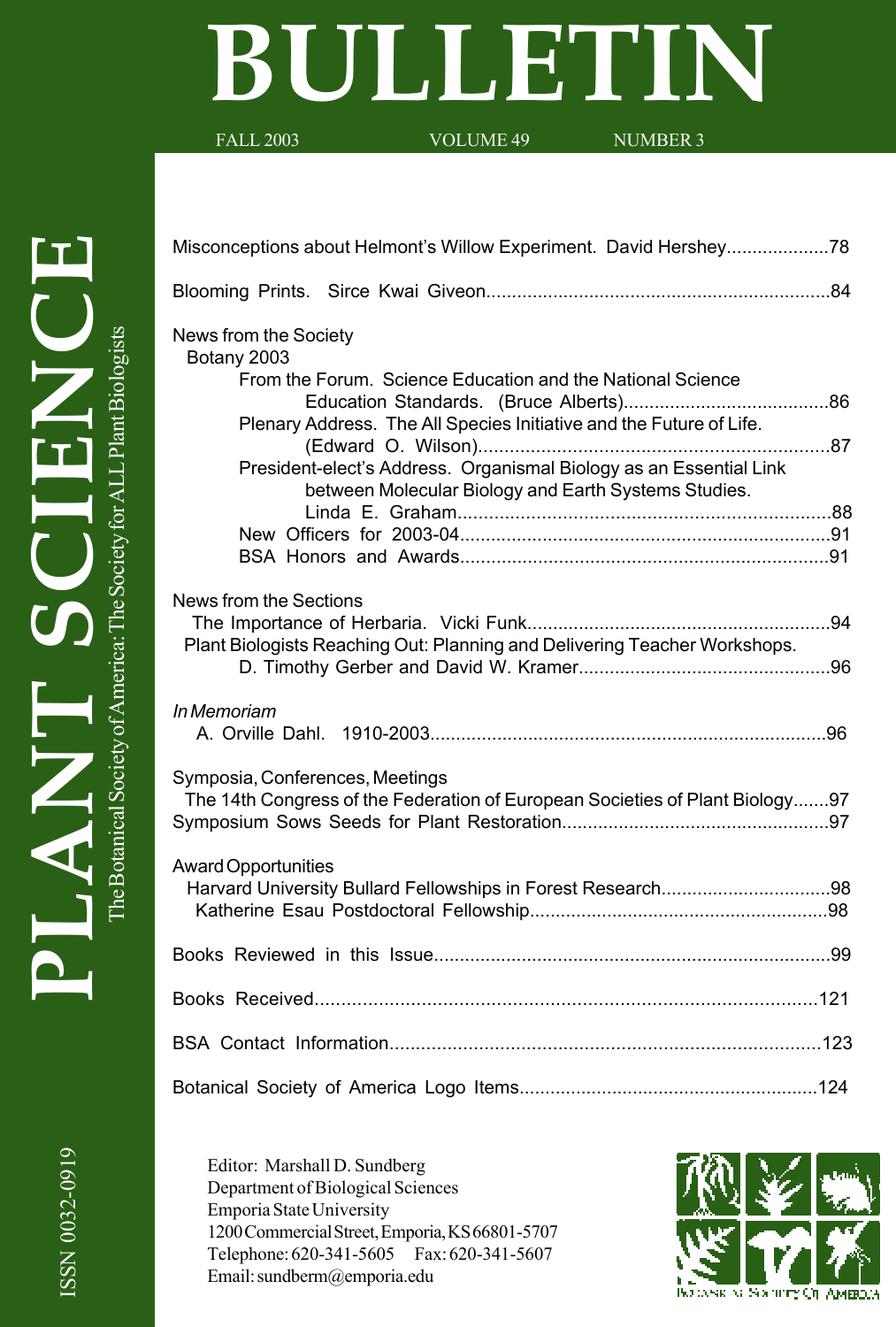During his plenary address at this year's Botany Education Forum Bruce Alberts, President of the National Academy of Science, made a strong case for overcoming what we all know is the "bad news" in education – inertia. His address, and the Botany 2003 plenary talk by E. O. Wilson, are summarized in the News from the Society section of this issue. Both provided reason for optimism and suggested strategies for achieving our goals. Both presentations also served to preface some of the salient concepts presented in the Myths About Botany Education Research Symposium. Two of these concepts are addressed in the feature articles of this issue.

In the first article David Hershey tackles some misconceptions commonly perpetuated in the botany classroom. The constructivist theory of learning posits that students build upon what they know to create new understanding. A major problem arises when students try to build on incorrect ideas. Such misconceptions, or alternative conceptions, are extremely difficult to overcome because typically they seem so "common sense." Our job as teachers is to first make sure we understand the concept ourselves, then to make sure that we don't inadvertently reinforce students' misconceptions through careless word choice or oversimplification. Helmont's willow experiments are classic in the history of botany - - but perhaps not as novel as most of us think.

The second article addresses the importance of making botany interesting to students - - especially to middle-school students for it is during these critical years that the creativity and enthusiasm for science of most elementary students is somehow squelched. Sirce Kwai Giveon has no botanical training, but she saw plants as a way to enrich her art curriculum and in the process turned her students on to the wonder of flowering plants. It was a tremendous experience for her, her students, and

for me as I fielded questions and shared in her students' discoveries. What a difference it would make to botany if each of the thousands of you who read this issue adopted a middle school class in your area. Imagine! Thousands of reinvigorated botanists! I bet Karl would have to deal with a boom of manuscripts in nine months - - and Wilson would have his boom of taxonomists in 19 years! Read, view, and enjoy! - - editor.

# **Misconceptions about Helmont's Willow Experiment**

The 1648 potted willow experiment of Johannes Baptista van Helmont is widely discussed in biology teaching because it is the first known quantitative experiment in biology. Despite its familiarity, several misconceptions about Helmont's experiment have gotten into the teaching literature. The purpose of this article is to correct these misconceptions.

#### **Helmont's Description**

Helmont's willow experiment is often presented in its entirety because the description is so brief. Here is the first English translation from 1662 to refer to for the subsequent discussion,

"But I have learned by this handicraft-operation that all Vegetables do immediately, and materially proceed out of the Element of water onely. For I took an Earthen vessel, in which I put 200 pounds of Earth that had been dried in a Furnace, which I moystened with Rainwater, and I implanted therein the Trunk or Stem of a Willow Tree, weighing five pounds; and at length, five years being finished, the Tree sprung from thence, did weigh 169 pounds,

|                                                                                                                                                                                                                                                                                                                      | <b>PLANT SCIENCE BULLETIN</b>                                                                                                                                                                                 |
|----------------------------------------------------------------------------------------------------------------------------------------------------------------------------------------------------------------------------------------------------------------------------------------------------------------------|---------------------------------------------------------------------------------------------------------------------------------------------------------------------------------------------------------------|
| ISSN 0032-0919<br>Published quarterly by Botanical Society of America, Inc., 1735 Neil Ave., Columbus, OH<br>43210. The yearly subscription rate of \$15 is included in the membership dues of the Botani-<br>cal Society of America, Inc. Periodical postage paid at Columbus, OH and additional mailing<br>office. |                                                                                                                                                                                                               |
| POSTMASTER: Send address changes to:<br><b>Botanical Society of America</b><br><b>Business Office</b><br>P.O. Box 299<br>St. Louis, MO 63166-0299<br>email: bsa-manager@botany.org                                                                                                                                   | Address Editorial Matters (only) to:<br>Marsh Sundberg, Editor<br>Dept. Biol. Sci., Emporia State Univ.<br>1200 Commercial St.<br>Emporia, KS 66801-5057<br>Phone 620-341-5605<br>email: sundberm@emporia.edu |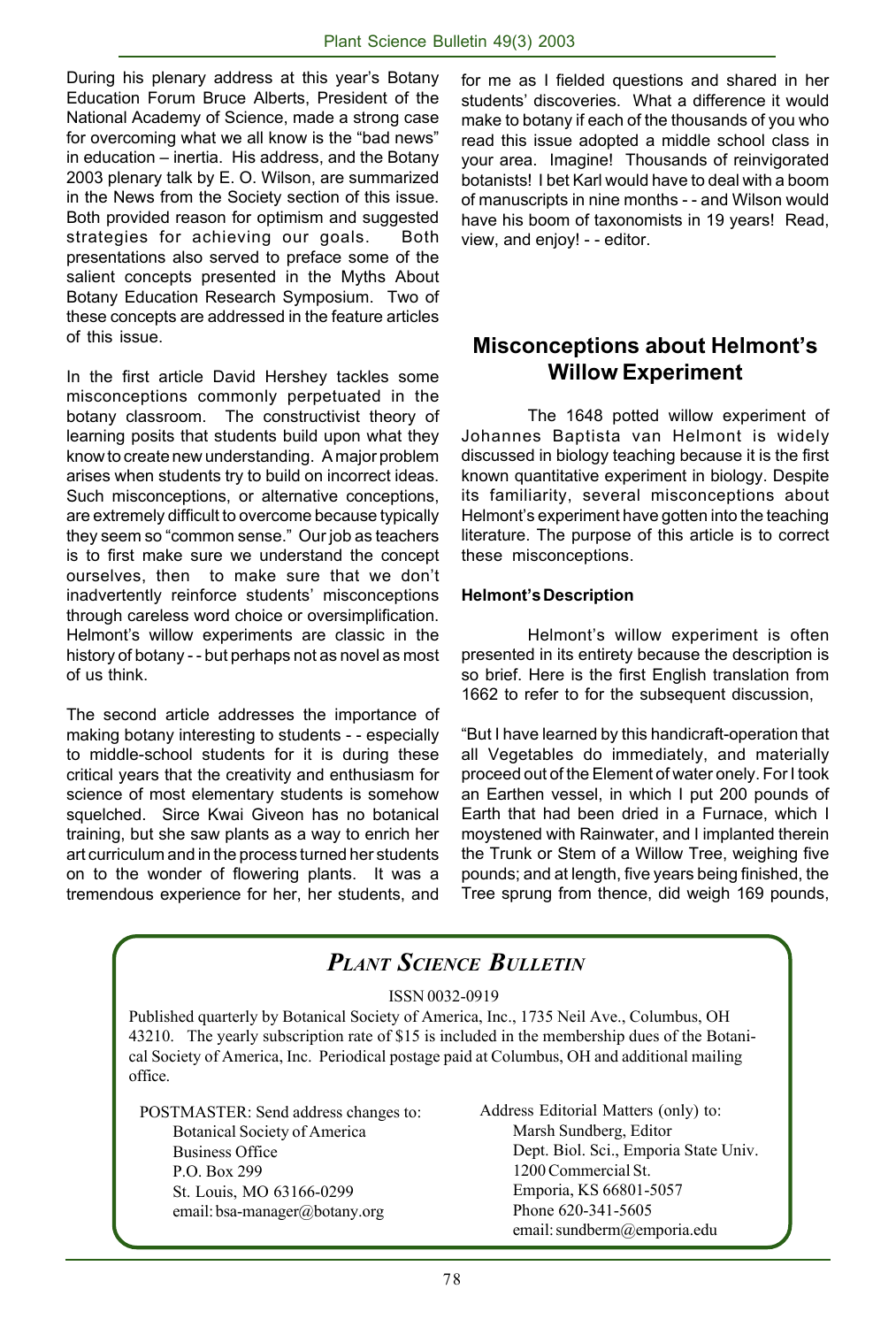and about three ounces: But I moystened the Earthen Vessel with Rain-water, or distilled water (alwayes when there was need) and it was large, and implanted into the Earth, and least the dust that flew about should be co-mingled with the Earth, I covered the lip or mouth of the Vessel with an Iron-Plate covered with Tin, and easily passable with many holes. I computed not the weight of the leaves that fell off in the four Autumnes. At length, I again dried the Earth of the Vessell, and there were found the same two hundred pounds, wanting about two ounces. Therefore 164 pounds of Wood, Barks, and Roots, arose out of water onely." (Helmont, 1662).

#### **Helmont's Originality**

Textbooks sometimes credit Helmont with the idea of the pot experiment to test if plants obtained their mass from the soil. For example, Moore and Clark (1995) noted that the "concept of plants as soil-eaters went unchallenged until 1648" when Helmont published his willow experiment. However, the consensus of historians is that Helmont's experiment was almost certainly inspired by Nicolaus of Cusa's 1450 book *De Staticus Experimentis*, which described a nearly identical thought experiment (Howe, 1965; Huff, 1966; Krikorian and Steward, 1968; Pagel, 1982). An English translation from *De Staticus Experimentis* reads*,*

"If a man should put an hundred weight of earth into a great earthen pot, and then should take some Herbs, and Seeds, and weigh them, and then plant or sow them in that pot, and then should let them grow there so long, untill hee had successively by little and little, gotten an hundred weight of them, hee would finde the earth but very little diminished, when he came to weigh it againe: by which he might gather, that all the aforesaid herbs, had their weight from the water." (Krikorian and Steward, 1968).

Nicolaus of Cusa was confident of the experimental results so he may have been relying on earlier sources, experimental data or common sense that gardeners did not have to routinely add soil to potted plants but they did have to water the pots frequently. Howe (1965) traced the quantitative pot experiment idea back to a Greek work of about 200 to 400 A.D. so Nicolaus of Cusa may not have been totally original either.

Helmont and his supporters, notably Robert Boyle, were part natural philosophers, part scientists, so they did not just rely on experimental data. They also used the theory of the ancient Greek philosopher Thales (62?-546 BCE) which stated that all matter arose from water (Krikorian and Steward, 1968; Walton, 1980). Boyle also cited the book of Genesis in the *Bible* as support for the theory (Walton, 1980).

#### **Helmont and Water**

Allchin (1993, 2000) stated that Helmont was "well aware that plants did not grow outside soil". However, herbals (Gerard, 1633) of Helmont's time described free-floating aquatic plants, such as "ducks meate" (*Lemna* spp.) or "frogge-bit" (*Hydrocharis morsus-ranae*)(Figure 1), that were common in Europe. Francis Bacon (1627) grew several species of terrestrial plants in water well before Helmont's experiment was published, including a rose he grew for three months. Bacon's conclusions were similar but not quite as strong as Helmont's, "It seemeth by these instances of water, that for nourishment the water is almost all in all, and the earth doth but keep the plant upright, and save it from overheat and over-cold." (Bacon, 1627). Other investigators used plant water culture in the mid-1600s including Robert Boyle, Thomas Browne and Robert Sharrock (Webster, 1966).

# *PLANT SCIENCE BULLETIN*

Editorial Committee for Volume 49

Norman C. Ellstrand (2003) Department of Botany and Plant Science University of California Riverside CA 92521-0124 ellstrand@ucracl.ucr.edu

> Douglas W. Darnowski (2006) Department of Biology Washington College Chestertown, MD 21620 ddarnowski2@washcoll.edu

James E. Mickle (2004) Department of Botany North Carolina State University Raleigh, NC 27695-7612 james\_mickle@ncsu.edu

Andrew W. Douglas (2005) Department of Biology University of Mississippi University, MS 38677 adouglas@olemiss.edu

Andrea D. Wolfe (2007) Department of EEOB 1735 Neil Ave., OSU Columbus, OH 43210-1293 wolfe.205@osu.edu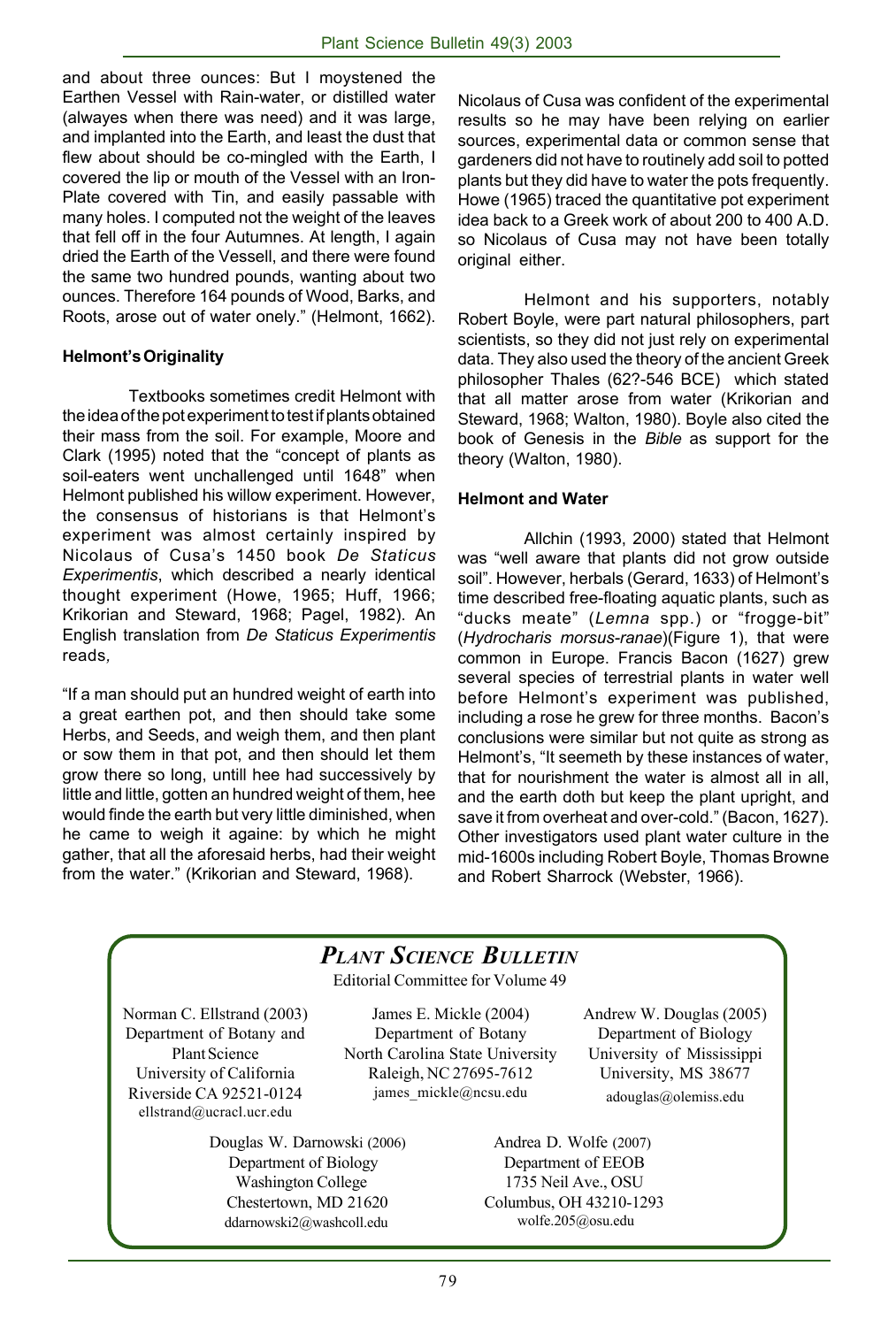

*Figure 1. Frog's bit, a free-floating aquatic plant (Gerard, 1633).*

Allchin (1993, 2000) stated that Helmont had no conception of distilled water. However, Helmont said he used distilled water in his experiment (Helmont, 1662), and distillation as a purification method was well known in Helmont's era (Multhauf, 1956). Alchemists, such as Helmont, often used redistilled rain water (Nash, 1957). Given Helmont's concern that dust might add to the dry weight of his soil, it seems clear that Helmont specifically used rain or distilled water because of their purity. Less pure water sources, such as well water or river water, would have contained more dissolved or suspended solids that would have added to the soil dry weight. In 1770, Antoine Lavoisier dismissed numerous water culture and Helmont-type experiments as inconclusive evidence that plants were formed exclusively from water because they had not used rain water or distilled water (Nash, 1957). However, Lavoisier could not criticize Helmont's experiment for that weakness.

#### **Helmont and Gas**

Allchin (1993, 2000) said "carbon dioxide [was] a substance wholly outside his [Helmont's] conception." However, Helmont coined the term gas, discovered carbon dioxide and is the "real founder of pneumatic chemistry" (Leicester and Klickstein, 1963). Helmont described several

sources of gas sylvestre, his name for carbon dioxide, including belches, fermenting wine and burning charcoal, which is of plant origin (Leicester and Klickstein, 1963; Pagel, 1972). Helmont even wrote that when 62 pounds of oak charcoal were burned, they would yield 61 pounds of gas and 1 pound of ash (Leicester and Klickstein, 1963). Thus, Helmont knew that dry plant matter released large amounts of carbon dioxide upon burning. Helmont was apparently so dogmatic about the water-forms-all-matter theory that he ignored his data that plant dry matter was composed largely of carbon dioxide gas and his data that a small amount of soil was missing from his pot. Had he not been so dogmatic, Helmont might have used his data to conclude that fresh plant matter consisted largely of water but that dry plant matter consisted mainly of carbon dioxide gas and a small amount of soil minerals. That kind of conclusion would have advanced plant biology by well over a century. **Helmont's Pot**

Allchin (1993, 2000) thought Helmont was "rather clever" and deserved "credit" for "isolating the relevant soil system within the boundaries of a pot." However, growing trees in pots was common in Helmont's time so Helmont was just using a standard technology.. The wealthy in Helmont's era often grew potted tropical plants, especially orange trees, and overwintered them in caves, stoves, greenhouses, or orangeries (Muijzenberg, 1980). Plants had been grown in pots as early as ancient Egyptian times (Baker, 1957). As mentioned earlier, historians have concluded that Helmont's experiment was almost certainly inspired by Nicolaus of Cusa's 1450 description of a nearly identical thought experiment that involved growing plants in a pot.

Allchin (1993, 2000) said that Helmont sunk his pot in the ground "as if the location was a significant parameter" to control. It is not known why Helmont sunk his pot in the ground so that is a guess. Hershey (1991) suggested some practical reasons such as greatly reducing the irrigation requirement by minimizing evaporation from the porous pot walls or preventing the planted pot from being blown over by the wind. The pot being blown over and spilling the soil could have ruined the experiment. Gerard (1633) illustrated a planted pot sunk in the ground (Figure 2) so it seems likely gardeners of Helmont's time knew of one or more of the practical advantages. Sinking the pot may have also prevented the roots from being killed by subfreezing temperatures (Hershey, 1991). Perhaps Helmont sunk the pot to prevent someone from falling in the hole left after the 200 pounds of soil were removed or because Mrs. Helmont didn't want a big, ugly pot sitting aboveground in the yard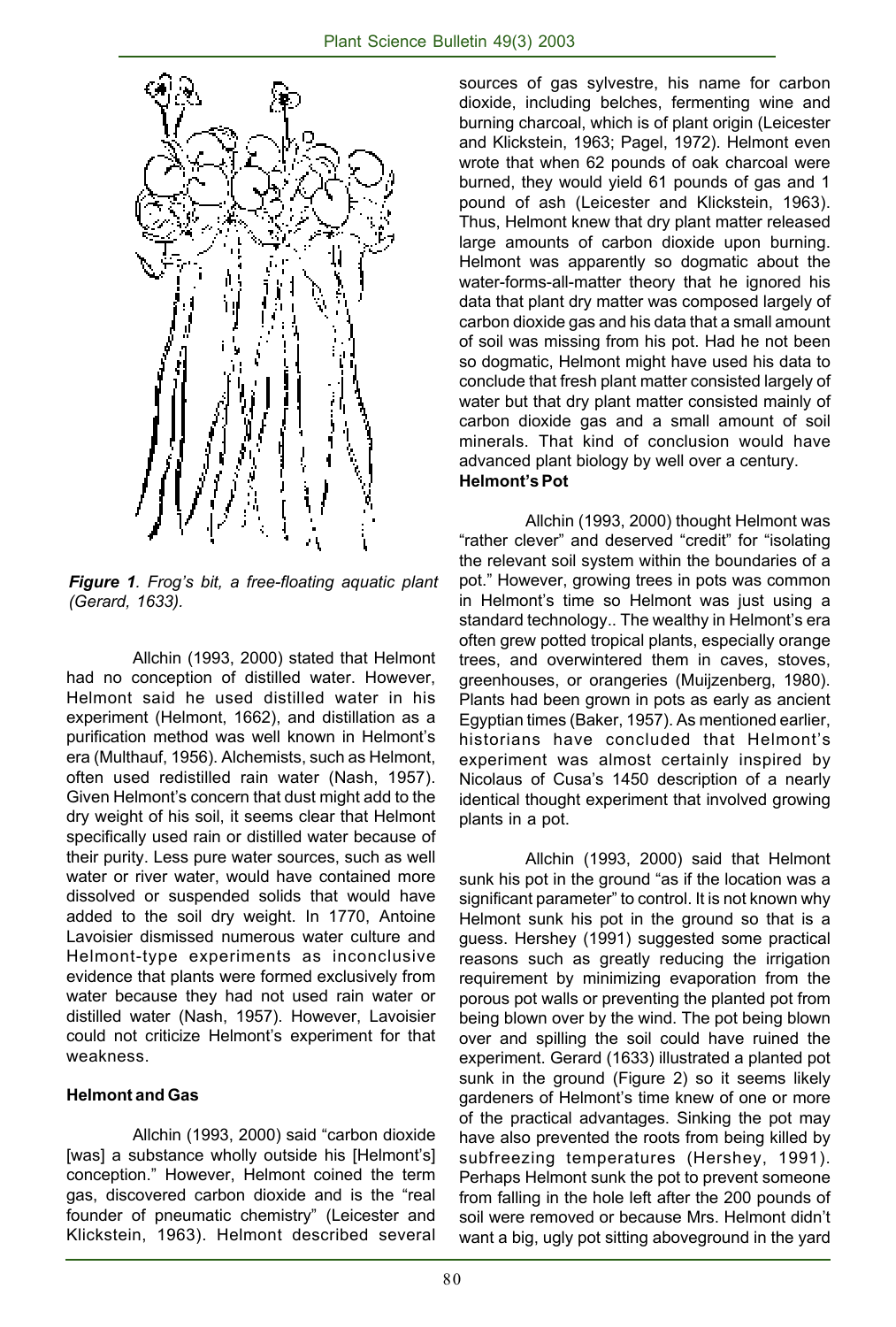

**Figure 2**. Cypress vine (Ipomoea quamoclit) growing in a pot sunk in the ground *(Gerard, 1633).*

for five years. Maybe Helmont did not even make the decision to sink the pot because it is quite likely that the wealthy Helmont had his gardener do some, if not all, of the experiment. Boyle had his gardener carry out his Helmont-type experiments (Krikorian and Steward, 1968).

Helmont's use of a metal pot lid to keep out dust is sometimes considered one of the more impressive parts of the experimental design (Krikorian and Steward, 1968). Helmont even coated the iron lid with tin to prevent rusting. However, common sense indicates that a metal lid with many holes would be ineffective in keeping out dust. Any dust that accumulated on the lid would have simply been washed into the pot when it rained. The lid would have been effective in keeping leaves, twigs, and other debris out of the pot. It might have also prevented larger animals from burrowing in the potted soil and prevented rain from splashing soil out of the pot. However, it would not have been effective in preventing surrounding soil from being splashed into the pot. Soil splashing into the pot was a disadvantage of sinking the pot in the ground. Criticisms of Helmont's Methods

Allchin (1993, 2000) thought Hershey (1991) criticizing Helmont's experiment for not using replication lacked historical context. However, Boyle in the 1640s (Hoff, 1964) did three Helmont-type experiments before he had read Helmont's experiment (Krikorian and Steward, 1968). Boyle found 0 pounds soil missing, then repeated the experiment and found 1.5 pounds missing (Krikorian and Steward, 1968) which revealed substantial experimental error. Boyle lost the data of the third experiment (Krikorian and Steward, 1968). Woodward (1699) criticized the accuracy of Helmont's weighing and soil drying methods. "I must confess I cannot see how this experiment

can ever be made with the nicety and justness that is required, in order to build upon it so much as these gentlemen do. 'Tis hard to weigh Earth in that quantity, or plants of the size of those they mention, with any great exactness: or to bake the Earth with that accuracy, as to reduce it twice to the same dryness." (Woodward, 1699)

Helmont's Design and Analysis

Allchin (1993, 2000) stated that Helmont's experiment was "designed and interpreted appropriately" in the context of Helmont's time. However that is untrue.

As mentioned above, common sense inidicates that the metal lid would have been ineffective in its stated purpose of keeping dust out of the pot, and sinking the pot in the ground would have created a problem of rain splashing soil into the pot.

· Helmont made no mention of the impossibility of completely separating soil and roots, which would have been a source of experimental error. Anyone who has tried to completely separate roots from soil knows that it is basically impossible.

Helmont's description is contradictory because he says he grew the willow for five years but had only four autumn's worth of leaves. There would have been five autumns in five years. Helmont's said his 164 pounds of willow included just "wood, barks, and roots" (Helmont, 1662) so what happened to the leaves from the fifth season?

Helmont made no mention of weighing inaccuracies even though accurate soil weighing was the heart of his experiment. Even Woodward (1699) noted that twice drying and weighing 200 pounds of soil could not have been done with any great accuracy.

Helmont was inconsistent in his weighing technique because he determined soil dry weight but plant fresh weight (Krikorian and Steward, 1968). It was common knowledge in Helmont's time that plants did require water and contained large amounts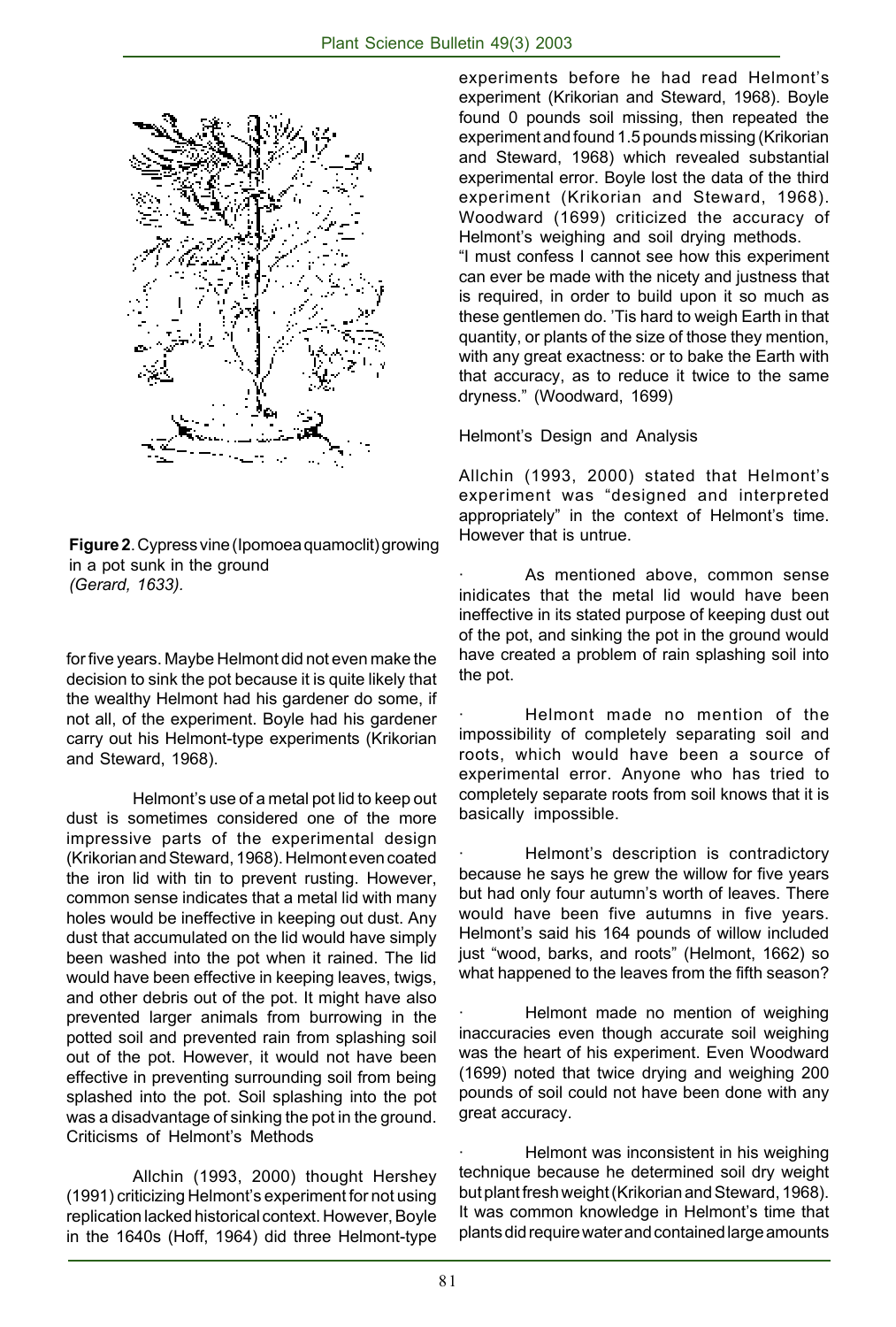of water because plant products were routinely dried before use, including firewood, grains, peas, beans, tobacco, cooking herbs, medicinal plants, hay, and some fruits, such as grapes to make raisins. Thus, the key question was what plant dry matter was composed of.

Helmont's description of his experiment was very incomplete. He did not even mention the species of willow he used.

Helmont is lauded for being quantitative but he ignored his missing two ounces of soil because he believed so strongly that all matter arose from water. Helmont was well aware that a small amount of ash or earth remained after burning plant material but did not consider the possibility that the ash represented soil minerals.

· Helmont did not have the data needed to conclude that 164 pounds of plant matter came from water alone because he had not measured the amount of water added to the pot during the experiment. The logical conclusion based on Helmont's published data would have been that very little of the plant fresh weight came from the soil.

Helmont ignored common knowledge that manure greatly improved plant growth. Manure promotion of plant growth was well known long before Helmont's time (Tisdale and Nelson, 1975). Even Helmont supporter Boyle used that as a criticism in his 1666-67 work, *The Origin of Forms and Qualities*,

"And indeed experience shews us, that several plants, that thrive not well without rain water, are not yet nourish'd by it alone, since when corn in the field, and fruit-trees in orchards have consum'd the saline and sulphureous juices of the earth, they will not prosper there, how much rain soever falls upon the land, till the ground by dung or otherwise be supply'd again with such assimilable juices" (Hunter and Davis, 1999).

#### **Helmont as Hero and Fool**

Allchin (1993) stated that it was the "Most Outlandish Use of History in Biology Education" to portray Helmont as "both hero and fool." However, in his era Helmont was regarded exactly that way (Pagel, 1972) because his "combination of mysticism, magic, alchemy, and new science irritated even his contemporaries" (Heinecke, 1995). Even Helmont admirer, Boyle had that hero-fool view because Boyle thought a mysticism-heavy treatise written by Helmont was misattributed to Helmont by his detractors (Heinecke, 1995). Boyle couldn't comprehend how Helmont, who made many

important scientific discoveries, could also produce such unscientific nonsense. Pagel (1972) noted that Helmont's writings are difficult for modern readers because his scientific work is mixed in with his nonscientific discourses on such things as religious metaphysics and cosmology. Helmont also believed in spontaneous generation, that the philosophers' stone could be used to turn other metals into gold and that applying salve to the weapon that caused a wound would promote healing of the wound (Pagel, 1982). A publication on the latter subject got Helmont arrested and convicted of heresy under the Spanish Inquisition (Pagel, 1972).

#### Woodward Disproves Helmont

Textbooks often follow up a description of Helmont's 1648 experiment with a discussion of Joseph Priestly's 1770s experiments (Kaufman *et al.,* 1989; Moore and Clark, 1995; Weier *et al.,* 1982). They rarely mention how John Woodward (1699) disproved Helmont's willow experiment. Woodward (1699) used water culture experiments in which plant growth was much greater in water containing a little soil than in plain water or distilled water (Table 1). Unlike Helmont, Woodward (1699) measured the water used by his plants and provided the first quantitative measurements of transpiration (Table 1). Woodward improved upon Helmont by using replication and growing his plants indoors under more controlled conditions. However, Woodward (1699) too failed to measure plant dry weight or make the connection that the dry matter absorbed from the water was insufficient to account for the entire gain in plant dry weight.

*Table 1. Effect of water source on spearmint (Mentha spicata) growth and transpiration in water culture (Woodward, 1699).\**

| Water source % fresh wt. gain |     | Transpiration Ratio** |
|-------------------------------|-----|-----------------------|
| plain rep. 1                  | 100 | 111                   |
| plain rep. 2                  | 126 | 95                    |
| plus soil rep. 1              | 222 | 64                    |
| plus soil rep. 2              | 309 | 53                    |
| distilled                     | 36  | 215                   |

—————————————————————— \*Glass containers were covered by parchment to prevent evaporation. The stem was inserted through a hole in the parchment. Plants were grown for 56 days in a windowsill in June and July 1692.

\*\*Grams of water lost divided by grams of fresh weight gained by plant.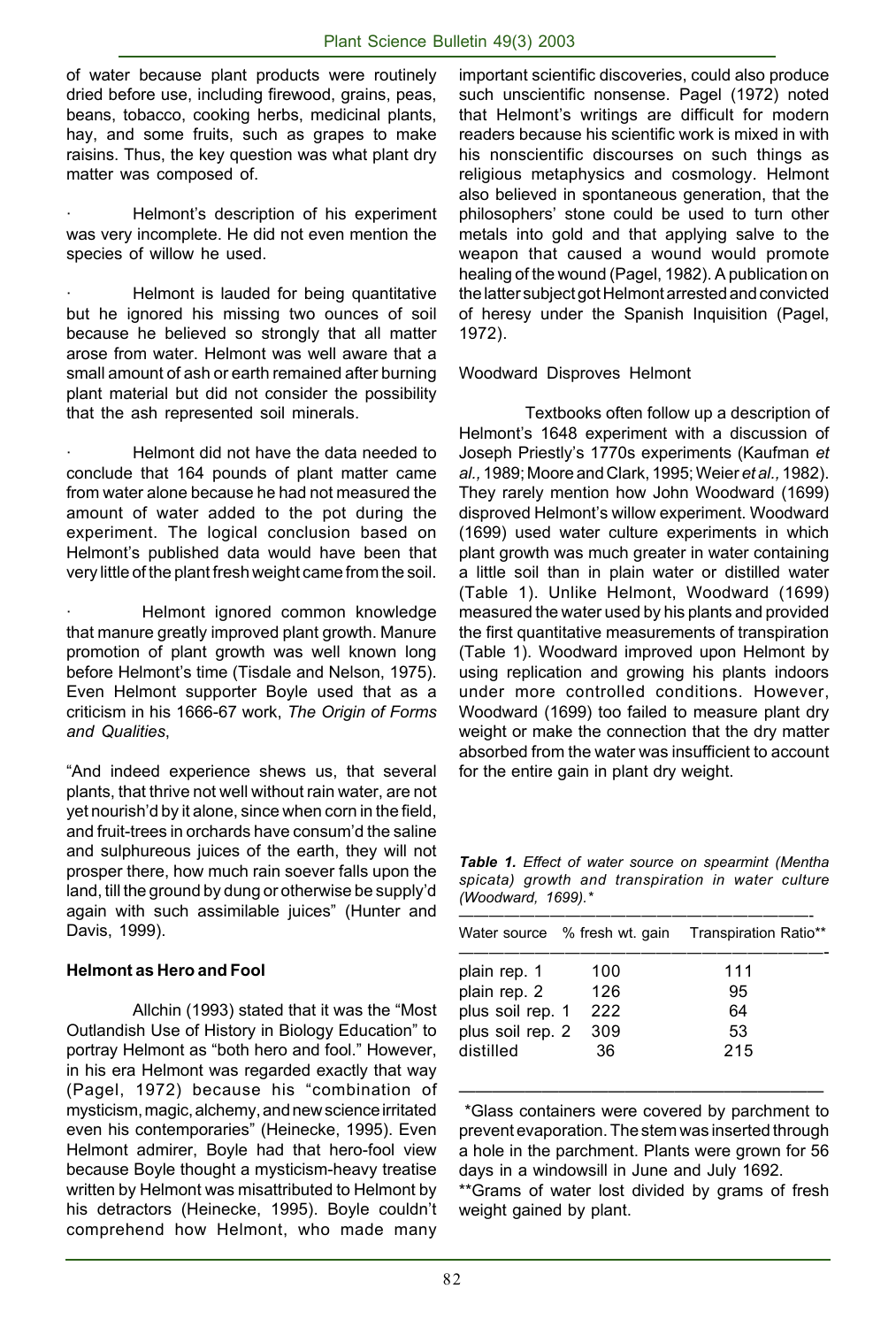Although Woodward (1699) showed that Helmont's conclusion was wrong, Woodward's work has been largely overlooked (Stanhill, 1986) while Helmont's willow experiment is still widely mentioned in biology textbooks and histories of science. The detailed case history by Nash (1957) does not even mention Woodward. Even in his own time, Woodward (1699) was overlooked. For example, Stephen Hales reported many transpiration measurements in his classic 1727 book, *Vegetable Staticks*, and made conclusions virtually identical to Woodward's but just briefly mentioned Woodward (Stanhill, 1986). In 1770, Lavoisier did not mention Woodward in his repudiation of Helmont's pot experiment and plant water cultures as proof that matter arose from water alone (Nash, 1957).

Woodward's (1699) convincing experimental data that Helmont's conclusion was wrong went largely unnoticed possibly at least partly because his reputation was later tarnished by severe professional disputes in his main fields of medicine and geology (Stanhill, 1986). These disputes resulted in a duel and his expulsion from the council of the Royal Society (Stanhill, 1986). Woodward's (1699) title was also vague. Had he used a title such as, "Experiments that Disprove Helmont's Willow Experiment," his work might have gotten more notice.

Lessons from Helmont's Experiment

The first sentence in Helmont's biography reads "Pessimism, scepticism and criticism are the outstanding key-notes of all of van Helmont's works and researches" (Pagel, 1982). However, he did not apply enough skepticism and criticism to his willow experiment. It was still a very useful and important experiment in the history of biology but was much less than it could have been. From a modern perspective, it does provide some valuable lessons for biology students.

· Do not ignore your own data when making conclusions. Helmont ignored his missing two ounces of soil and his other data that charcoal, derived from plants, produced mainly gas when burned. Had Helmont concluded that plant dry mass consisted of a small amount of minerals absorbed from the soil but mainly of gas sylvetre, his name for carbon dioxide, he could have advanced plant science by more than a century.

Be objective and do not try to prove a particular hypothesis or theory as Helmont did. When you are not objective, you are likely to make wrong conclusions. Helmont's theory that water formed all matter made him conclude that all 164

pounds of willow came from water even though he had not measured how much water he had added to the pot. Helmont also ignored his missing two ounces of soil because his theory did not allow him to consider the possibility that the small amount of ash remaining after burning plant matter could have come from the soil.

Consider common sense or preexisting knowledge even if you have no quantitative data to support it. In Helmont's case, he ignored common knowledge that manure promoted plant growth and that fresh plant matter did contain large amounts of water.

Scientists sometimes overlook or do not acknowledge preexisting work as Helmont did for Nicolaus of Cusa's 1450 book describing a pot experiment like Helmont's and Bacon's 1627 work on growing plants in water. This was especially true centuries ago when scientific literature was not as widely available but can still occur. Allchin (1993, 2000) did not cite any historical literature on Helmont to support his claims and made errors.

When publishing an experiment, describe the materials and methods in enough detail so others can repeat it. It appears no one ever attempted to repeat Helmont's five-year experiment with a willow tree. Helmont scholar Pagel (1982) even warned that trying to repeat Helmont's willow experiment as described "may run into technical difficulties" and "may lead to different results." Describing an experiment as basically unrepeatable is one of the worst criticisms that can be made.

The first person who publishes an experiment gets the credit even if others proposed or did it earlier. If historians were convinced that Nicolaus of Cusa was actually describing a completed experiment in 1450, rather than just a proposed experiment, Nicolaus of Cusa would have gotten the credit instead of Helmont. Similarly, if Robert Boyle had published his Helmont-type experiment before 1648, he would have gotten the fame.

An experiment may be considered valid long after other published results that disprove it. Woodward (1699) showed Helmont's conclusion from his willow experiment was incorrect but Woodard was largely overlooked in his era and ever since (Stanhill, 1986).

> **David R. Hershey** Email: dh321z@yahoo.com

#### **Literature Cited**

Allchin, D. (2000). How not to teach historical cases in science. *Journal of College Science Teaching*, 30,33-37.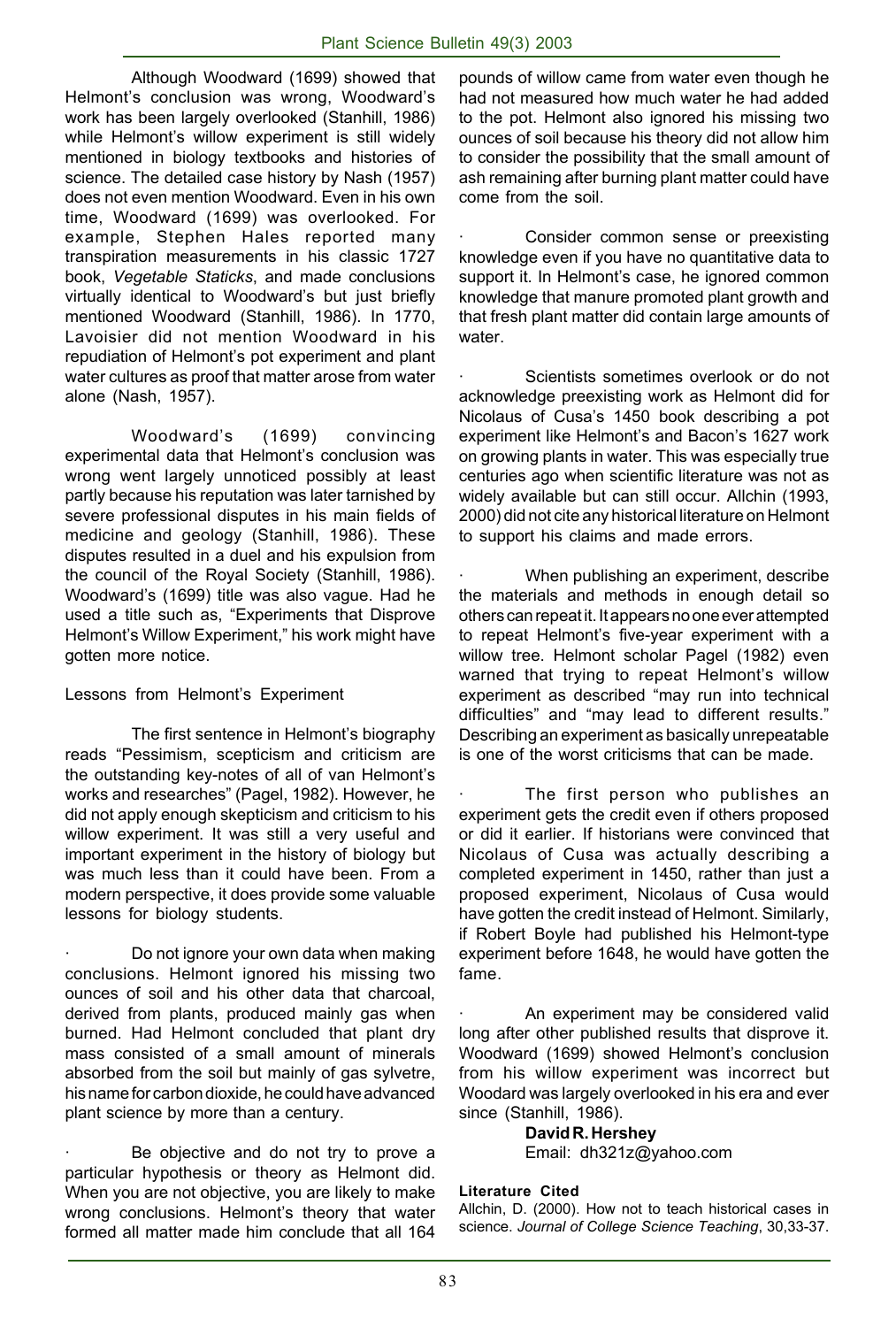Allchin, (1993). Reassessing van Helmont, reassessing history. *Bioscene*, 19(2),3-5.

Bacon, F. (1627). *Sylva Sylvarum*. London: J. Haviland.

Baker, K.F. (1957). *The UC System for Growing Healthy Container-Grown Plants*. (University of California Agricultural Experiment Station Manual 23). Berkeley, CA: University of California.

Gerard, J. (1633). *The Herbal or General History of Plants*. New York: Dover.

Heinecke, B. (1995). The mysticism and science of Johann Baptista van Helmont (1579-1644). *Ambix*. 42(2),65-78.

Helmont, J.B. van. (1662). *Oriatrike or Physick Refined*. London: Lodowick Loyd. (translated by John Chandler).

Hershey, D.R. (1991). Digging deeper into van Helmont's famous willow tree experiment. *American Biology Teacher*. 53,458-460.

Hoff, H.E. (1964). Nicolaus of Cusa, van Helmont, and Boyle: The first experiment of the renaissance in quantitative biology and medicine. *Journal of the History of Medicine and Allied Sciences*, 19,99-117.

Howe, H.M. (1965). A root of van Helmont's tree. *ISIS*, 56,408-419.

Hunter, M. and Davis, E.B. (1999). *The Works of Robert Boyle*. London: Pickering and Chatto.

Kaufman, P.B., Carlson, T.F., Dayanandan, P., Evans, M.L., Fisher, J.B., Parks, C. and Wells., J.R. 1989. *Plants: Their Biology and Importance*. New York: Harper and Row.

Krikorian, A.D. and Steward, F.C. (1968). Water and solutes in plant nutrition: With special reference to van Helmont and Nicolaus of Cusa. *BioScience*, 18,286-292.

Leicester, H.M. and Klickstein, H.S. (1963). *A Source Book in Chemistry 1400-1900*. Cambridge MA: Harvard University Press.

Moore, R. and Clark, W.D. 1995. *Botany: Plant Form and Function*. Dubuque, Iowa: Wm. C. Brown.

Muijzenberg, E.W.B. van den. (1980). *A History of Greenhouses*. Wageningen, The Netherlands: Institute for Agricultural Engineering.

Multhauf, R. (1956). The significance of distillation in Renaissance medical chemistry. *Bulletin of the History of Medicine*, 30,329-346.

Nash, L.K. (1957). Plants and the Atmosphere. pp. 323- 426. Volume 2. IN: Conant, J.B. and Nash, L.K. (eds.). *Harvard Case Histories in Experimental Science*. Cambridge, MA: Harvard University Press.

Pagel, W. (1982). *Joan Baptista van Helmont, reformer of science and medicine*. New York: Cambridge University Press.

Pagel, W. (1972). Helmont, Johannes (Joan) Baptista van.

pp. 253-259, vol. 6. IN: Gillespie, C.C. (ed.). *Dictionary of Scientific Biography*. New York: Scribner.

Stanhill, G. (1986). John Woodward - A neglected 17thcentury pioneer of experimental botany. *Israel Journal of Botany*, 35,225-231.

Tisdale, S.L. and Nelson, W.L. (1975). *Soil Fertility and Fertilizers*. New York: Macmillan.

Walton, M.T. (1980). Boyle and Newton on the transmutation of water and air, from the root of Helmont's tree. *Ambix*, 27(1),11-18.

Webster, C. (1966). Water as the ultimate principle of nature: The background to Boyle's *Sceptical Chymist*. *Ambix*, 13,96-107.

Weier, T.E., Stocking, G.R., Barbour, M.G., and Rost, T.L. 1982. *Botany: An Introduction to Plant Biology*. New York: Wiley.

Woodward, J. (1699). Some thoughts and experiments concerning vegetation. *Philosophical Transactions of the Royal Society*, 21,193-227.

# **Blooming Prints**

I needed to get some flowers with some guts and muscles yet were beautiful and delicate. I didn't need these flowers to adorn my desk; I needed them for new information to give to students. I am an art teacher at Starlight Cove Elementary School in Lantana, Florida. These fifth grade boys and girls are budding into young men and women and I thought that delicately beautiful, gutsy muscled flowers would be something they could relate to. Our project, required by the Florida Sunshine State Curriculum, provides  $5<sup>th</sup>$  Graders the experience of Relief Printmaking. Their suggested theme is Plants. Teachers are given leeway in how to focus their lessons.

In my experience of previous years, I have put up posters and silhouette shapes of flowers on the walls and passed around books about plants, and even brought flowers to school from my garden. However, I continued to get the question from the kids, "what do I draw"? That's mostly from the boys. The girls tend to make frilly daisy chains. Their prints came out well crafted but lacked some visual oomph. This year, I was determined to help them understand what they were looking at.

The best way I know how to get children to dig into more focused observation is through using Science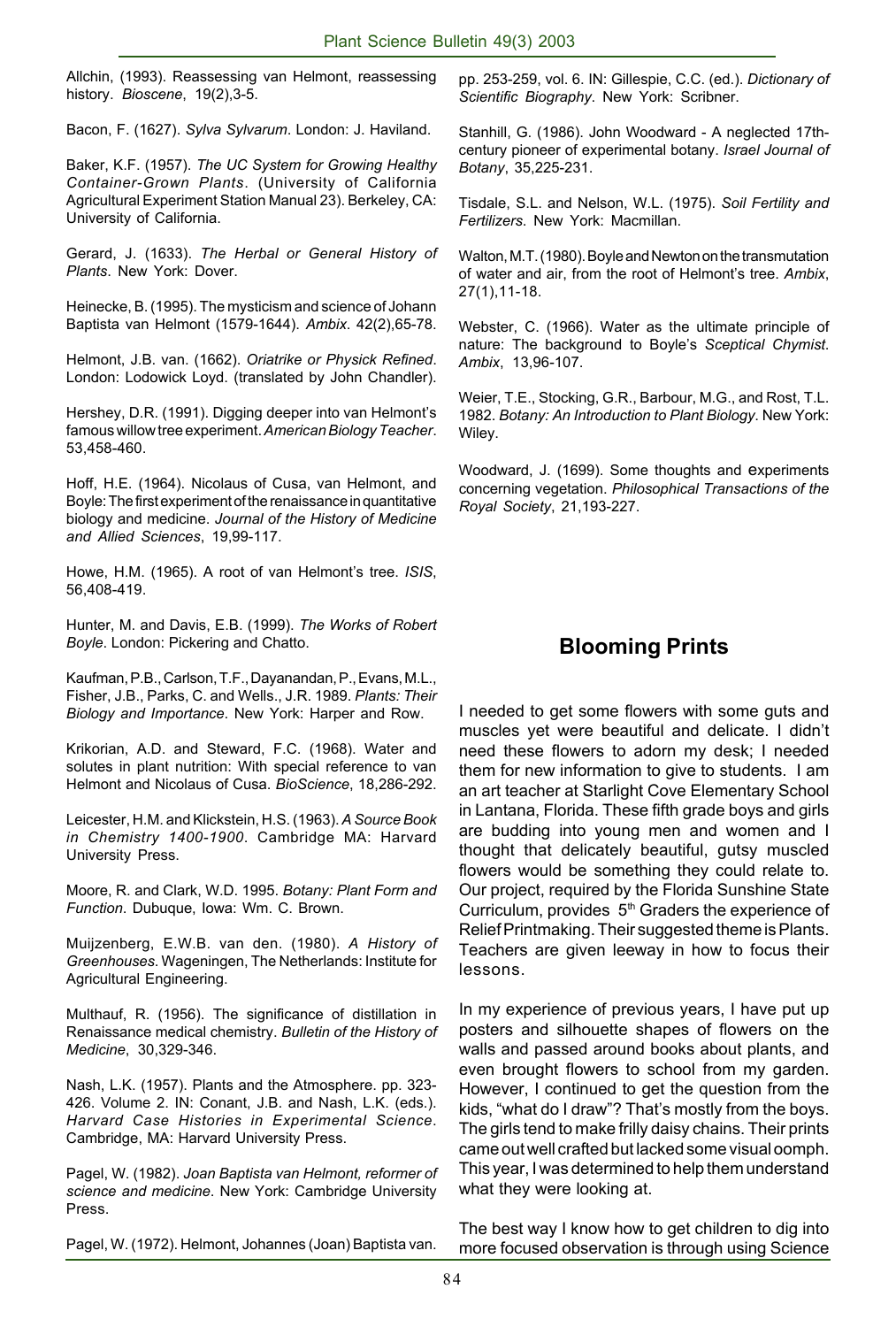**I** as my introduction.

So, this year, I decided to do some digging in the worldwide web garden to unearth information about the origins of Flowers. What I found out challenged T-Rex's legacy!

I found a willing scientific informant, Dr. Marshall Sundberg, who answered my questions on when and where flowers began in earth time scale. He said it was a timely question because evidence of floral beginnings has just recently been discovered in China. It seems that flowers began in the shallow warm waters as aqueous plants. The oldest known type of flower is the Magnolia cousin. Just last Spring, I planted the Southern Magnolia tree in front of my southern Floridian home. This new information makes me especially proud of my Magnolia sapling. As I gaze out upon the newly opened luscious blooms, I realize this delicately blended peachblush-cream petal outlasted the biggest, meanest dinosaurs. A miniscule remnant of T-Rex, the brown anole, roams the candelabra branches.

I brought photos of the magnolia bloom to the children and the email printouts of the information I received from Dr. Sundberg. The printout was read to the classes. How flowers outlasted T-Rex caught the kids' interest. From there, with Dr. Sundberg's help, I went into the structure of the Flower using overhead transparencies as if I were their science teacher.

When students asked questions about flower parts that I didn't know with assurance, I wrote Dr. Sundberg. One such example is why the interior of some flowers has a different color than their outer petals. I let the kids guess and gave them their answer the following week. They guessed that nectar producers attract birds and bees. What they didn't know was that this method of attraction helped propagate the plants.

The boys especially were interested in the carnivorous plants and we let our imaginations have a wild moment thinking how scary it would be if one of those plants were human size. We have a variety of floating carnivorous plants in our black ponds nearby.

Settling back with factual information on Flowers, the students' awareness of "What to look at" increased dramatically from last year. When I passed around a few books on Flowers, such as the Audubon handbook on wildflowers and tacked up posters and photographs and other artists' paintings of flowers, the students set out to create. This was the proof of my effort: their drawings were strong and confident and much more botanically

correct than in previous years.

The next step took two stages: one was to draw four drawings of flowers; and the last step was selecting the clearest linear image from the four and transferring it onto the print plate.

The three paper drawings were such excellent illustrations that I had the children mount them on large black construction paper and we have exhibited them in my classroom, our school media center and the school headquarters for our Palm Beach County Elementary School Exhibition.

The printed plate was used about eight times, creating prints with different colored printing ink and different colored paper. The student's pride in their work was evident with their industry and smiles.

Being their proud Art Teacher, I sent electronic images to Dr. Sundberg as thanks for his information and support. He said he was amazed at the detail.

I hope the Plant Science Bulletin enjoys the selections I have sent.

Sirce Kwai Giveon, Lantana, Florida.

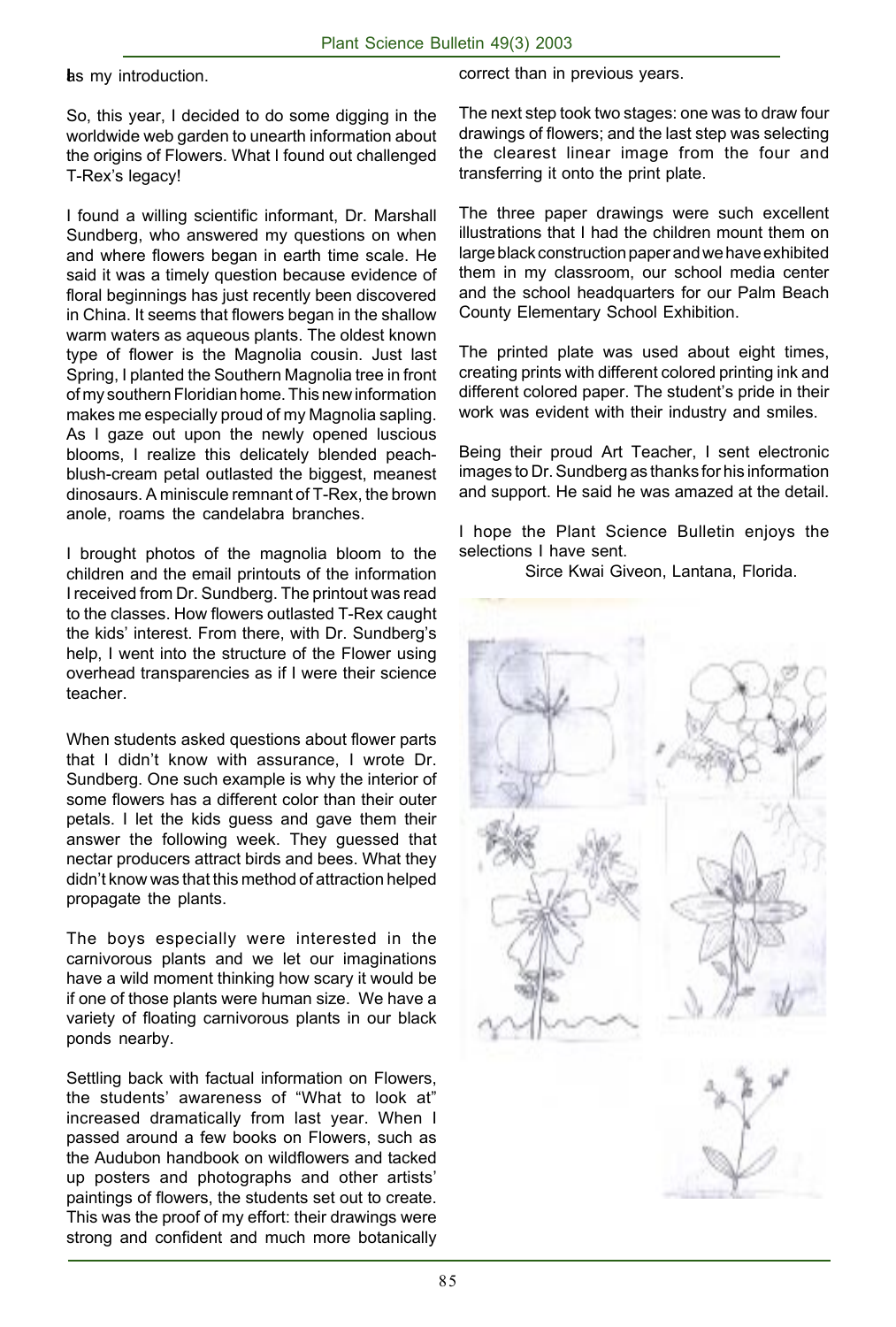# **News from the Society Botany 2003**

# **From the FORUM** *Science Education and the National Science Education Standards* **Bruce Alberts**

Our field has a real opportunity to have an impact on K-12 education said Bruce Alberts, President of the National Academy of Sciences, in his Keynote address at the Botany Forum. This would be a key element in his goal to create an enlarged scientific community. Traditionally this community consisted of scientists in academe, government and industry, but his vision is to incorporate science teachers at all levels and science journalists. The combined efforts of this broadened community will be necessary to affect the desired improvement in scientific literacy among the population at large.

This goal fits well with the charge of the Academy, which was chartered in 1863 to provide independent advice to the government on science policy and practice. While the majority of reports produced by the Academy fall into the category of "Science for Policy," providing the scientific background for policy makers to make informed decisions, an increasing amount of effort is going into "Policy for Science" reports that involve promoting science and scientific literacy. Alberts said it was clear to him, when he began his tenure as President, that the latter were particularly critical. All he had to do was think back to his first 10 years teaching at Princeton to realize that teaching students the same way he was taught, with introductory courses designed to weed out students who could not make the grade, was a part of the problem and not part of the solution.

The major accomplishment of his first two years in office was the publication, in 1996, of the National Science Education Standards. There were more than 18,000 reviewers who contributed to this effort and it quickly became clear that every scientist had strong opinions about what content in her or his field was critical. The task was to winnow down the list of essentials and to do this they devised an interesting strategy. Physicists, for instance would trim the biology list while biologists would do the same for the physicists. The result was the 250 page document that Alberts encourages us to consult for our own introductory courses. In fact Alberts suggested that the 25 page chapter on Teaching is "a must read chapter" for all scientists in the classroom!

Subsequent to publication of the Standards, the Academy has concentrated on producing a number of supplemental booklets designed to help teachers implement the standards. These, of course, are all available to be read and/ or purchased on the Academy web site. Inquirybased strategies are prominent in these publications, not only because of their utility in science teaching but because they precisely fit the needs for modern workforce skills. Alberts said that as a scientist he was optimistic that changes in science education can be implemented, but unfortunately there is also some bad news - - INERTIA.

Change is always difficult, but it is particularly so in education where there are so many masters. Alberts noted a particular concern that he called the "tyrany of tests." He noted that most of us fail to appreciate the extent to which a high stakes exam can determine the nature and effectiveness of what is taught, how students learn, and their entire view of education. He was able to provide examples from his daughter, a teacher in California, who is now having to deal with pressure to "teach to the test." He also highlighted the statement from the Princeton Study Guide for the SAT II exam which literally tells students "you don't need to understand anything... just need to be able to make associations." Of course the real problem is not tests *per se* but the fact that the tests being used are "bad tests." "No Child Left Behind" and the creep of business-style accountability even into higher education makes it imperative that we develop "good tests" for the assessment process. He said that the Academy has recently embarked on a project to develop prototype tests that are computer aided, but that measure students' growth in understanding.

Our challenge, said Alberts, is to align our introductory college science courses with the standards. This means that we must incorporate inquiry-based teaching methods into lecture and show the relationship of science to society. It also means that we must incorporate inquiry-based, non-cookbook laboratory experiments into associated science laboratory courses. Beyond that, we as scientists must make a science out of education and science education research. More research must be done on how people learn and we urgently need more research on teaching science as inquiry. So who will do this research? We need to develop a new tradition of cooperation between scientists, science educators and teachers. And we should consider opportunities for postdoctoral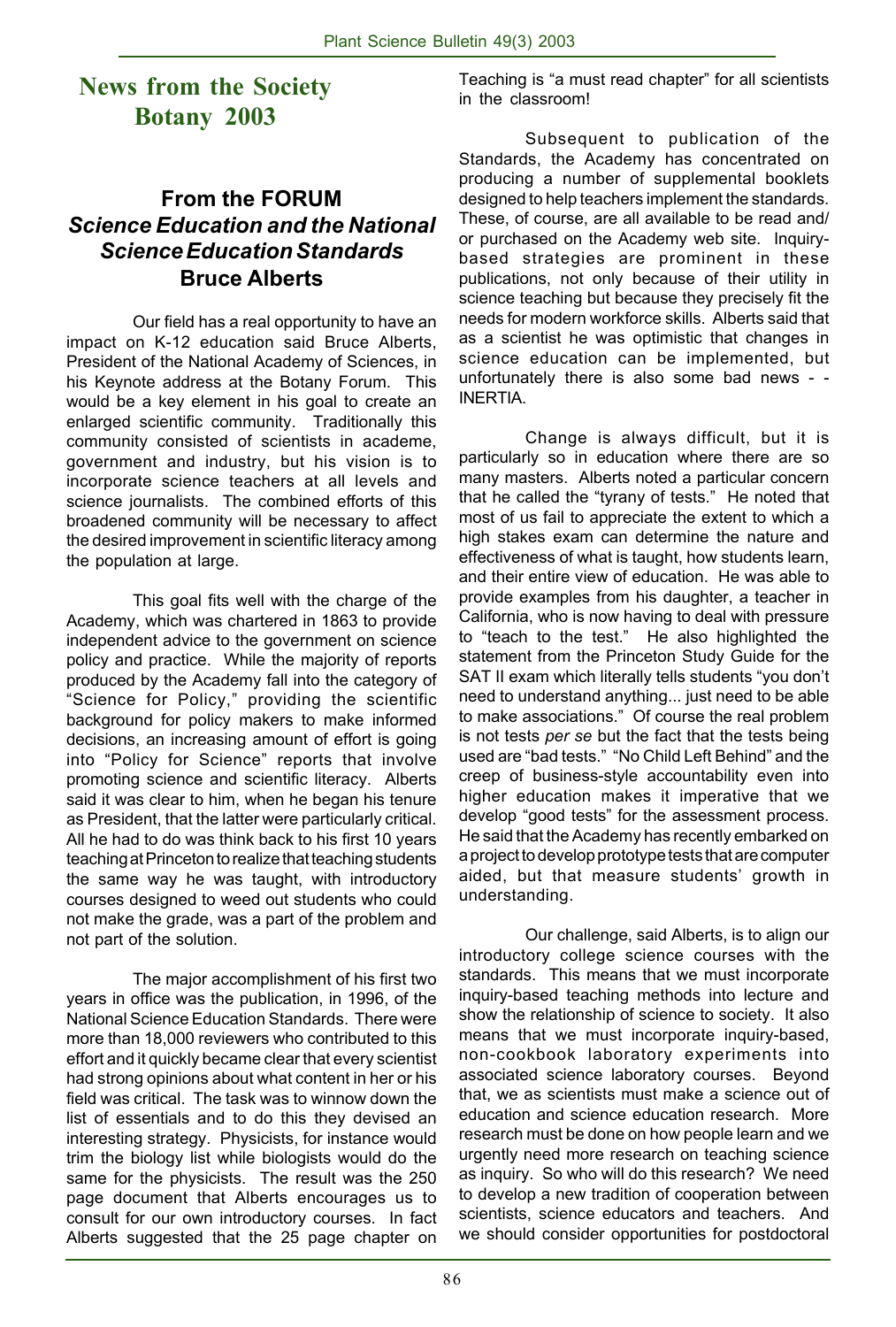students. According to Alberts there are currently about 40,000 science post-docs in the U.S. and about 1/3 of them may consider secondary education if certain conditions are met. Of course, he admits that it would be a poison pill for a doctoral student or post-doc to express such an interest to a major professor. This is an attitude that we can and should change, he said.

Finally Alberts mentioned a new initiative at the Academies, the Teacher Advisory Council, which consists only of K-12 teachers with at least a 50% appointment teaching math or science. Already two outcomes have been identified: 1) Scientists must be educated to learn to respect teachers and to discover the true opportunities and problems science teachers face in the schools and 2) Teachers are empowered through interactions with scientists. Partnering of scientists and teachers is a powerful tool for making the changes required to affect greater public scientific literacy.

-Editor

# **Plenary Address** *The All Species Initiative and the Future of Life*  **Edward O. Wilson**

Organismal biology is a calling to a lifetime of excitement, began E.O. Wilson in his address to Botany 2003, noting that he began his career only about 13 blocks from the convention center where we were meeting. Furthermore, he predicted that we are on the cusp of a renaisance in taxonomic study. During the  $18<sup>th</sup>$  century taxonomy was concerned primarily with naming and classifying; in the 19<sup>th</sup> century understanding the geneology of species was the primary goal; the modern synthesis of the 20<sup>th</sup> century helped to explain the mechanism of speciation; but in the 21<sup>st</sup> century we will be able to provide a complete account of the earths biodiversity in a project on the scale of the Human Genome Project.

It is time to reassess the importance of taxonomy - - it is not as "old fashioned" as thought by our molecular colleagues. Unfortunately, while there are approximately 6000 active taxonomists in the world today, a number not significantly different from what it was in the 50's according to Wilson, the percent of biologists active in taxonomic investigations has dropped precipitously with the rapid growth of other fields. According to Wilson it is important that we recognize taxonomy not just as a tool for other disciplines, but as an important discipline in and of itself. Why is this so? The obvious answer is that we know so very little about the number of species living on earth. Our gap in knowledge is huge, especially when you move away from the furry and feathered creatures. The microbes in particular are a "dark hole" of biology.

But, according to Wilson, there are more reasons than this to further the Linnean enterprise. Among these are the need for taxonomic inventories for effective conservation, for bioprospecting, for biological impact studies and for analyzing ecosystem assembly. A more complete taxonomy is prerequisite to reconstructing the tree of life. But most important is the "unsurpassable adventure of explaining the unknown world." Fewer than 1% of know species have been studied beyond diagnostic anatomy and exosystem preference. "Molecular biologists don't know how thin is the information they stand on."

While the goal of a complete census of biodiversity may seem naively ambitious, Wilson suggests that it is now a possibility because of the power of computing. He predicts that within 10-20 years we will have on-line expert system keys and data bases to permit rapid field identification. These will include high quality images, "e-types," to permit instant feature matching (he noted the project of the New York Botanical Garden as a model of this possibility). Collected data on new species, including descriptions and e-types, could be uploaded and instantly available to other researchers anywhere in the world. Once the census is complete, the second step will be genomic studies, particularly of viruses, bacteria, and fungi. He predicts that microbial systematics and microbial ecology will become dominant fields as we move from the nano- to the pico-level.

Wilson argued that the accelerating destruction of ecosystems and the extinction of species makes it essential to move on the All Species Initiative now. While NSF has begun funding some of the necessary components, a major problem is that the world economy has stagnated and support, especially from private foundations, is lagging. What can we do in academe? We must work to increase the prestige of taxonomic studies, including providing better financial support, in order to attract new young students to the field. This is especially critical for students from the 3<sup>rd</sup> world. Then, says Wilson, we must argue the position that systematics, like evolution, is a concept that unites the levels of biological thought — down to the molecular and up to the ecosystem. Furthermore, a better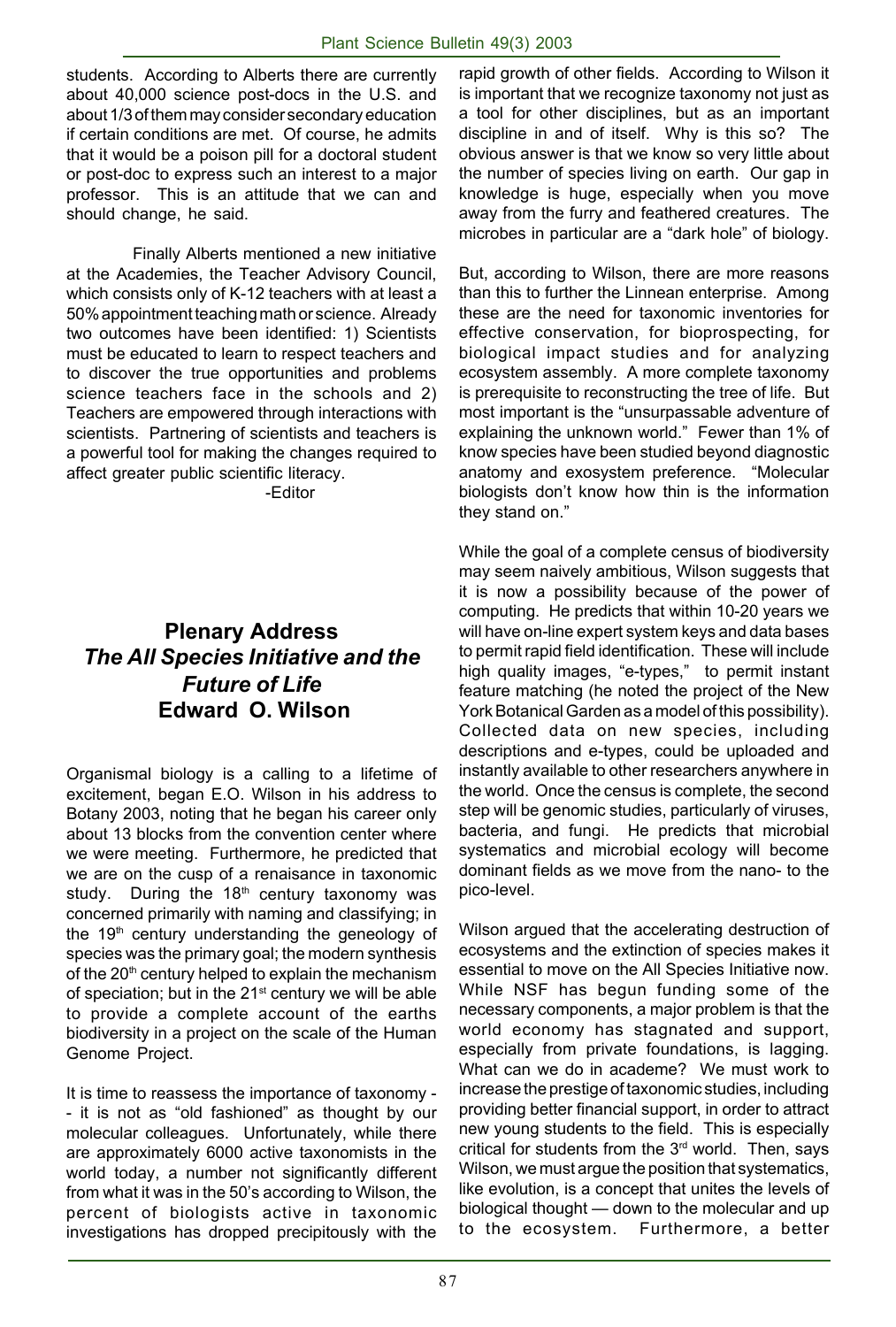understanding of systematics is essential to maintaining biodiversity and understanding evolutionary biology.

-Editor

Dr. Wilson agreed to respond briefly to some questions for the *Plant Science Bulletin* - -

Editor: The first question from the audience concerned defining "species." How would you define it in terms of the "All Species Survey" for use with plants, fungi, and particularly microbes?

EOW: The definition of species is a deep epistemological problem, and of course also a daunting practical issue. However, rather than regarding it as an impediment to the global biodiversity map, it should be thought a challenge and an opportunity for advance. Working tentatively with the best criteria available according to taxon, whether reproductive isolation or genetic difference, and keeping them standard, even as we test and debate them, we can expect to hit upon the best criteria when further along in the all-species effort.

Editor: Another question had to do with training new students. Given the general decline in taxonomic offerings at our colleges and universities, how do you think potential funding for the "All Species Survey" could most effectively be distributed to train the generation of systematists who would accomplish the task?

EOW: As funding flows into global exploratory systematics, as it undoubtedly will as the importance of the subject is more widely realized, jobs and training support will be created in academia, museums, and various biological research organizations. This is the "Field of Dreams" argument, in which I believe: If you build it, they will come. First, from the depleted ranks of systematists and taxon experts, then from others, including the young people who see the prospects of career and adventure.

Editor: What specific role do you see for professional societies, such as the Botanical Society of America, in implementing the All Species Survey?

EOW: I would see as immediately useful status reports to BSA members on the global effort, which can be readily assembled from organizations that are actively involved in the all-species initiatives, including the Global Biodiversity Information Facility in Copenhagen, NatureServe in Arlington, VA, and the All-Species Foundation in San Francisco. An occasional progress report would inform especially non-systematics BSA members of what is happening, and also give a sense of goals

envisioned and the technologies coming into play to reach them. Local all-species inventories, I might add, are a great educational method for colleges and universities.

Best wishes,

Edward O. Wilson

# **President Elect's Address** *A Tale of Two Liverworts: Organismal Biology as an Essential Link between Molecular Biology and Earth Systems Studies*

### **Linda E. Graham Professor of Botany and the Gaylord Nelson Institute of Environmental Studies**

In modern biology, molecular and ecosystem approaches are advancing dramatically, offering tremendous potential for humans to comprehend themselves and their place in nature. Investing scientific resources in these areas is essential. This shouldn't have to mean that support for productive research at the organismal level must necessarily decline precipitously. But it has. All of us have observed shifts in institutional investment in faculty positions, collections, and building programs that de-emphasize organismal approaches. In his plenary address at this conference, Professor E.O. Wilson was eloquent in defense of organismal biology and vertical studies that link organisms with their environmental roles as well as the molecular and cellular features that underpin them. I will argue the particular point that organismal biology is an essential link between molecular and system approaches, increasing the utility of all of these approaches. I will illustrate this point by a tale of two liverworts (and yes, there is a literary allusion!).

Why liverworts? The value of vertical studies could be illustrated with a variety of organisms, oceanic cyanobacteria and coccolithophorids, or salt marsh plants, just to name a few. One reason for choosing liverworts is that while they are quite beautiful (as illustrated on the Southern Illinois University website "Land Plants Online"), they engender but little recognition by the general public. As many of you know, it can be difficult to interest undergraduates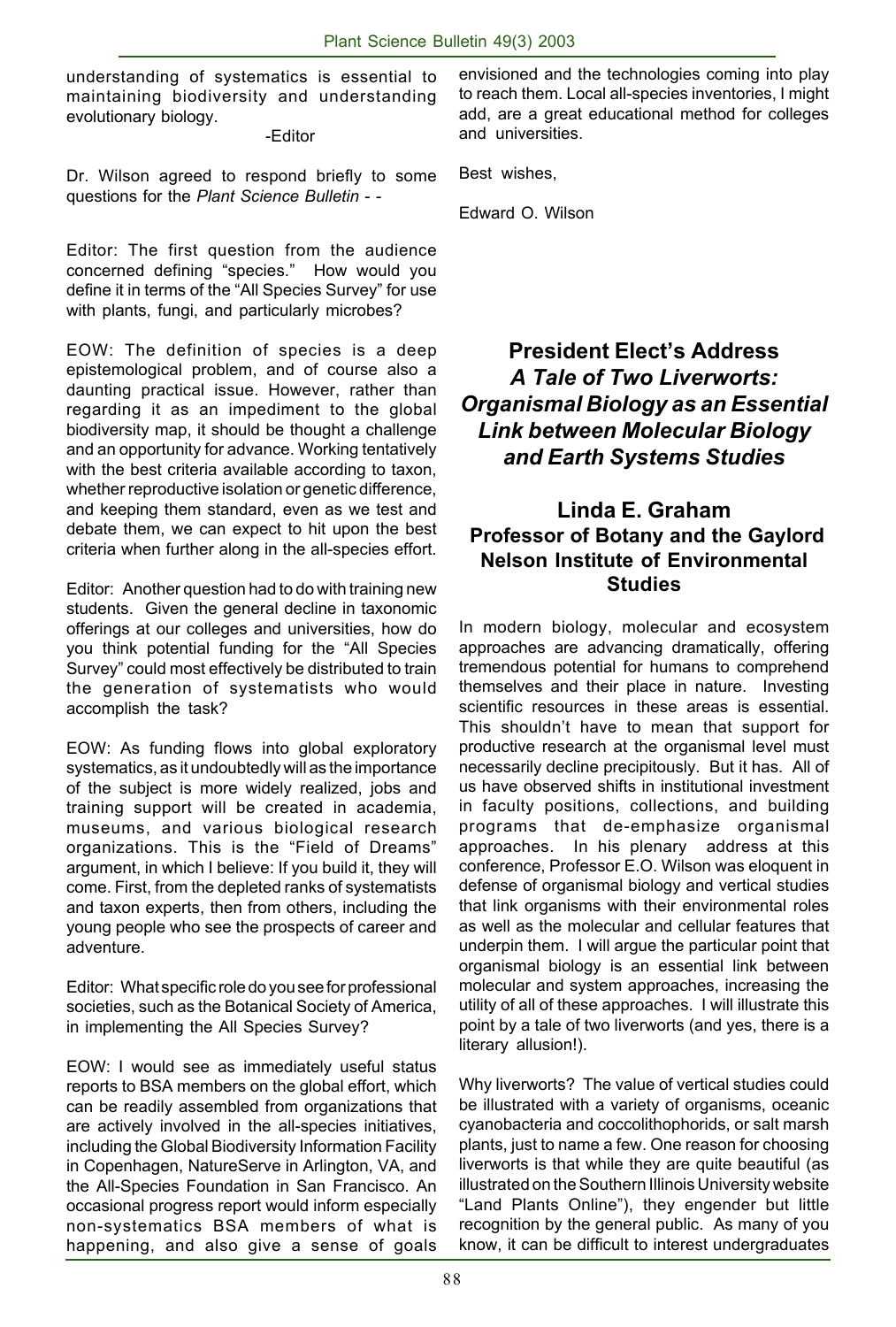in these plants. For one thing their colloquial name is a real turn off—recalling on the one hand a widely disliked food and on the other, an undesirable skin condition. I'm not sure how much it helps to explain the medieval Doctrine of Signatures and that the term "wort" is an old term meaning "herb!"

The main reason for choosing liverworts is my research interest in early events in the history of land plant evolution. Molecular systematic studies and fossil evidence indicate that liverworts are a very early-divergent group of modern plants. Their study is therefore likely to tell us something about the first plants became adapted to land, a topic of great interest to most botanists.

Liverworts have several distinctive land plant (embryophyte) features not found in even their closest green algal relatives, the aquatic charophyceans. These include an embryo & sporophyte, which, though quite small, plays the same reproductive role as oak trees and rice plants– spore production and dispersal. And liverworts have tough sporopollenin-walled spores, capable of surviving dispersal in air, an essential adaptation to life on land. Recently, Popper and Fry (2003) reported that liverworts, like all other land plant groups, have xyloglucans in their primary cell walls, while such materials are sparse or absent from related green algae. And an impressive body of liverwort sperm cell biology, illustrated by Zane Carothers' pioneering work and Karen Renzaglia's more recent anatomical studies, also shows features in common with other land plants.

The characters in my tale of two liverworts are *Marchantia*, the only liverwort that many biology students ever see, and the much less well-known *Blasia*. *Marchantia*, with relatively complex structure and reproduction, has become a liverwort model genetic system. Complete mitochondrial and chloroplast genomic sequences are known, and a BAC library project, which will illuminate the nuclear genome, is underway. *Blasia*, though much less well studied at the molecular level, is nevertheless of great interest because molecular systematics suggests that it is particularly early-divergent, and thus may model structural, reproductive, and physiological characters of very early plants. By comparing *Blasia* and *Marchantia*, we can know much more about the great revolution in Earth's ecosystems begun by early land plants than we can by focusing on just one liverwort. This is analogous to the method used by Dickens, in setting his classic story in both London and Paris, to more effectively illuminate the social conditions and human dilemmas relevant to the French Revolution.

*Blasia* is an excellent colonizer, growing on moist rocks or soil worldwide. But its body is rather delicate,

one to a few cells thick, and it lacks the defensive terpenoid-containing oil bodies more typical of liverwort cells. So *Blasia* tends to be evanescent. But it is easily "recalled to life," thanks not only to spores, but also two types of asexual propagules known as gemmae. The short-lived stellate gemmae propagate the species during favorable growth conditions. But neither they nor the gametophytes that grow from them are able to survive harsh conditions. Such tissues are unlikely to survive long enough to fossilize, under most circumstances. *Blasia*'s ephemeral body may help explain why fossils of intact earliest plants have not yet been found, even though the spore record elucidated by Jane Gray and others suggests that land plants were abundant and widely distributed as long as 460 million years ago. Their tissues were not generally resistant to decay and other degradative processes.

A second type of oval-shaped gemmae produced by *Blasia*, and first studied in detail by Jeff Duckett and Roberto Ligrone, can survive harsh conditions. Our lab studies have found that these oval gemmae are so tough that they retain their shape and cell wall structure even after having been boiled in concentrated acid for 20 min, a procedure that plant spore walls, but few other biological materials can survive. These gemmae owe their resistance to cell wall components that have properties consistent with phenolic polymers–such as specfic autofluorescence. The gemmae cell walls glow when exposed to UV and violet light, indicating capacity to absorb UV, a feature that may protect cell DNA from radiation damage. Such resistant materials should fossilize well, and indeed there are some similar, though enigmatic remains in the fossil record. These results suggest that very early land plants might have used similar materials to aid survival in their stressful new habitat.

Our studies of close green algal relatives suggest that earliest land plants inherited from them the ability to produce resistant cell wall phenolic compounds in a highly regulated process, then used these materials in new ways on land. For example, liverwort sporangial epidermal cells commonly produce similar wall polymers, which likely help protect spores from UV, desiccation, and microbial attack while they develop. Ongoing genomic projects that include green algal relatives and bryophytes offer the prospect of comprehending the molecular basis of the earliest stages in the evolution of plant phenolic polymers.

Additional studies in our lab have revealed that resistant (probably phenolic) cell wall polymers are even more abundant in the later-divergent *Marchantia.* These compounds are particularly abundant in cells of *Marchantia*'s lower epidermis,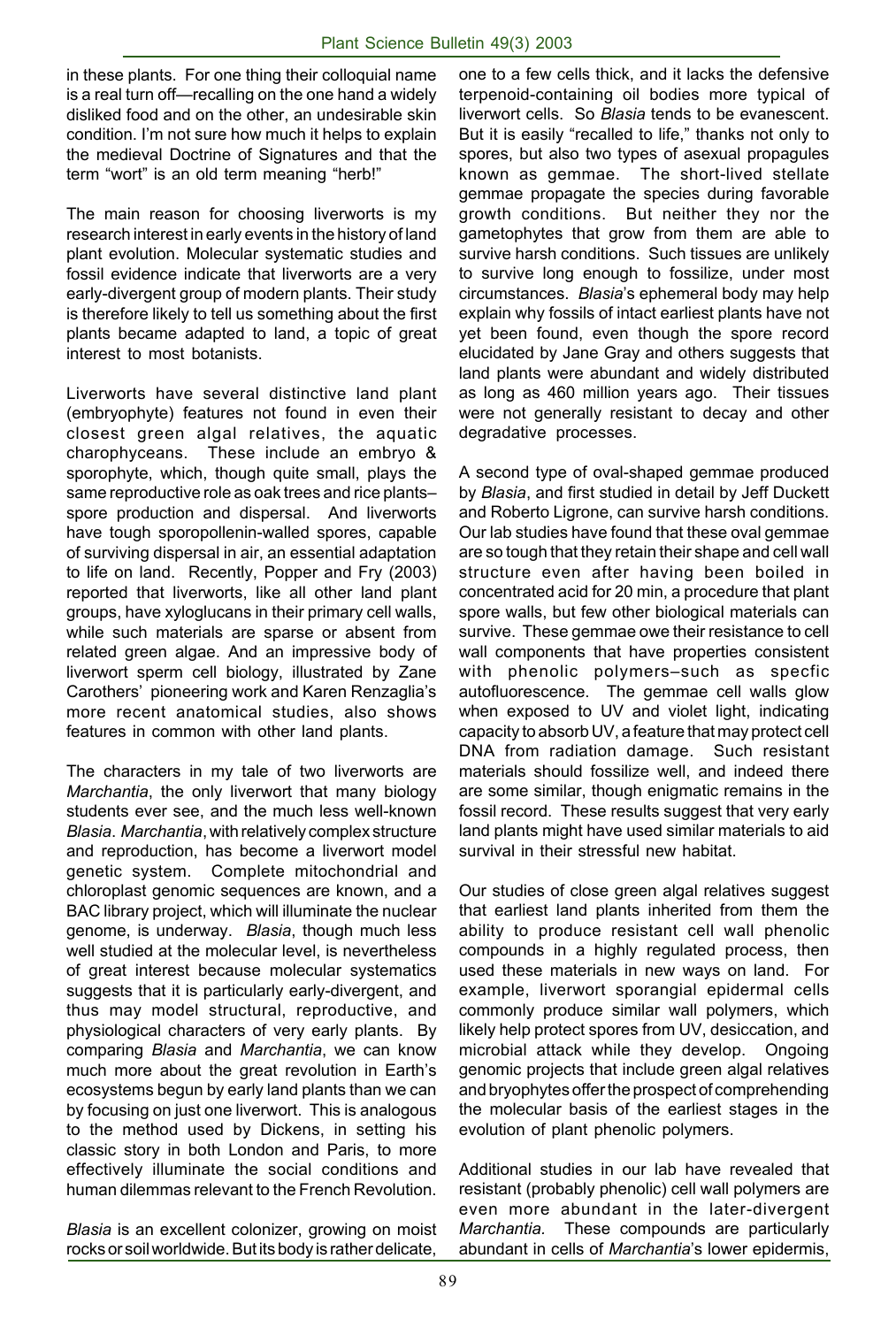which includes numerous unicellular rhizoids produced by tip growth of certain epidermal cells (in a manner similar to higher plant root hair elongation). The undersurface tissues of *Marchantia* play several important, and sometimes surprising roles in which resistant wall polymers are likely adaptive. For example, nitrogen-fixing cyanobacteria live entangled among *Marchantia*'s rhizoids where they likely aid in the liverwort's nitrogen nutrition. *Marchantia* is one of relatively few liverworts known to commonly have cyanobacterial associates. Other substrate microbes–such as decay agents–in the absence of resistant cell wall polymers would have more deleterious effects on the liverwort.

We have found that *Marchantia*'s lower epidermis and rhizoids of several types are extremely resistant to decay (and also a high-temperature, acid treatment designed to test extreme resistance to hydrolytic attack), probably because the cell walls are armored with tough, autofluorescent materials like those previously described in *Blasia* and related green algae. Scanning EM studies by Martha Cook and other analyses of rotten and acid-treated remains have revealed striking similarities with some puzzling Silurian-Devonian fos sils previously thought to be the remains of a group of 'extinct plants whose bodies were composed of tubes covered with a cellular layer.' I've argued that some of those fossils are actually the resistant lower epidermal remains and/or clumps of rhizoids of *Marchantia*like liverworts. Evidence for this hypothesis includes the fact that holes in *Marchantia* epidermal remains (where rhizoids have broken off) are patterned very similarly to pores in certain fossil cell scraps described by Pat Gensel and others.

*Marchantia*'s resistant lower epidermis and rhizoids have another surprising function; they form the core of the stalks of gametangiophores, those tiny palm tree-shaped structures from whose undersides the sporophytes grow. The stalks enable those sporophytes to gain better access to wind currents for spore dispersal. Their development involves an intriguing change from prostrate to axial growth that likely involves transition in plant tissue-level response to the gravitational field. This is yet another example of a fundamental plant process that should prove amenable to molecular genetic analysis, thanks to a growing genomic knowledge of *Marchantia*.

*Marchantia* and other bryophytes also provide examples of the role of organismal information in ecosystem studies. The decay-resistant tissues of bryophytes that I've emphasized are likely relevant a fascinating paleobiogeochemical phenomenon, namely the dramatic Paleozoic atmospheric carbon dioxide drawdown described by Berner and others. Knowledge of such past

events is regarded as key to developing ways to understand and predict modern carbon cycles. While the rise of vascular plants is typically linked with the most dramatic portion of this ancient decline, geochemical data from older deposits suggest that substantial decline in the CO<sub>2</sub> content of Earth's atmosphere had begun to occur well before the rise of vascular plants, as argued by Jane Gray and Art Boucot in a recent paper. The spore fossil record strongly indicates presence of a widespread flora of bryophyte-like plants during this period. Could pre-vascular, bryophyte-like early plants have contributed to the early stages of this drawdown event?

In order to investigate this possibility, we measured the amount of acid hydrolysis-resistant carbon produced by three early-divergent mosses that today occupy hydric (*Sphagnum*), mesic (*Polytrichum*), & high UV xeric (*Andreaea*) regions of Earth. The amounts were surprisingly high–from 25% of dry biomass in the case of peatmosses to an incredible 85% in the case of the granite moss *Andreaea*. We then used this data–together with published productivity and cover data for modern representatives-–to estimate the amount of carbon that could have been sequestered by moss-like early land plants, then buried, thereby reducing atmospheric CO<sub>2</sub> level. We calculated that even if only a tiny fraction (1%) of this resistant carbon were actually buried, significant decrease in atmospheric  $\mathsf{CO}_2$  could have resulted (Graham, et al., in press). Given our discovery that vegetative parts of liverworts such as *Marchantia* also produce resistant carbon, it will be interesting to experimentally determine if ancient liverwort-like plants could have impacted Earth's atmosphere even before moss-like plants arose. Such information is not only valuable in understanding planetary carbon cycle evolution, but may also be helpful when future astroengineers use plants to modify the atmospheres of other planets for human habitation. Because bryophytes are particularly resistant to radiation, desiccation, and other stresses–a consequence of their ancestors' early struggles to survive in a harsh terrestrial environment–they have been identified as prime candidates for use in terraforming operations.

I hope that the tale I've told tonight will help raise the general level of respect for liverworts. But I also hope that it may stimulate renewed interest in the contributions of organismal studies as crucial to the most effective use of molecular and ecosystem level information. Perhaps we should foster approaches that not only respect traditional organismal structure, reproduction, and physiological studies but also effectively link them both up and down the hierarchy of biological organization.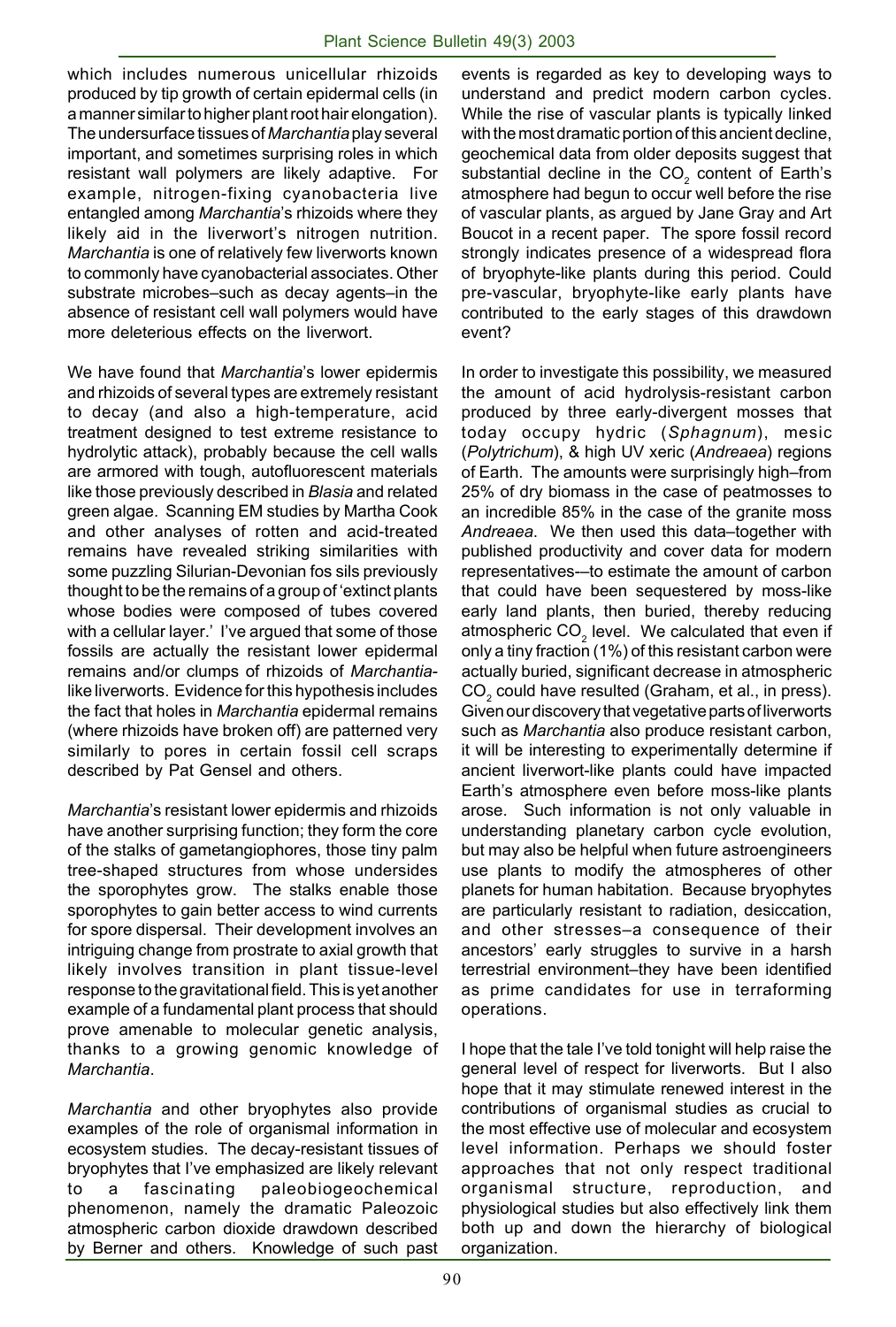## **New Officers for 2003-04**

**Allison Snow** has been selected as the President-Elect (2003-06, in a three-year presidential succession) and **David Spooner** has been selected as Secretary (2003-06).

**Pamela Diggle** was selected as Council Representative for a two year term (2003-05) at the BSA Council meeting.

 Many thanks to our out-going Past President **Judy Jernstedt** and Secretary **Jennifer Richards** for their hard work during these past three years!!

It has been a pleasure serving as your president for the last year, but all good times come to an end, and mine concluded at the BSA Annual Banquet . At the appointed hour, after the Address of the President-Elect, Linda Graham succeeded me as President. I will continue to serve the Society as Past President for the following year, taking on a different slate of responsibilities. There have been many challenges and many changes. In parting, I would like to thank you for placing your trust in me by allowing me to serve. – **Scott Russell**, Past President.

**Dr. Judy Jernstedt** from the University of California Davis has accepted a request by the BSA executive committee and will become the next Editor-in-Chief of the *American Journal of Botany*. Congratulations! Dr. Jernstedt will assume the role in January of 2005. She will begin work this autumn with Dr. Karl Niklas (current Editor-in-Chief) to begin the change-over process.

# **BSA Honors and Awards**

#### **A. Botanical Society of America Merit Awards**

These awards are made to persons judged to have made outstanding contributions to botanical science. The first awards were made in 1956 at the 50th anniversary of the Botanical Society, and one or more have been presented each year since that time. This year we will present 4 Merit Awards.

The first goes to **Dr. Jack B. Fisher**, Fairchild Tropical Garden. The 30 years of contributions made to botany by Dr. Fisher have been broad, deep, original, and patient. He has carefully combined anatomical, developmental, physiological, and ecological considerations, to show how tropical plants grow and adapt. He has made critical contributions to our understanding of water transport in lianas and fundamental discoveries on the developmental basis of tropical tree geometry. In the same way that he has waited patiently for tree seedlings to mature and yield their anatomical secrets, he has worked for 20 years to forge alliances between Fairchild Botanical Garden and institutions of higher learning to promote education of the next generation of comparative botanists. Dr. Fisher has benefited botany through his research and his thoughtful outreach and he richly deserves recognition through a BSA Merit Award for these admirable accomplishments.

The second award goes to **Spencer C.H. Barrett,** University of Toronto**,** for his myriad contributions to reproductive biology, plant breeding systems and aquatic ecology. He established heterostyly as a model system in reproduction, contributed to understanding of the evolutionary modification of floral development, genetic structure of populations, the role of incompatibility in the breeding systems of natural populations, the evolution of dioecy and the influence of gender ratio in determining plant breeding systems. In addition to his service as Associate Editor and Book Review Editor of the *American Journal of Botany*, he mentored a generation of plant biologists, including 2 Master's students, 9 Ph.D. students and 6 postdoctoral associates who have occupied faculty positions.

The third Merit Award winner is **Leslie G. Hickok,** University of Tennessee**.** Dr. Hickok has made a career out of defying the odds and generating surprises. While others were intimidated by the high chromosome numbers of ferns, he showed that valuable insights into polyploidy and speciation could be obtained by studying their cytogenetics. While the mainstream focused attention on *Arabidopsis* as a plant model system, Hickok promoted the unique properties of the fern *Ceratopteris*. His pioneering work on selection and mutation using this model demonstrated the power of a system that separated gametophytic and sporophytic life stages. More recently, he has succeeded in marrying his deep commitment to advancing botanical knowledge and his desire to provide meaningful, enriching experiences for biology students. Through his insight and perseverance, he transformed *Ceratopteris* into **Cfern**, and now over 60,000 students per year are learning about plant genetics using this inexpensive but effective teaching system. Dr. Hickok is a distinguished scholar whose research and teaching efforts at all levels from K-12 to international seminars can be characterized as groundbreaking, inspirational, dedicated, and unselfish. For his outstanding contributions and longstanding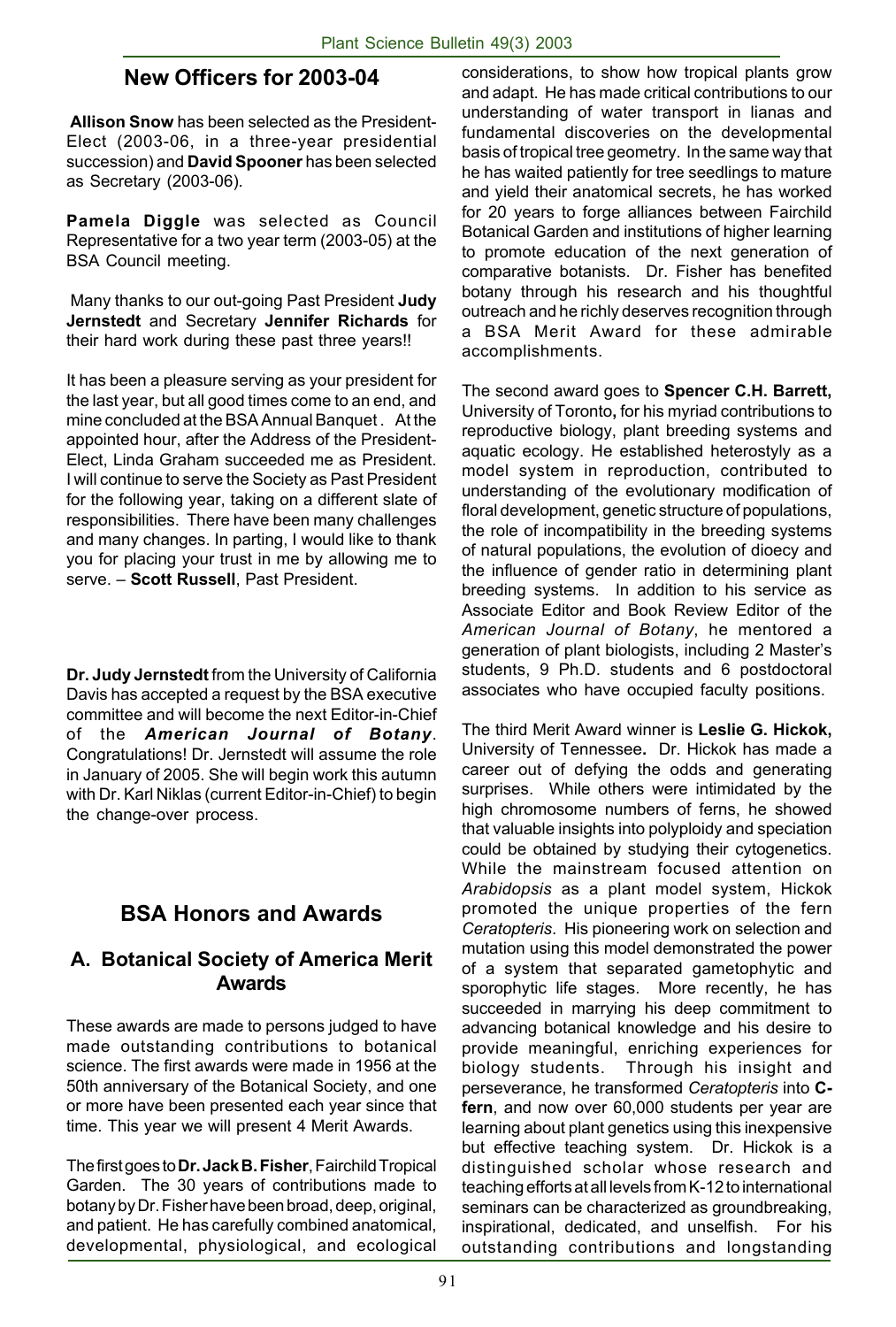generosity, the BSA is pleased to present a Merit Award to Dr. Leslie G. Hickok.

Our final Merit Awardee is **Jeffrey D. Palmer,** University of Indiana.Dr. Palmer has excelled in his contributions to botanical science. His astonishing research productivity has resulted in over 200 scientific papers, many of them published in the most prestigious scientific journals. Dr. Palmer has fundamentally transformed the scientific landscape we now operate in through his legendary contributions to phylogenetics and gene and genome evolution. He has arguably been the most influential person in the development of the field of molecular systematics of plants and has been directly responsible for the paradigm shift in our current views of evolutionary relationships among eukaryotes, including higher plants. Other major contributions from his laboratory include the characterization and evolution of introns and plant mitochondrial genomes, the evolution of plastid genes in non-photosynthetic plants, and the origin and evolution of chloroplasts. The list of the graduate students and post-docs trained in his laboratory reads like a who's who of botanical science. His collaborative approach and willingness to share data has built a sense of community among plant molecular phylogenetics workers unparalleled in other fields of organismal biology. At the same time, Dr. Palmer has generously served as department chair at Indiana University as well as on review panels and editorial boards and has promoted outreach through his many public presentations. For his innovative and productive scientific contributions, Dr. Palmer has received many awards, among them the Wilhelmine Key Award from the American Genetic Association, election to the American Academy of Arts and Sciences and the U.S. National Academy of Sciences, and an ISI Highly Cited Award for the top 15 most cited plant and animal scientists. In honor of his extraordinary accomplishments, the BSA is proud to present him with a Merit Award.

#### **B. The Gleason Award**

Each year The New York Botanical Garden presents the Henry Allan Gleason Award for an outstanding publication in the field of plant taxonomy, plant ecology, or plant geography. The Gleason award for 2003 is presented to Dr. Stephen J. Botti and Dr. Walter Sydoriak for their book, *An Illustrated Flora of Yosemite National Park* published by the Yosemite Association, Yosemite National Park, CA. This publication combines excellence in both plant taxonomy and plant ecology, successfully bringing these two areas together in its focus on the conservation and use by the public at large.

### **C. Darbaker Prize**

This prize is given for meritorious work in the study of microscopic algae. This year's award is given to Dr. John C. "Jack" Meeks, UC-Davis. The award recognizes his excellent work sequencing the genome of the important cyanobacterium, Nostoc, and his extensive studies on the Nostoc/ Anthoceros symbiosis.

#### **D. Lawrence Memorial Award**

The Lawrence Memorial Fund was established at the Hunt Institute for Botanical Documentation, Carnegie Mellon University, to commemorate the life and achievements of its founding director, Dr. George H. M. Lawrence. Proceeds from the Fund are used to make an annual Award in the amount of \$2000 to a doctoral candidate to support travel for dissertation research in systematic botany or horticulture, or the history of the plant sciences.

The Lawrence Memorial Award for 2003 goes to Ms. Sarah Edwards, a student of Dr. Michael Heinrich at the University of London. For her dissertation research, Ms. Edwards has undertaken a study of the medical ethnobotany, from plant systematics to indigenous taxonomy, of the Wic and Kugu peoples of the Cape York Peninsula. The proceeds of the Award will support her travel in Australia for field work. Since Ms. Edwards is presently in the field and not able to be here to accept in person, she will receive the Award materials by mail.

#### **E. Karling Graduate Student Research Awards**

The Karling Awards support graduate student research and are made on the basis of research proposals and letters of recommendations. This year we gave out 11 awards. Recipients are

Mario Blanco, Kuo-Fang Chung Laurie Cosaul Laurelin Evanhoe, Susan Grose, Shawn Krosnick, Jeffrey Morawetz, Julieta Rosell Jackeline Salazar, Tyler Smith, Jay Walker

**F. Section Awards**: **A.J. Sharp Award** (Bryological and Lichenological Section)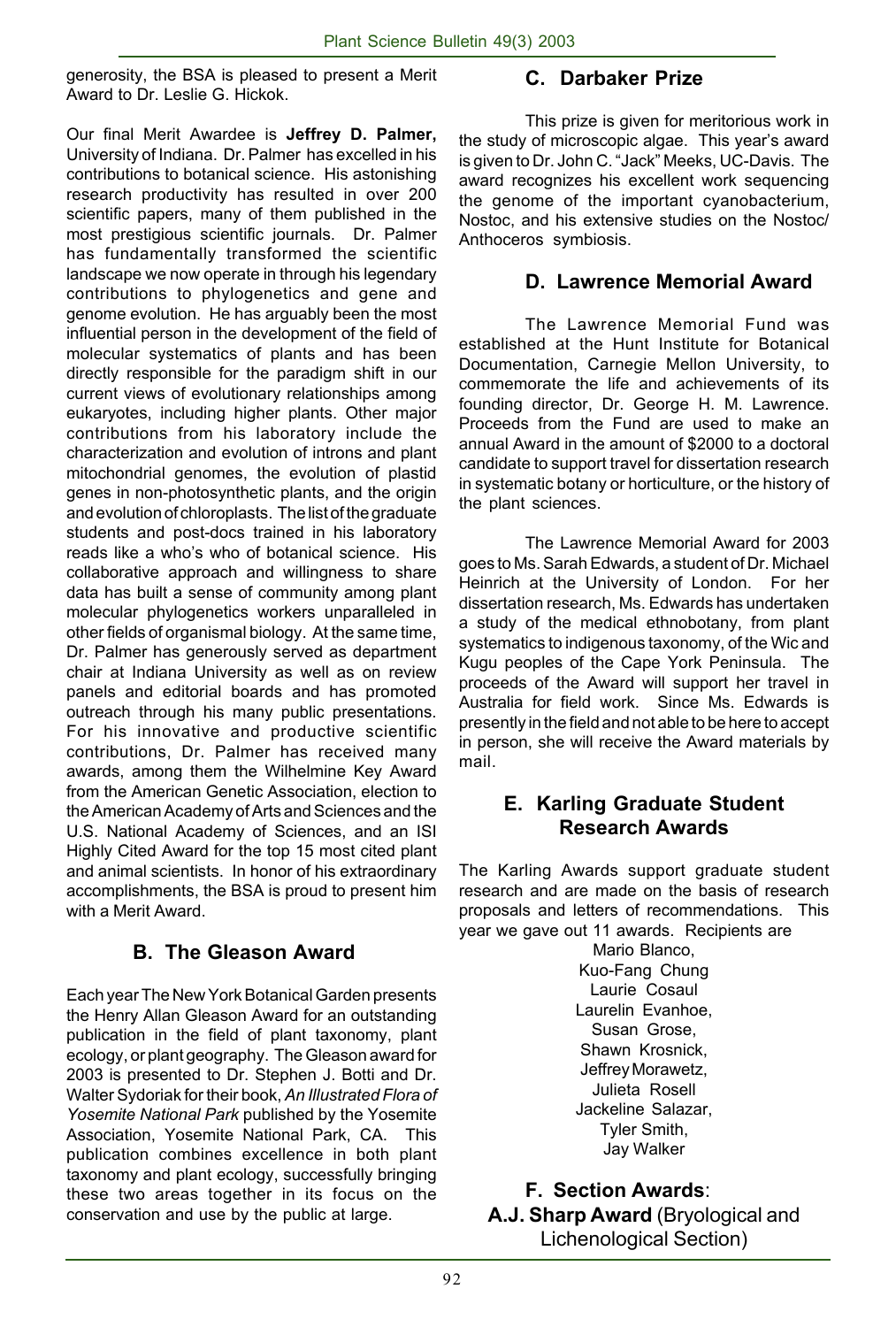The A.J. Sharp Award is presented each year by the American Bryological and Lichenological Society and the Bryological and Lichenological Section for the best student presentation. The award, named in honor of the late Jack Sharp, encourages student research on bryophytes and lichens.

This year's A.J. Sharp Award goes to **Dorothybelle Poli, University of Maryland**, for her paper "Auxin regulation of axial growth in bryophyte sporophytes: Its potential significance for the evolution of early land plants." Her co-authors were Mark Jacobs and Todd Cooke.

#### **Katharine Esau Award** (Developmental and Structural Section)

This award was established in 1985 with a gift from Dr. Esau and is augmented by ongoing contributions from Section members. It is given to the graduate student who presents the outstanding paper in developmental and structural botany at the annual meeting. This year's award goes to **Wanda Kelly** from the University of Maryland, College Park, for her paper "Geometrical relationships specifying the phyllotactic pattern of aquatic plants." Her coauthor was Todd Cooke.

#### **Ecological Section Awards** (Ecology Section)

**The Ecological Section Award for the best student presentation** in the Ecological Section sessions goes to **Jenise Snyder from Florida International University**, for her paper "Spikelet phenology and floral compatibility of sawgrass, *Cladium jamaicense* (Cyperaceae) in the south Florida Everglades". Her co-author was Jennifer Richards.

**The Ecological Section Award for the best student poster** goes to Christina Coleman, Auburn University for her poster "Herbivore defense as an explanation for hyperaccumulation: Relative heavy metal toxicity to diamond back moth (*Plutella xylostella*). Her co-author was Robert Boyd.

#### **Margaret Menzel Award** (Genetics Section)

The Margaret Menzel Award is present by the Genetics Section for the outstanding paper presented in the contributed papers sessions of the annual meetings. This year's award goes to **Linda Jennings, University of British Columbia**, for her paper "Genetic, morphological and ecological variation within and between two Southern Utah endemics, *Townsendia aprica* and *T. jonesii* var.

*lutea* (Asteraceae). Her co-author was Jeanette Whitton.

**The Genetics Section Poster Award is given for the best student poster** at the annual meetings. This year's award is given to Liu Xianan, University of Illinois, for the poster "Differential expression of genes regulated in response to abiotic-stress in sunflower."Co-authors were Ginger Swire-Clark and Vance Baird.

#### **Moseley Award** (Paleobotanical and Developmental and Structural Sections)

The Maynard F. Moseley Award was established in 1995 to honor a career of dedicated teaching, scholarship, and service to the furtherance of the botanical sciences. Dr. Moseley, known to his students as "Dr. Mo", died this Jan. 16 in Santa Barbara, CA, where he had been a professor since 1949. He was widely recognized for his enthusiasm for and dedication to teaching and his students, as well as for his research using floral and wood anatomy to understand the systematics and evolution of angiosperm taxa, especially waterlilies. (PSB, Spring, 2003).

The award is given to the best student paper, presented in either the Paleobotanical or Developmental and Structural sessions, that advances our understanding of plant structure in an evolutionary context.

This year's award goes to **Stefan Little** from University of Alberta, Edmonton, for his paper "Permineralized fruits of Lauraceae from the Middle Eocene Princeton chert, British Columbia." Stefan's co-author is Ruth Stockey.

#### **Isabel C. Cookson Award (Paleobotanical Section)**

The 2003 Isabel Cookson Award, recognizing the best student paper presented in the Paleobotanical Section, is awarded to **Michael Dunn** of Ohio University, Athens, for his paper entitled "The Fayetteville Flora of Arkansas, USA: An Upper Mississippian **(middle Chesterian/ lower Namurian A)** plant fossil assemblage with permineralized and compression remains."

**Edgar T. Wherry Award** (Pteridological Section and the American Fern Society)

The Edgar T. Wherry Award is given for the best paper presented during the contributed papers session of the Pteridological Section. This award

is in honor of Dr. Wherry's many contributions to the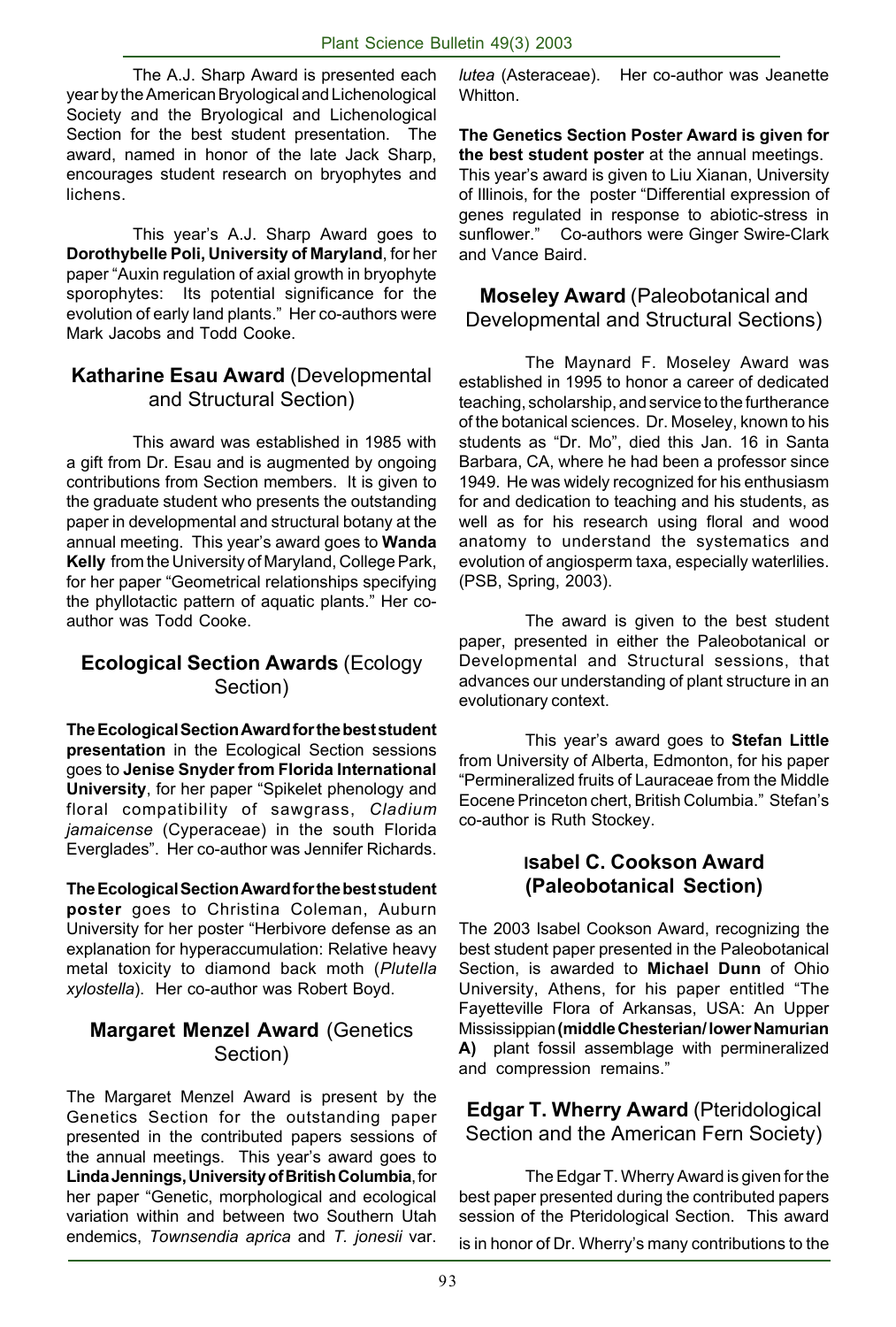floristics and patterns of evolution in ferns. This year's award goes to **Michael Barker** from Miami University, Oxford, for his paper "Microlepidopteran soral mimics in the Caribbean." The paper was coauthored by Shane Shaw, James Hickey, and John Rawlins.

#### **George R. Cooley Award** (Systematics Section/American Society of Plant Taxonomists)

This award is given annually by the American Society of Plant Taxonomists for the best contributed paper in plant systematics presented at the annual meeting. This year's award goes to Lucia Lohmann, University of Missouri-St. Louis, for her paper "A new generic classification for Bignonieae (Bignoniaceae)."

# **Bessey Award** (Teaching Section)

 This award recognizes outstanding contributions to botanical instruction. The award was presented to **Joseph Novak, University of West Florida, Pensacola,** during the Education and Outreach Forum this past weekend.

# **News from the Sections**

# **THE IMPORTANCE OF HERBARIA**

Herbaria, dried pressed plant specimens and their associated collections data and library materials, are remarkable and irreplaceable sources of information about plants and the world they inhabit. They provide the comparative material that is essential for studies in taxonomy, systematics, ecology, anatomy, morphology, conservation biology, biodiversity, ethnobotany, and paleobiology, as well as being used for teaching and by the public. They are a veritable gold mine of information. There are more than 60 million specimens in 628 herbaria in the USA, and 7 million specimens in 110 herbaria in Canada (Funk & Moran 2000). Nearly 5 million are held at the US National Herbarium housed at the National Museum of Natural History, Smithsonian Institution, and, just for the record, about 500,000 are in the Compositae.

Recent articles have highlighted the problems that are being faced by state and university natural history collections, including herbaria. Two are sitting on my desk right now from *Nature* (Dalton, 2003) and *BioScience* (Gropp, 2003). These and other articles make it clear that natural history collections are being targeted unfairly in the current budget crisis in states and universities. From Los

Angeles to Iowa to Virginia, natural history collections are being closed or given away and the staff either re-assigned or fired. All of this has a negative impact on our ability to train systematists (Gropp 2003) and causes much concern over the fate of organismal biology.

In honor of the opening of the new herbarium at LSU in 2002, I prepared a list of uses for herbaria. With the help of many colleagues (especially Tom Wendt, TEX) I enlarged the list and it was published in the *Plant Press*, the Botany newsletter at the Smithsonian. Perhaps it is time to take another look at the list.

Herbaria can be used to:

1. discover or confirm the identity of a plant or determine that it is new to science (taxonomy);

2. document the concepts of the specialists who have studied the specimens in the past (taxonomy);

3. provide locality data for planning field trips (taxonomy, systematics, teaching);

4. provide data for floristic studies (taxonomy);

5. serve as a repository of new collections (taxonomy and systematics);

6. provide data for revisions and monographs (systematics);

7. verify plant Latin names (nomenclature);

8. serve as a secure repository for "type" specimens (taxonomy);

9. provide infrastructure for obtaining loans etc. of research material (taxonomy and systematics);

10. facilitate and promote the exchange of new material among institutions (taxonomy);

11. allow for the documentation of flowering and fruiting times and juvenile forms of plants (taxonomy, systematics, ecology, phenology);

12. provide the basis for an illustration of a plant (taxonomy and general publishing);

13. provide pollen for taxonomic, systematic, and pollination studies as well as allergy studies (taxonomy, systematics, pollination ecology, insect ecology, and medical studies);

14. provide samples for the identification of plants eaten by animals (animal ecology);

15. document which plants grew where through time (invasive species, climate change, habitat destruction, etc.)

16. document what plants grew with what other plants (ecology);

17. document the morphology and anatomy of individuals of a particular species in different locations (environmental variation);

18. provide material for microscopic observations (anatomy and morphology);

19. serve as a repository for voucher specimens (ecology, environmental impact studies, etc.);

20. provide material for DNA analysis (systematics, evolution, genetics);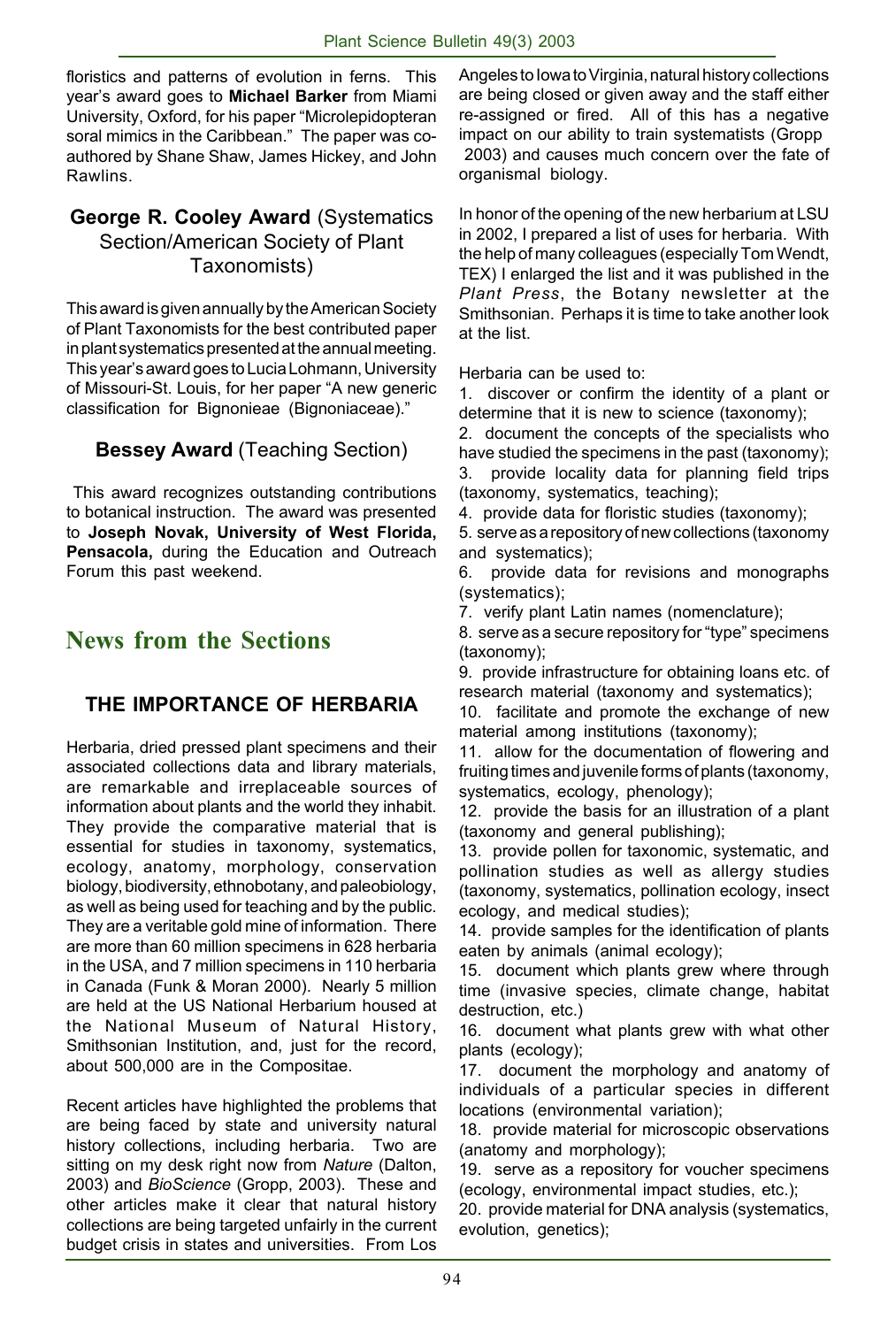21. provide material for chemical analysis (pollution documentation; bio-prospecting, for coralline algae - determining past ocean temperatures and chemical concentration);

22. provide material for teaching (botany, taxonomy, field botany, plant communities);

23. provide information for studies of expeditions and explorers (history of science);

24. provide the label data necessary for accurate data-basing of specimens (biodiversity and conservation biology, biogeography);

25. serve as a reference library for the identification of parts of plants found in archeology digs (paleoethnobotany);

26. provide space and context for accompanying library and other bibliographic resources (library sciences, general research, taxonomy, etc.);

27. serve as an archive for related material (field notebooks, letters, reprints, etc.)

28. provide information on common names and local uses of plants (ethnobotany, economic botany); 29. provide samples for the identification of plants that may be significant to criminal investigations (forensics);

30. serve as a means of locating rare or possibly extinct species via recollecting areas listed on label data (Conservation Biology, Environmental impact statements, endangered species, etc.);

31. serve as an educational tool for the public (garden clubs, school groups, etc.);

and

32. provide a focal point for botanical interactions of all types (lectures, club meetings, etc.).

At the US National Herbarium, in order to make maximum use of our substantial resources, we have the following goals: additional compacterization of collections to increase storage space, processing of the backlog of unmounted specimens so all material is available, photographing the type images so our most important specimens will be available on the web, and data-basing the specimen label information so it also can be made available on line. I am sure other herbaria have similar goals, we must all work together to stress the importance of herbaria and preserve our collections for the future. If anyone wishes to add to this list please contact me.

Vicki Funk

US National Herbarium Smithsonian Institution MRC166 P.O. Box 37012 Washington D.C. 20013-7012 USA Funk.vicki@nmnh.si.edu

Literature Cited Dalton, R. 2003. Natural history collections in crisis as funding is slashed. *Nature* 423: 575.

Gropp, R. E. 2003. Are university natural science collections going extinct? *Bioscience* 53: 550.

Funk, V. A. & N. Morin. 2000. A survey of the herbaria of the southeast United States. *SIDA*, Misc. 18: 5-52.

#### **Plant Biologists Reaching Out: Planning and Delivering Teacher Workshops**

D. Timothy Gerber, University of Wisconsin - LaCrosse and David W. Kramer, Ohio State University at Mansfield have collected and assembled useful information and advice for botanists who are dedicated to meeting one of the many challenges of *Botany for the Next Millennium*: "Societies, faculties, and/or individuals should promote effective botanical education of K-12 by: ...sponsoring retraining workshops for K-12 teachers." They offered a workshop with this title at the Forum of Botany 2003 in Mobile.

What they have learned from personal experience after several years of presenting teacher workshops at their universities is organized into three modules available on the WWW. The online modules have links to other Internet resources. The first module, *Premises for Action* [ http://www.mansfield.ohiostate.edu/~dkramer/BSA\_Wkshp\_ Premises.htm ] lists several factors contributing to poor performance of US students on science achievement tests and on statewide proficiency tests. This module is designed to motivate professional botanists to become involved in correcting the situation and lists several facets of the problem that need to be addressed.

*Action Alternatives: What Can We Do?* discusses a variety of approaches that professional botanists can take to address the problems. This includes everything from "Nothing!" to designing and presenting teacher workshops [ http:// www.mansfield.ohio-state.edu/~dkramer/ BSA\_Wkshp\_Alternatives.htm ]

Assuming the choice will be to offer a teacher workshop, the largest module is a list of procedural steps one should follow to design an effective workshop. *Planning the Teacher Workshop* [ http:/ /www.mansfield.ohio-state.edu/~dkramer/ BSA\_Wkshp\_Planning.htm ] does not advocate a single model but, instead, lists several decision points that will guide the planning process. The result should be a workshop that is maximally beneficial to teachers and ultimately to their students.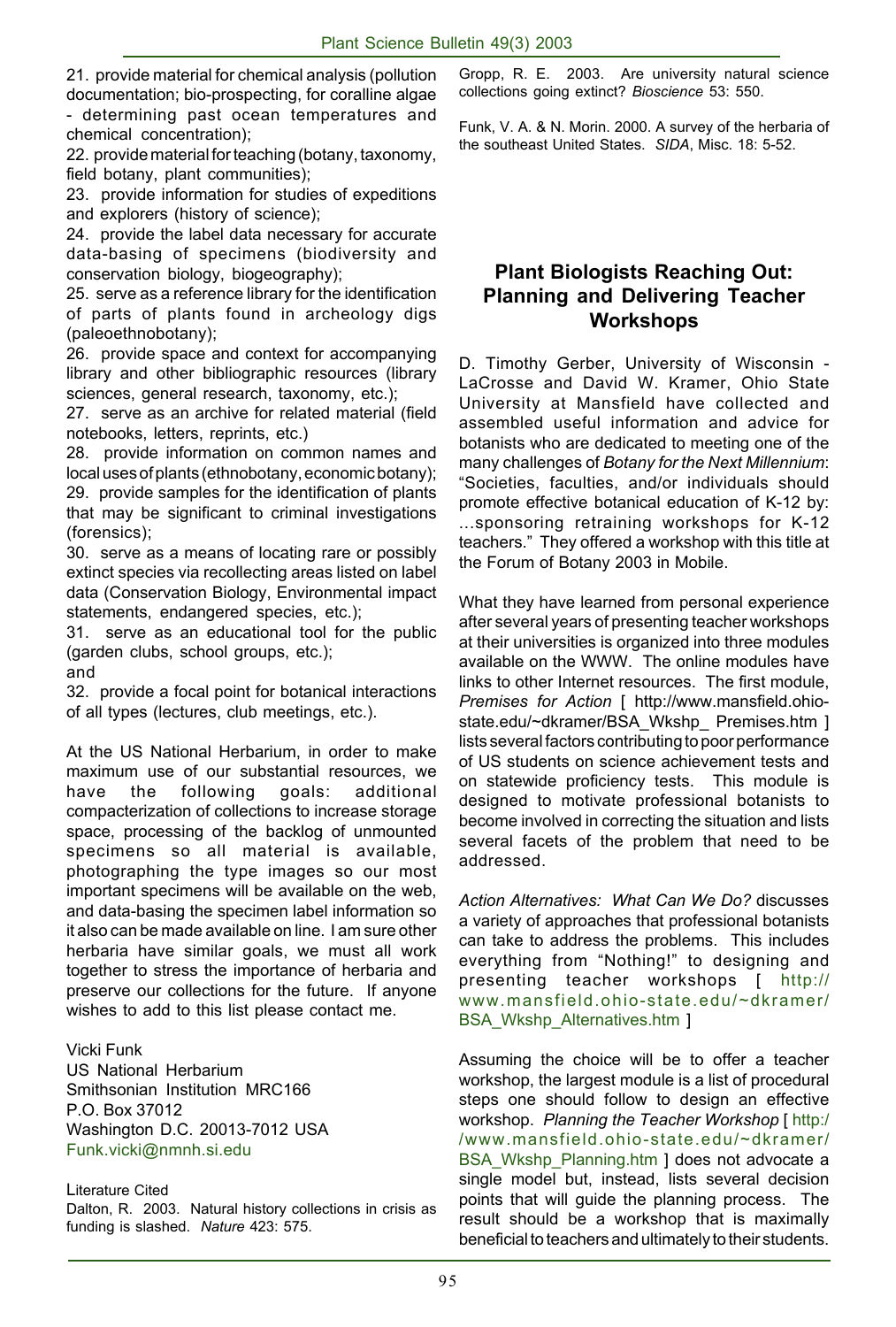The authors encourage all BSA members to visit the web site and to contact them directly if there are questions.

D. Timothy Gerber

gerber.dani@uwlax.edu

David W. Kramer

kramer.8@osu.edu

# *In Memoriam:*

#### **A. Orville Dahl 1910 - 2003**

A. Orville Dahl received his doctorate in botanical cytology and genetics from the University of Minnesota in 1938. His graduate studies there included long-term analyses of atmospheric pollen in relation to pollinosis.



 After completing his graduate work, he served as Instructor of Biology for six years at Harvard University where, in his stimulating association with Irving W. Bailey, he conducted an intensive survey of pollen morphology of the Icacinaceae. From Harvard, he returned to the University of Minnesota as Professor where, for a decade, he was Chairman of the Botany Department.

 Orville held a Professorship of Botany at the University of Pennsylvania, Philadelphia from 1967 until 1978 when he was named Professor emeritus following mandatory retirement.

 He was one of the pioneers in atmospheric pollen and spore studies and maintained collection stations for more than 30 years. His interest in pollen morphology, beginning in a serious way with work on the Icacinaceae, was continued with many species throughout his life. Emphasis, especially in his teaching, was on living or well-preserved microspores and their development into pollen grains. His interest was in teaching what later would be called pollen biology. He and other broadly experienced botanists and biologists, among them Johs. Iversen, Knut Faegri, Stanley Cain, A. Traverse, E.S.Barghoorn, J. William Schopf, L.R.Wilson, influenced a generation of men and women who contributed greatly to studies of pollen and spore development, many aspects of archeology, palaeoecology and hydrocarbon exploration. Micrographs of Orville's thin sections of Tradescantia pollen are the first transmission electron illustrations of sectioned pollen.

 For many years Orville made histological and cytological observations as part of a NASA space biology program. He studied the effect of gravitation fields on *Arabidopsis* and its morphologenesis in controlled G-environments. He also studied the vascularization of the primary flowering stem under controlled G-environments.

 Orville spent many summers in the Stockholm area living with special pleasure, when possible, in Vaxholm in the Stockholm Archipelago and commuting to Stockholm by boat. He was an avid horticulturist and filled our seaside garden with exotic plants. Three of the varieties of grapes that he planted have survived ten or more of our winters and now form an extensive arbor.

 Orville was welcomed as a visiting scientist at Stockholm University where we worked together in the Botany Department on many long-term projects.

 Orville died this year on January 21st at Lakeshore Lutheran Home, Duluth, Minnesota. He would have been 93 on April 18th. Shortly before his death he spent a good Christmas in the company of his niece Karen, her husband Dr. Thomas Holm, their three sons and their families.

 Orville much appreciated the good things in life classical music, art, good food and visiting new places. He was a generous, kindly and loyal friend, a source of inspiration and information. - John and Joanne Rowley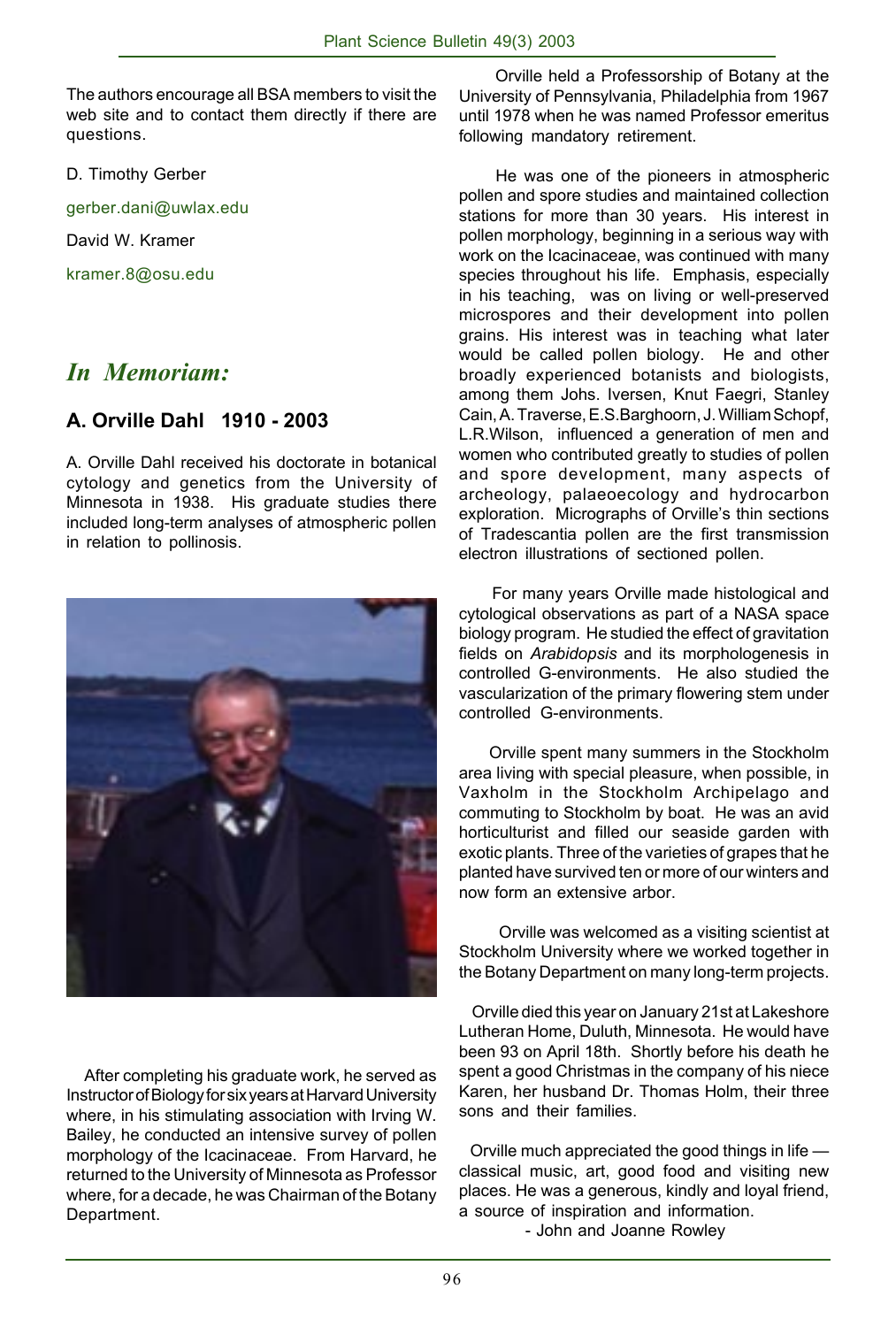Dahl, A. O. and Ellis, R. V. 1942. The pollen concentration of the atmosphere. Public Health Reports 57: 369-377.

Fernández-Morán, H. and Dahl, A. O. 1952. Electron microscopy of ultrathin frozen sections of pollen grains. Science 116: 465-467.

Dahl, A. O. 1965. Pollen physiology and fertilization. Science. 147: 602.

Dahl, A. O., Rowley, J. R., Stein, O. L. and Wegstedt, L. 1957. The intracelular distribution of mass during ontogeny lof pollen in *Tradescantia* L. Experimental Cell Research 13: 31-46.

Dahl, A. O. 1962. The story of pollination. Science 136: 528.

Dahl, A. O. 1964. The fine structure of pollen. Proc. 10th International Botanical Congress, Edinburgh. p. 221.

Rowley, J. R. , Dahl, A.O. and Skvarla, J. J. 1973. Localization of ATPase activity in pollen grains. Norwegian Journal of Botany 20: 31-50.

Dahl, A.O. 1976. A commentary on the evolutionary significance of the exine. Edited by I.K.Ferguson and J.Muller. Linnean Society Symposium Series No. 1: 561- 571.

Brown, A. H., Dahl, A.O. and Chapman, D. K. 1976. Morphology of *Arabidopsis* grown under chronic centrifugation and on the clinostat. Plant Physiology 57: 358-364.

Brown, A. H., O'Dowd, P.O., Loercher, L. Kuniewicz, R. and Dahl, A. O. 1979. Serendipitous solution to the problem of culturing *Arabidopsis* plants in seled containers for spaceflights of long duration. (COSPAR) Life Sciences and Space Research 17: 37-43.

Rowley, J. R., Dahl, A. O., Walles, B. and Huynh, K.-L. 1983. Viscin threads considered as connective structures between pollen grains and tapetal cells. Proceedings of the 7th International Symposium of Fertilization and Embryotgenesis in Ovulated Plants. High Tatra, Slovak Academy of Sciences, Veda, Bratislava: 89-92.

Dahl, A. O. 1986. Observation on pollen development in *Arabidopsis* under gravitationally controlled environments. Pollen and Spores: Form and Function. Edited by S.Blackmore and I.K.Ferguson. Linnean Society Symposium Series No. 12:49-59.

Dahl, A. O. and Rowley, J. R. 1991. Microspore development in *Calluna* (Ericaceae). Exine formation. Annales Sciences Naturellers, Botanique, Paris, 13 serie 11: 155-176.

# Some Published Papers **Symposia, Conferences, Meetings**

**The 14th Congress of The Federation of European Societies of Plant Biology Cracow, Poland 23-27 August, 2004**

Secretariat:

Congress Secretariat: The Franciszek Gorski department of Plant Physiology Polish Academy of Sciences Niezapominajek 21, 30-239 Cracow POLAND Tel: +48 12 6395144 Fax: +48 12 6395142

E-mail: fespb.congress@zfr-pan.krakow.pl www.zfr-pan.krakow.pl/lonf/

#### **Scientific Program**

- 1. Plant Cell Biology
- 2. Plant Development
- 3. Plant Growth Regulators
- 4. Photosynthetic Productivity & Crop Production

5. Uptake and Transport of Water and Mineral **Nutrients** 

- 6. Biosynthesis of Plant Constituents
- 7. Biotic and Abiotic Stress
- 8. Metabolic Engineering for Plant Improvement
- 9. Genomics and Post-genomics
- 10. Bioinformatics

11. Pland Tissue Culture and Biotechnology

12. Physiology and Molecular Biology in Plant Breeding

#### **Symposium Sows Seeds for Plant Restoration Chicago Botanic Garden Oct. 23, 2003**

The School of the Chicago Botanic Garden and the Garden's Institute for Plant Conservation Biology will present the Janet Meakin Poor 2003 symposium titled "Sowing the Seeds for Change: Restoration of Plant Communities" on Oct. 23 at the Chicago Botanic Garden. The restoration of plant communities is an important contribution in the effort to conserve biodiversity. Programming, which will include several invited presentations, a contributed poster session and a panel discussion, will focus on seed ecology and the use of seeds in restoration projects. The symposium, which has been designed for both conservation researchers and practitioners, will deal with these timely issues: \*How important is provenance and how far away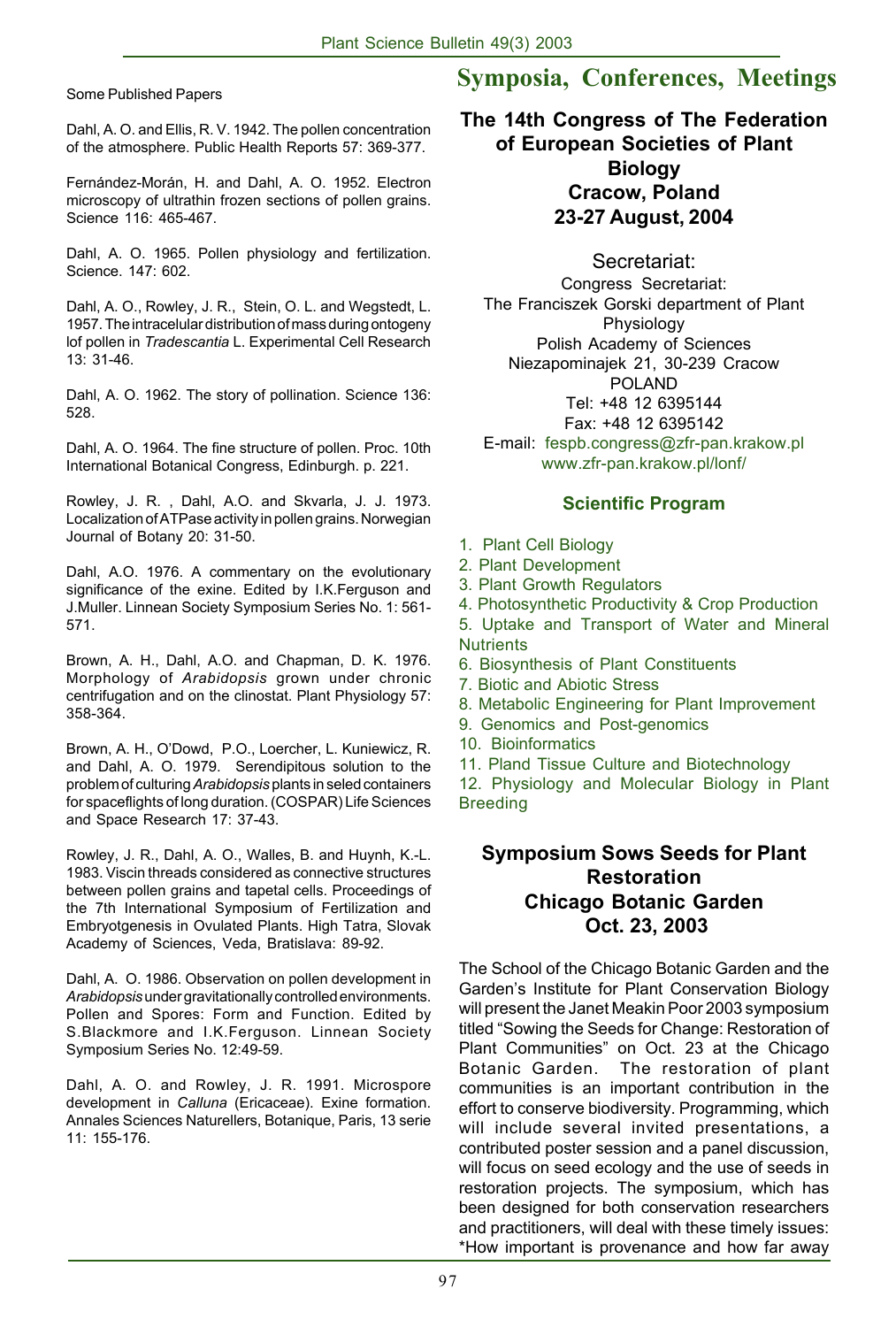can one go to collect seeds?

\*How should seeds be handled between collection and reintroduction?

\*How does one obtain enough appropriate seed without harming naturalcommunities?

\*Should the restoration of a degraded natural site be treated differently from a site without native vegetation?

For program updates or to register, visit the Garden's Web site at www.chicagobotanic.org/symposia, or call (847) 835-8261. For information on submitting a poster proposal, contact Kayri Havens, director, Institute for Plant Conservation, at khavens@chicagobotanic.org <mailto:khavens@chicagobotanic.org>, or at (847) 935-8378.

 **Award Opportunities**

#### **HARVARD UNIVERSITY BULLARD FELLOWSHIPS IN FOREST RESEARCH**

Each year Harvard University awards a limited number of Bullard Fellowships to individuals in biological, social, physical and political sciences to promote advanced study, research or integration of subjects pertaining to forested ecosystems. The fellowships, which include stipends up to \$40,000, are intended to provide individuals in mid-career with an opportunity to utilize the resources and to interact with personnel in any department within Harvard University in order to develop their own scientific and professional growth. In recent years Bullard Fellows have been associated with the Harvard Forest, Department of Organismic and Evolutionary Biology and the J. F. Kennedy School of Government and have worked in areas of ecology, forest management, policy and conservation. Fellowships are available for periods ranging from six months to one year and can begin at any time in the year. Applications from international scientists, women and minorities are encouraged. Fellowships are not intended for graduate students or recent post-doctoral candidates. Information and application instructions are available on the Harvard Forest web site (http:// harvardforest.fas.harvard.edu). For additional information contact: Committee on the Charles Bullard Fund for Forest Research, Harvard University, Harvard Forest, P. O. Box 68, Petersham, MA 01366 USA or email (hfapps@fas.harvard.edu). Annual deadline for applications is February 1.

# **KATHERINE ESAU POSTDOCTORAL FELLOWSHIP**

UNIVERSITY OF CALIFORNIA DAVIS, CALIFORNIA

Applications and nominations are invited for the Katherine Esau Postdoctoral Fellowship in Plant Biology, which will be awarded to an outstanding young scientist interested in structural aspects of plants at the level of tissues, organs and whole plants. Included would be studies in which plant structure is integrated with development, evolution and/or function. Modern approaches to important questions in plant anatomy and morphology are encouraged. Preference will be given to candidates who have completed their Ph.D. within the past 5 years. The Esau Fellowship will be awarded for a period of two years to enable the successful candidate to work under the mentorship of a University of California, Davis faculty member. The Esau Fellowship stipend is \$35,000 per year plus benefits and includes a \$5,000 per year research allocation.

Applications should include the identification of an appropriate faculty mentor(s), a complete curriculum vitae, graduate and undergraduate transcripts, reprints of published works, a proposal of the research that would be carried out under this program (limited to 5 single-spaced pages, 12 point font, 1-inch margins) and a statement of the relevance of the proposed research to the planned career in plant structure and development, evolution and/or function. Applicants are required to provide three letters of reference and a letter of commitment of laboratory space and ancillary support from the proposed UC Davis faculty mentor(s). International candidates are welcome to apply. Preference will be given to candidates who received their Ph.D. from an institution other than UC Davis and who have not already spent time on this campus.

Please send a hard (paper) copy of your completed application to Professor Judy Jernstedt, Chair, Faculty Advisory Committee, Esau Fellowship Program, Department of Agronomy and Range Science, University of California, Davis, One Shields Avenue, Davis, CA 95616. (FAX: [530] 752-4361). Inquiries may be made by e-mail to the chair (*jjernstedt@ucdavis.edu).* Web site (http:// www.dbs.ucdavis.edu/fellowships/esau).

Fellowships will be awarded on an annual basis. The next deadline for this program will be November 1, 2003.

The University of California is an equal opportunity employer.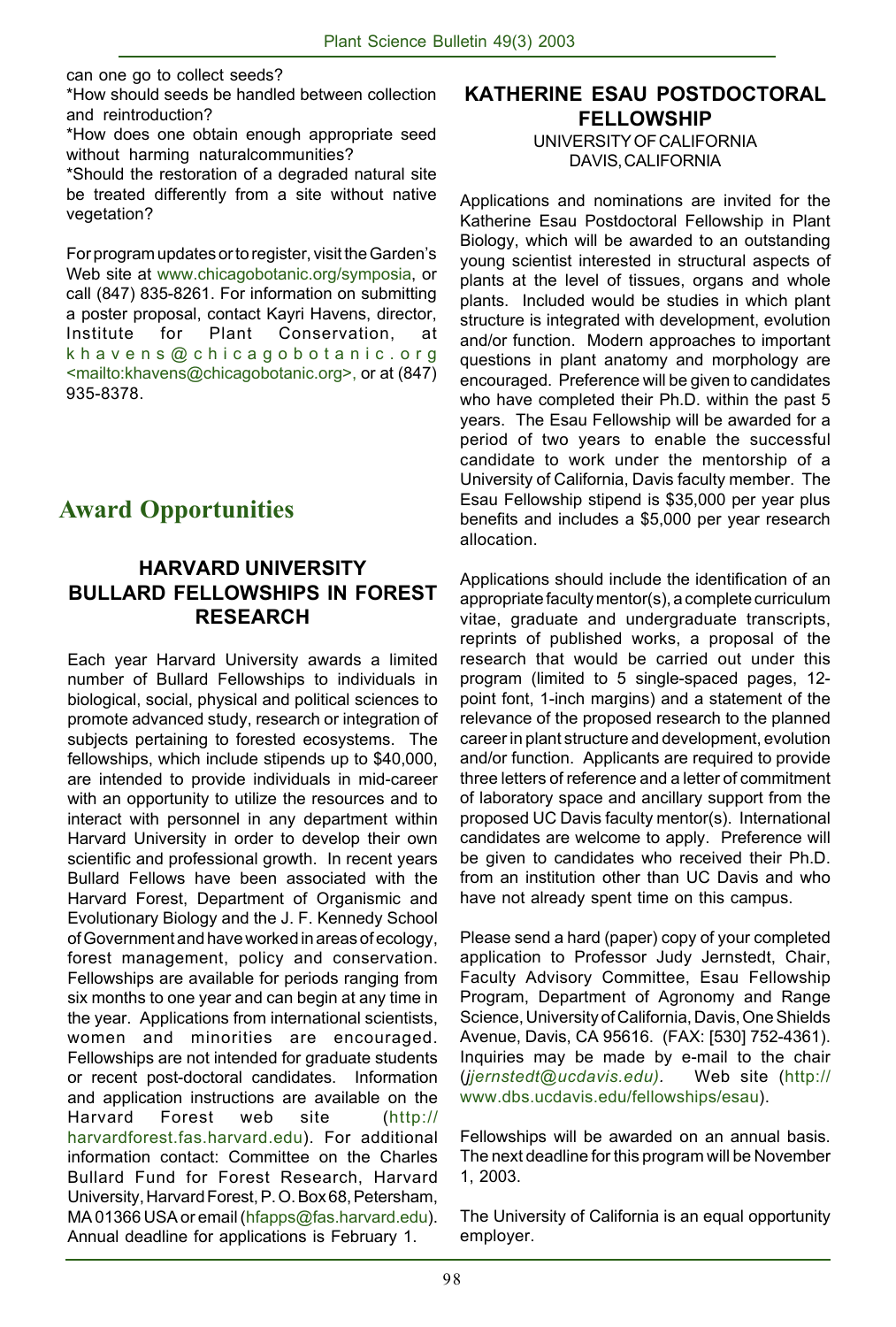# **Books Reviewed In this issue:**

| <b>Bryological</b><br>Gathering Moss: The Natural and Cultural History of Mosses. Kimmerer, Robin Wall  |
|---------------------------------------------------------------------------------------------------------|
| Ecological                                                                                              |
| The Cerrados of Brazil: Ecology and Natural History of a Neotripical Savanna. Oliveira, Paulo S.        |
| Columnar Cacti and Their Mutualists. Evolution, Ecology and Conservation. Fleming, H.                   |
| Invasive Exotic Species in the Sonoran Region. Tellman, Barbara (ed) - Webster, Grady103                |
| <b>Economic Botany</b>                                                                                  |
| Biology of Vanda Miss Joaquim. Sin, Hew Choy, Yam Tim Wing and Joseph Arditti.                          |
|                                                                                                         |
| Feast Your Eyes: The Unexpected Beauty of Vegetable Gardens. Pennington, Susan J.                       |
| Magnolia: The Genus Magnolia. Sarker, Stayajit D. and Yuji Maruyama (eds).                              |
| The New Daylily Handbook. Gatlin, Frances L with James R. Brennan (eds). - Joanne Sharpe109             |
|                                                                                                         |
| Plant Resins: Chemistry, Evolution, Ecology, and Ethnobotany. Langenheim, Jean H.                       |
| Thyme, The Genus Thymus. Stahl-Biskup, Elizabeth and Francisco Saez. - Douglas Darnowski112             |
| Tillage for Sustainable Cropping. Gajri, P.R., Arora, V.K. and Prithar, S.S. - Nina Baghai-Riding 113   |
| <b>Genetics</b><br>Genetically Modified Crops: Assessing Safety. Atherton, Keith T. - Johanne Brunet114 |
| Physiology<br>Molecular Plant Biology, Vol 1. Gilmartin, Philip M. and Chris Bowler. - Peggy Dominy115  |
| Plant Growth and Development Hormones and Environment. Srivastavam, Lalit M.                            |
| Plant Physiology, 3rd Ed. Taiz, Lincoln and Eduardo Zeiger. - Timothy C. Morton116                      |
| Plant Tissue Culture, 100 Years Since Gottlieg Haberland. Laimer, M., W. Rucker (eds)                   |
| <b>Systematics</b>                                                                                      |
| <b>Teaching</b>                                                                                         |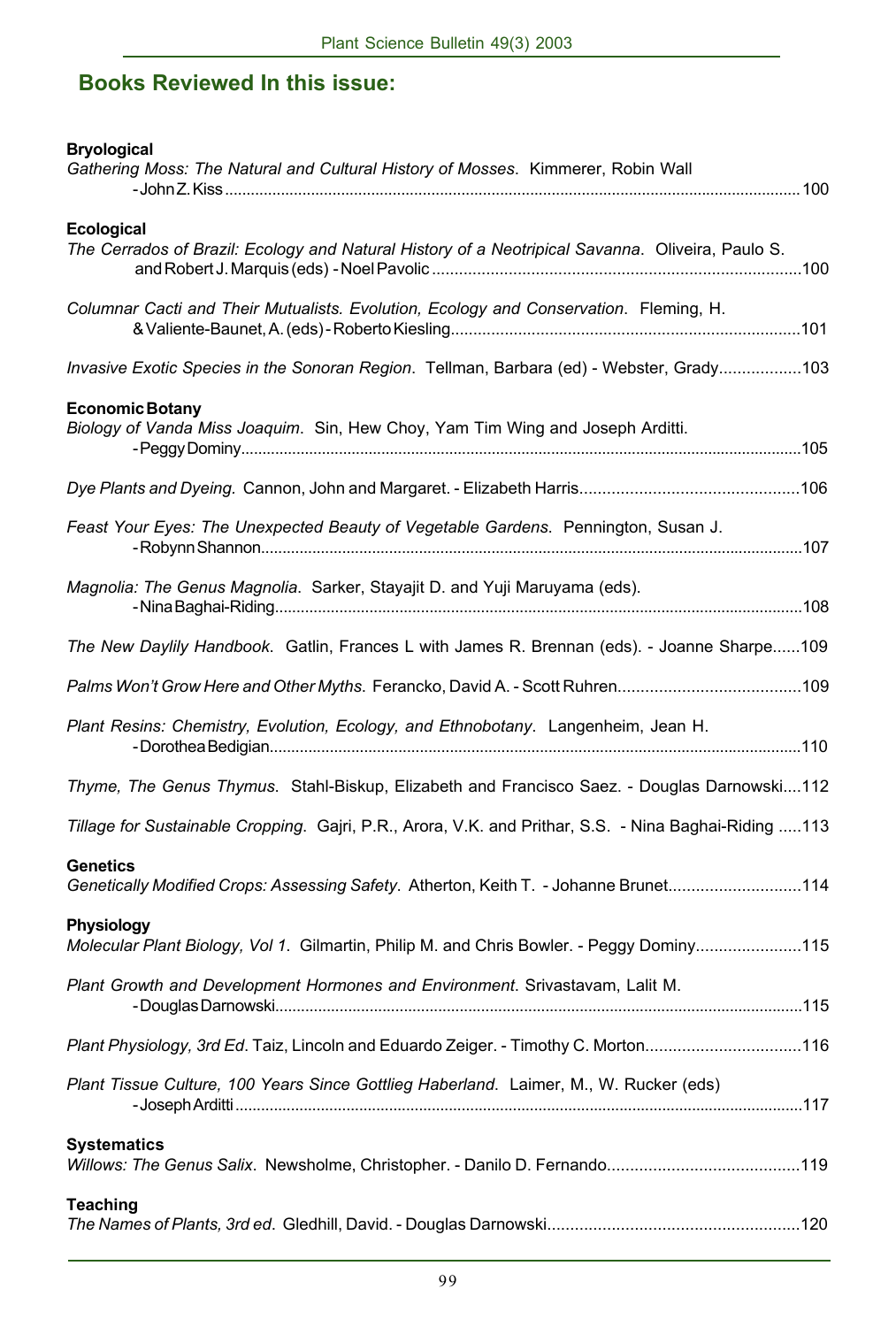*Gathering Moss: The Natural and Cultural History of Mosses* . Kimmerer, Robin Wall. 2003. ISBN 0- 87071-499-6. (Paper US\$17.95) 176 pp.Oregon State University Press, 101 Waldo Hall, Corvallis, Oregon, 97331-6407. It is nice to know that other plants still exist in this era of *Arabidopis*. One can get this feeling from reading *Gathering Moss*, which written by a professional bryologist who is a college faculty member. The book is a series of linked essays on the beauty, cultural, and natural history of mosses. The author has a great way of combining her professional and personal lives in these essays. This is a book for those of us who are passionate about the subjects and organisms that we study.

Mosses are seemingly inconspicuous and can be easily overlooked, but not once you have read *Gathering Moss*. The author also does a great job in teaching some essential facts of the physiological ecology and other aspects of the biology of mosses in these essays. For instance, the advantages of being small and life in the boundary layer are discussed in one of the chapters. We learn about the remarkable ability of mosses to survive desiccation as the author eloquently tells us: "...even after all of these years, I still delight in the ritual of adding the water, drop by drop, and watching with the microscope as the shoots revive."

Kimmerer also stresses ecological aspects of moss biology and the important role of mosses in various ecosystems. She tells us that one gram of moss from the forest floor can be the host for as many as 150,000 protists, 132,000 tartigrades, and 200 insect larvae in the essay entitled "In the forest of the water bear." The author also outlines the destruction of moss communities due to their popularity for horticultural uses by harvesters who completely decimate luxurious carpets of "old growth" moss in Oregon.

One of my favorite stories is the subject of the last essay entitled "Straw into gold." This is about the moss *Schistostega* that lives in lake shoreline caves. This moss survives with only a few minutes of sunshine each day that it obtains near sunset. "Just for a moment, in the pause before the earth rotates us again into night, the cave is flooded with light. The near nothingness of *Schistostega* erupts in a shower of sparkles..."

One anecdote (not in the book) that the author would appreciate is the recent story of the moss *Ceratodon* that was grown on the space shuttle *Columbia* during the ill-fated mission that ended in February 2003. Despite the fiery disintegration of the space shuttle over Texas, the moss experiment of Fred Sack and Volker Kern (Ohio State University) somehow survived the fall back to Earth. Partial cultures of the moss that were fixed in space could still be seen in the recovered containers, and the two scientists may be able to obtain some data from the experiment. As this story and this book tell us, thought they may be overlooked, mosses are hearty and vigorous plants indeed. - -John Z. Kiss, Botany Department, Miami University, Oxford, OH 45056.

**The Cerrados of Brazil: Ecology and Natural History of a Neotropical Savanna**. Paulo S. Oliveira and Robert J. Marquis, eds. 2002. ISBN 0-231-12042- 7 (Paper \$37.50) 398 pp. Columbia University Press, 61 W 62nd St., New York, NY 10023. - Ecologists have been interested in the environmental and habitat heterogeneity of savannas and their dynamics for a long time. This excellent book is the first in English to focus entirely on the Brazilian cerrados biome, a 2 million square kilometer area (22% of the country) encompassing campo limpo (grassland), campo sajo (some shrubs and trees), cerrado (savanna) and cerradao (woodland). Cerrado is a portugese word meaning 'half closed' or 'dense' probably referring to the difficulty of traversing the more wooded portions of the vegetation gradient on horseback.

Why focus on the cerrados? This region is one of 25 identified world centers for biodiversity and is believed to be the most species rich tropical savanna system in the world. Beta diversity of the vegetation is quite high. In Brazil, the Amazon and Atlantic Forest regions have greater diversity. In the 1970's the rate of cerrados destruction exceeded the rate for Amazonian rainforest. Today, humans have modified 80% of this species rich biome. This alteration is principally due to cattle ranching and the expansion of corn, soybean, and cotton agriculture. Economic policy has fostered the growth of agriculture and modern farming technology has converted cerrados land of low fertility and high acidity into the most important agricultural region in Brazil.

The editors have created a comprehensive and error free book with well-integrated contributions by the authors. I only found one error on page 107 where 'interstate' is misspelled. There are good black and white photographs to give the reader an idea of the soils, vegetation, ant foraging, and pollinator systems. Most chapters have good tables and well reproduced figures. Not being familiar with most of the political boundaries of Brazil, I wished that Figure 6.1 had appeared or was referenced earlier in the text. Unfortunately, the dark fill that highlights the cerrados biome obscures the state labels and boundaries within the region: this problem also occurs in Figure 6.4.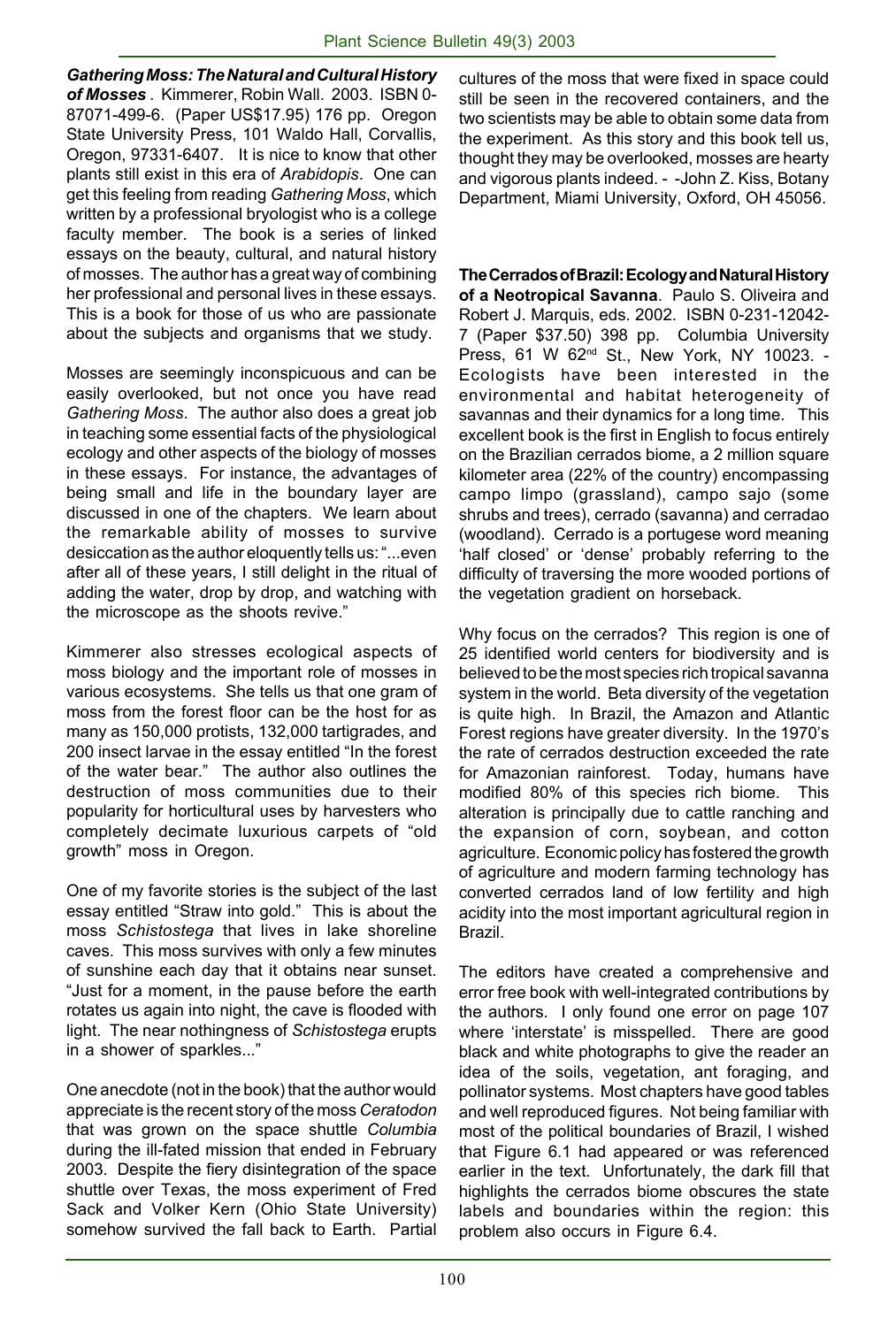The book is divided into five sections, excluding the introduction: 1) Historical framework and the abiotic environment (soil, palynology,fire, and human impacts), 2) the plant community (physiognomy, understory, population dynamics, fire effects and ecophystiology), 3) the animal community (lepidoptera, herptofauna, birds and mammals), 4) insect-plant interactions (ants-plants-herbivores, plants and their herbivores, pollinators and pollination biology) and 5) the conservation of the cerrados. Oliveira and Marquis introduce the book by first presenting an analysis of the scientific literature demonstrating the exponential increase in cerrado publications. They introduce the structure of the book and the cerrado vegetation nomenclature. Chapter 5 concerning the vegeation physiognomy ties all the chapters together by charaqcterizing and names vegetation along the cerrado continuum. Most authors discuss further research needs.

Important factors in the distribution of cerrados include seasonal rainfall, poor soil fertility, drainage, fire regime, and climatic fluctuations of the Quarternary. We learn how the creation of hard iron nodules called ironstone or petroplinthite, varying in size from sand to cobble, reduce erosion and gullying at the periphery of plateaus; therefore, it stabilizes the geomorphic landscape. Many cerrado soils are high in Al and many cerrado species accumulate considerable concentrations of this element in their leaves. Some woody species have been shown to grow poorly in the absence of Al! Palynological studies indicate that the cerrado was present prior to the Quarternary, and experienced fire prior to the influence of man, and waxed and waned with climatic fluctuations. It was interesting to learn that legumes comprise the largest plant family in the cerrados and that the largest genus is *Chamaecrista*. African grasses are the principle invasive plants, because they have been widely introduced to improve pasture. The chapters about animals document the underestimation of biodiversity of the groups and that some of this diversity is dependent on the mosaic of gallery and mesophytic forests within the cerrados. Perhaps most interesting and fascinating, for the ecologist, are the three chapters that highlight biotic interactions between insects and the plants. The field is ripe for more cross comparisons between African and Autralian tropical savannas.

Clearly each author's discussion of research needs illustrates that much research still needs to be done in the cerrados. Despite the imperilment of the cerrrados, I was struck by how much remains compared to regions like Midwestern savannas. Nevertheless, in the presence of the human economy, time is probably short, which is why this book was written. The reader wonders how

successful the Brazilian government has been to achieve the goal of protecting 10% of this biome by 2002? The editors and authors have succeeded in their hope to write a book that will aid and foster future cerrados research. Makes me want to learn Portugese and head south to the cerrados plateaus! Noel B. Pavlovic, U.S. Geological Survey, Lake Michigan Ecological Research Station, 1100 N. Mineral Springs Rd., Porter, IN 46304.

**Columnar Cacti and Their Mutualists. Evolution, Ecology and Conservation**. Fleming, H. & Valiente-Baunet, A. (eds.) 2002. University Arizona Press. Tucson. XIII + 370 pp. with the collaboration of 29 authors. Co-evolution of plants and animals is one of the most thrilling aspects of modern biology, and the different contributions of this volume cover this for the columnar cactus and vertebrates. It is a compilation of original papers, or updated ones from a conference held in late June, 1998, at Tehuacan City, Puebla, Mexico. The book is organized in 3 parts: I. Geology and Evolution; II. Anatomy and Physiology; and III. Population and Community Ecology and Conservation.

Starting the Part I, T.R. van Devender gives a general dynamic view of the environment and geological history of the Mexican and SW USA deserts, and the consequent floristic changes, as well as the relationships of those floras with others regions.

The collaboration of 5 authors produced the next chapter with a cladistic analysis of the phytogeography of the Mexican cactus tribe Pachycereae, resulting in two solid conclusions: its origin is southern Mexico and the genus *Stenocereus* is the basal group.

Another phylogenetic analysis, based on chloroplast DNA is presented by R. Wallace. This study considers all the columnar cacti, both South and North American, and confirms the previous conclusion of Mauseth and others about the S-American origin of the family and the derivation of the Pachycereus and Lepthocereae tribes from one of the two primary clades of columnar cacti.

Of special interest was the cladistic analysis of T. Terrazas and S. L. Cornejo combining morphological, anatomical, and chemical data. To mention only the 2 mayor conclusions, *Stenocereus* appears as a monophyletic clade defined by "distinctive silica bodies in the dermal tissue"; and Pachycereus, as normally defined, is paraphyletic.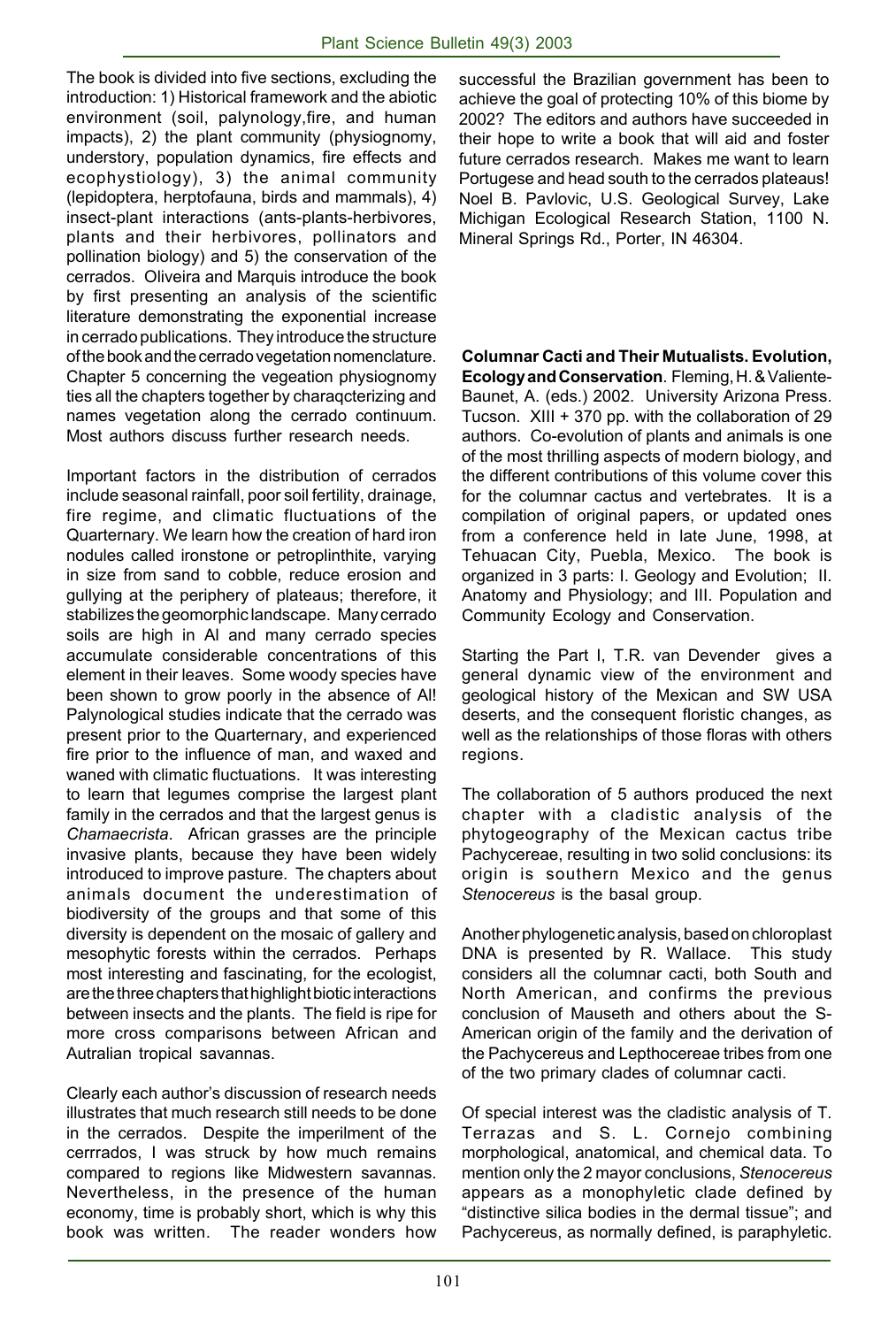The phylogeny of "Cactolphilic" bats is treated by Simmons and Wetterer. On the one hand they conclude a dependence of many columnar cactus on bat pollination and seeds dispersal. On the other, bats are basically opportunistic using nectar, pollen and fruits as part (sometimes a very important part) of their diet. At least 18 bats species are known to have developed mutualistic relationships with cacti, and "cactophily" evolved a minimum of 13 different times and include morphological adaptations, according to the authors.

In the last chapter of Part I, four authors analyze the "Genetic diversity of Columnar Cacti", based on isoenzyme electrophoresis, a technique poorly applied in cacti because of the (more illusory than real) difficulty in extracting enzymes from the mucilage. Authors conclude that the 9 species studied have high levels of genetic diversity and insect-pollinated ones have more genetic variation than bat pollinated species.

Part II of the volume starts with an interesting study of the Evolutionary Trends in 40 Columnar Cacti under domestication or from wild populations in southwestern Mexico. One case, *Stenocereus stellatus,* is thoroughly analyzed. It exists as a wild plant, but also is cultivated and managed, resulting in significant morphological differences and also partial pollen incompatibility. The study it is also useful in providing a better understanding of domestication processes of some cacti and other plants.

The "Growth Form Variations in Columnar Cacti" is analyzed by M. L.Cody, who correlated branching patterns with environmental factors, especially canopy and temperature. For instance, subcanopy columnar cacti differ in branching from emergents of the same species and pollinators may be different in both cases.

The chapter of P.S. Nobel on "Physiological Ecology of Columnar Cacti" demonstrates that low temperatures are the main limiting factor for these plants' distribution, but morphological attributes (apical pubescence, shade of the spines, stem diameter), can help in some degree to survive severe cold. High temperatures are tolerated very well by these plants (up to 70° C or more, temperatures unprecedented in vascular plants because enzymeatic denaturation !) The chapter is absolutely didactic and several other aspects are covered (water relations, crassulacean-acid metabolism, etc.).

The "Pollination Biology of Sonoran Desert Columnar Cactus" by Fleming, analyzes the importance of vertebrates (bats) and insects (moth

and bees) in fruit set, in relation to time of anthesis, geographical distribution, gene flow, competition for pollinators, self-compatibility, and hermaphroditism vs. different forms of dioecy, among other interesting items.

The "Biotic Interactions and Population Dynamics" i.e. the interactions of these columnar cacti with animals such as bats or birds and insects, and with plants (nurse plants, its benefit and competition, extra and infraspecific) are analyzed with mathematical models in Chapter 11, where 7 authors collaborate. The process affecting seeds dispersal, seedling, juvenile and adults are considered.

The relationship between columnar cacti and their main pollinators and seed dispersers in Andinian enclaves of Colombia and Venezuela are summarized in Chapter 12. The authors also describe adaptative strategies of floral and fruit features, and the roles of bats and birds in seed dispersion.

"Columnar cactus and the Diets of Nectar – Feeding bats" considers the composition of diet in several groups of bats with high to low specialization in cactus pollen and nectar, or who feed only sporadically on cacti. Coincidence in seasonal geographic distribution of some bats with cactus flowering time is noticeable. Coincidental distribution of cacti and agaves results in bat mutualism with both vegetal groups.

Fleming and Nassar examine the "Population Biology of a Particular Bat: *Leptonycteris curasaoe"* and come to very interesting conclusions, such as the temporal coincidence of the peaks of flowering and fruiting with the annual birds migrations, and also the long distance migrations of male or/and female bats that daily fly up to 30 km from their roosts for foraging.

"Why are columnar Cactus Associated with Nurse Plants?" is the question-title of a chapter answered by Sosa and Fleming. They conclude that for the studied species, columnar cacti and nurse plant associations differ for slopes or flat lands. Under the canopy of the nurse plant, cactus seeds and seedlings escape from predators and find protection from drought and temperature extremes. According to their data, the last factor is the most important one.

Four authors write about "Cacti in the dry Formations of Colombia," where they describe the floristic and physiognomic composition of the vegetation of the dry formations, and provide a tentative list of 60 cactus species in 20 genera based on the literature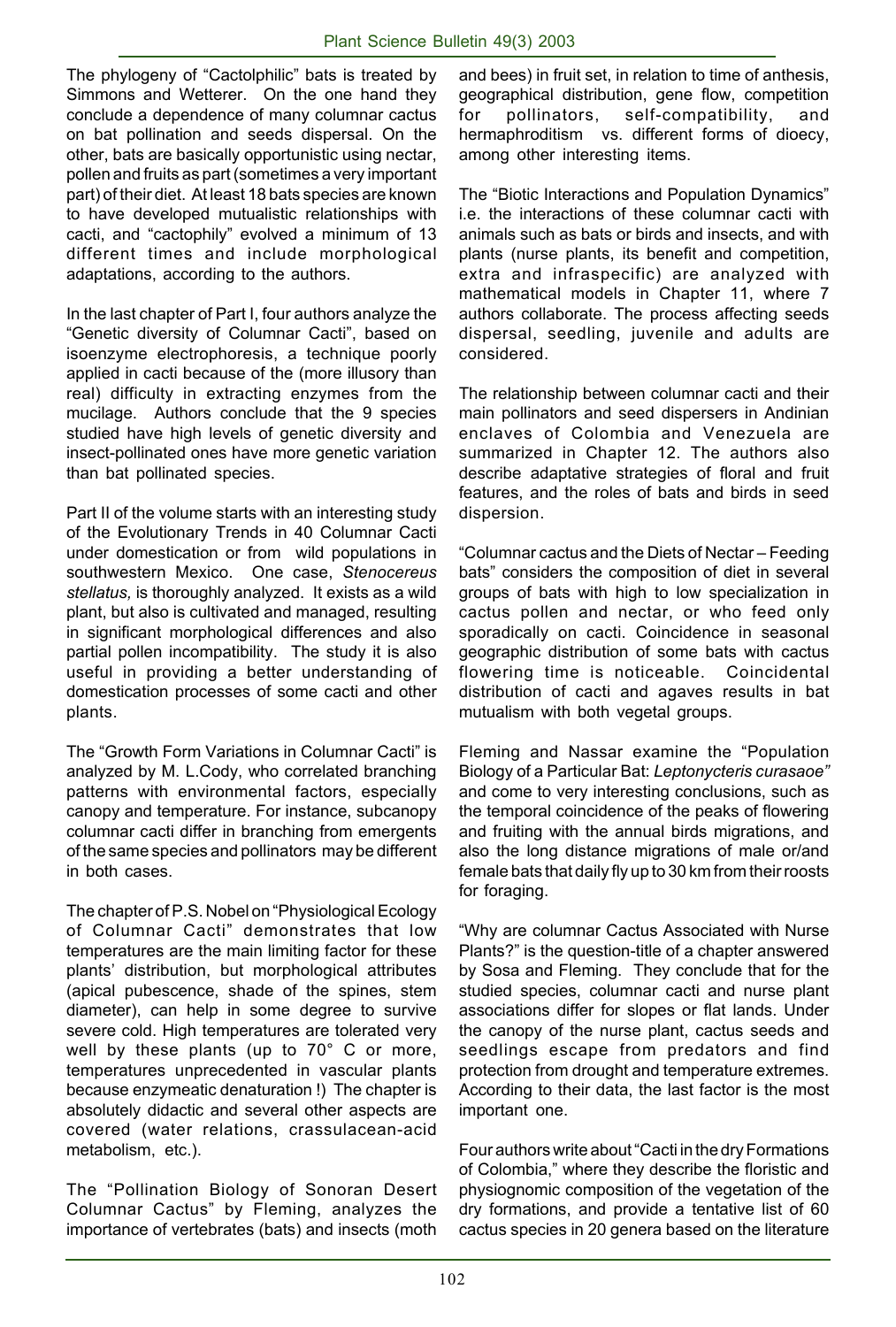and their own research.

The "Conservation of Nectar Feeding Bats" is treated by M. Santos and H. T. Arita, who conclude that this group is more vulnerable than other chiropterans because of their close mutualistic association with plants, their dietary specialization, their restricted geographical range and their small body size. Colombia, Venezuela, Brazil and Peru are the countries with the greatest species richness of these bats, some of which are endemics in areas under accelerated human modification.

If there is any general criticism it is the scarcity of photos or line-draws of the organisms studied that would help the reader who is not familiar with group. This would be particularly useful in chapter 8 to illustrate the diverse patterns of forms. Simple diagrammatic schemes to shows the variations in columnar cactus branching would be sufficient. The graphics and maps are clear, except for Fig. 2- 3 where the floristic provinces of Mexico are illustrated by gray tones. Finally, it is unclear if birds and insects have less importance in pollination, or if the few references to them indicates the lack of a specialist in these groups.

We must to congratulate the editors for the selection of the subjects treated, and the quality of the chapters. The pollination of cacti by bats, and their foraging for cactus nectar and fruits, relating with migrations, and also the relationship between cactus and nurse plants serve as examples for the study of other cactus groups. The book is restricted almost exclusivelly to the Tribe Pachycereae and concentrates heavily on North American columnar cacti. It will serve as a model for other groups and other areas. It is a book written at university level, but is readable for the serious cactus enthusiast, with mostly clear charts, maps and graphics. – Roberto Kiesling, Instituto de Botánica Darwinion, *Academia Nacional de Ciencias Exactas, Físicas y Naturales Consejo Nacional de Investigaciones Científicas y Técnicas (CONICET), Argentina.*



**Invasive Exotic Species in the Sonoran Region.** Barbara Tellman (ed.). 2002. ISBN 0-8165- 2178-6 (cloth), US\$45.00. 424 pp. The University of Arizona Press and the Arizona-Sonora Desert Museum, Tucson. – In addition to its revolutionary effects (both good and bad) on human societies, the "globalization" begun in the late 20<sup>th</sup> century has had significant environmental effects—many of them negative. It is now well known that the hegemony of industrial capitalism, despite its potential benefits for hunger and disease control in underdeveloped countries, has produced unanticipated environmental effects, including not only deforestation and loss of biodiversity, but also a rising tide of exotic species of plants and animals over the face of most of the planet (outside of the polar regions). In the United States, monitoring of the interplay between native plant species and invaders has become more intensive, with botanists in universities and governmental agencies tracking the decline of many rare species and the concomitant upsurge of exotics. In California, many vernal pool plants have become rare or extinct, partly as a result of clearing for agriculture, but also due to competition from introduced Eurasian weeds, especially annual grasses. In the California flora, as summarized in the *Jepson Manual* (1993), more than 1,000 species out of 5,862 are identified as aliens—a proportion of greater than 17%, which appears to be steadily increasing. An undesirable consequence of the massive interchange of plants and animals among continents is the increasing homegenization of the world's biota, accompanied by disturbing signs of genetic erosion.

Concern about the environmental effects of invasive plants and animals goes back to the early history of the United States. In a review from a recent symposium at the Missouri Botanical Garden, Richard Mack cites evidence that in New England a number of European plant species were becoming naturalized 15 years after the Pilgrims landed at Plymouth! In 1811 the controversial botanist Rafinesque published a list of 300 weedy species, which was progressively expanded by later botanists. There is a general concensus among students of the effects of invasive species that serious research on the problem was initiated in response to the ground-breaking book in 1958 by Charles Elton: *The Ecology of Invasions by Plants and Animals*.

Books and reports about weeds are becoming more sophisticated, and government agencies (both state and federal) have become very proactive. Practically every state in the United States has at least one manual on weed identification or eradication, and websites on exotics have proliferated strikingly. There are also books of a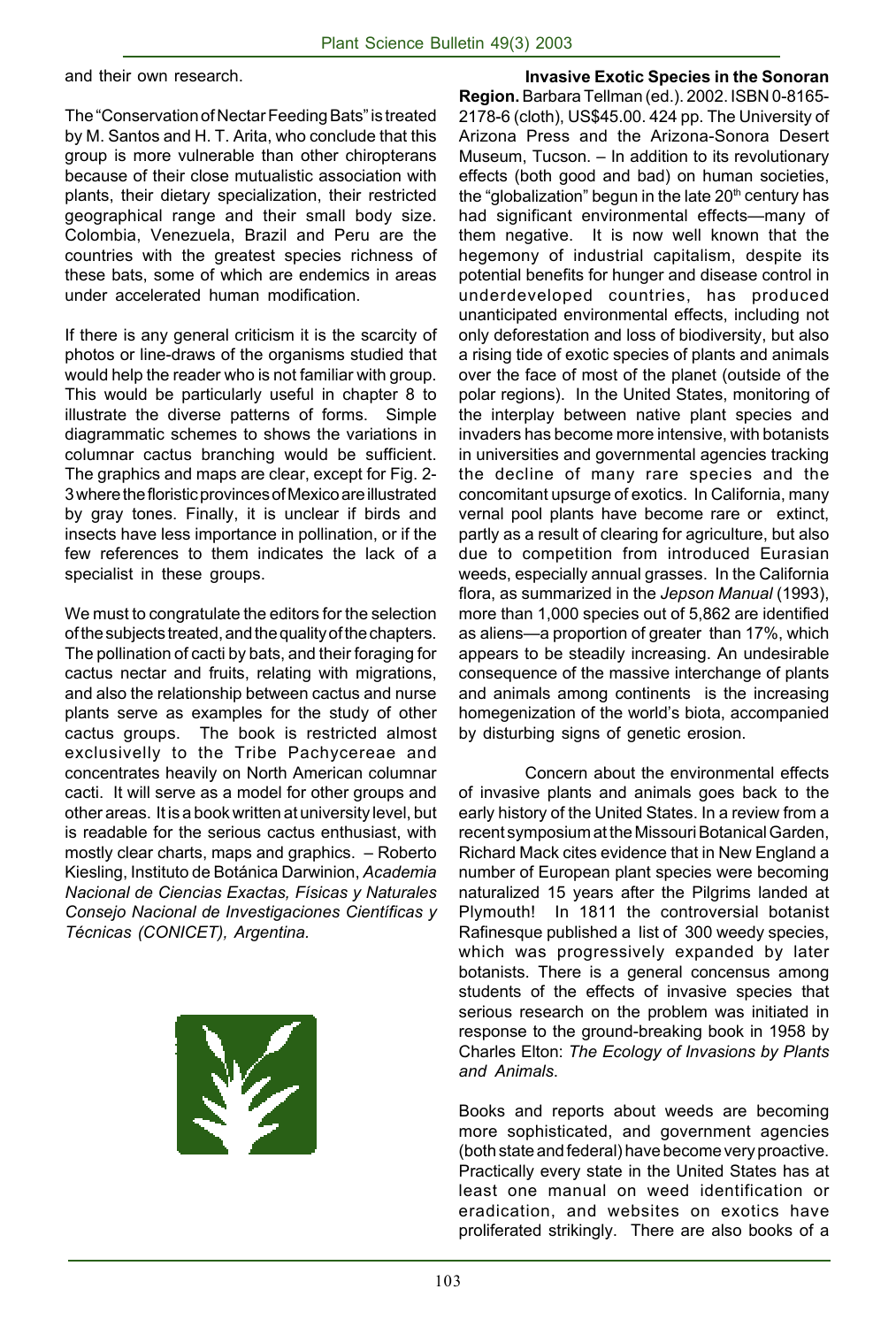more general scope that consider the impact of non-indigenous species on native plants and animals, of which *Invasive Exotic Species in the Sonoran Region* is a recent example.

In contrast to the situation in the United States, publications about invasive species in Mexico are sparse. The literature on most tropical floras suggests that invasion by exotic species is a relatively minor problem. For example, in the essays in *Seasonally Dry Tropical Forests* (Bullock, Mooney, and Medina, 1995), it is noted that tropical dry forests have been severely impacted by clearing for agriculture, but scarcely any mention is made of problems from exotic species. Invasions appear to be most severe on tropical islands, of which the most notorious is Hawaii (Mooney and Drake, *Ecological Invasions of North America and Hawaii*, 1986).

 Sonora is a largely arid Mexican state with a subtropical moist to desertic climate that might be expected to resemble Arizona in its proportion of introduced species. *Invasive Exotic Species in the Sonoran Region* presents the results of a symposium held in 1998 at the Arizona-Sonora Desert Museum in Tucson by a concerned group of naturalists, conservationists, and resource managers. The agenda of the symposium and the book reflects the provocative document *State of the Sonoran Biome,* by Gary Nabhan and Andrew Holdsworth, that appeared just a few months earlier. That report enumerated a number of factors that were (and are) responsible for the increasing threats to biodiversity in the Sonoran Desert biome: urbanization, exploitation of water resources, livestock grazing, mining, and invasive species. However, it is clear from the focus of *Invasive Exotic Species in the Sonoran Region* that the ecological impact of introduced (exotic) species is a particular concern.

The chapters of this book are grouped into three sections: exotic species in the Sonoran Desert; discussions of different taxa or ecological groups of plants and animals; and problems of controlling exotic species. The essays in the various chapters cover the field of the nature of exotic species in the Sonoran region, and their impacts. Preceding the 19 chapters in the three sections is a preface by Gary Nabhan and a brief introduction by the Editor, Barbara Tellman, that offers some interesting statistics: the proportion of plant species of exotic organisms in the Sonoran Desert (49% vs. 51% for animal groups) is less than in the United States as a whole (62%), and the percentage of exotic species in all major taxonomic groups (except fish) is much lower in the Sonoran Desert, especially in plants. It must be noted, however, that neither Tellman,

Stephen McLaughlin, nor most other contributors to the volume often do not distinguish rigorously between the the various terms used: alien, exotic, naturalized, and invasive.

The list of contributors includes a many of the investigators currently active in studies of ecology and biodiversity in the Sonoran Desert, although it is rather light on contributions by Mexican researchers. Although both plant and animal exotic species are considered, most contributions are primarily botanical. Steven McLaughlin provides an interesting essay on the floristic composition of the Sonoran Desert with special regard to the percentage of exotic plant species in the current flora. It is no surprise that the data show the grass family (Poaceae) to be the dominant group, with nearly 200 exotic species in the western U.S. and 73 in the Sonoran Desert province. It is notable that species of Mediterranean origin are dominant in biomass in the Sonoran region (even though fewer in species than European or Eurasian weeds). Wilson, Leigh, and Felger list 62 established nonnative plant species according to life form (mostly annuals but some hemicryptophytes). West and Nabhan survey the impact of exotic plant species on the Midriff Islands in the Gulf of California and the adjoining Sonoran Coast, identifying 17 species of particular concern and 38 others that have the potential of becoming serious invaders. It is notable that they identify buffelgrass (*Pennisetum ciliare*) as the greatest threat, as this is the theme of an entire chapter by Búrquez-Montijo, Miller, and Martínez-Yrízar. Their map indicates that buffelgrass has spread over most of the mainland Sonoran Desert and is most dominant in irrigated districts; it is the perfect exemplar of a transforming invader. Jane and Carl Bock in their chapter discuss a considerable number of other invasive grasses especially species of lovegrass (*Eragrostis*). Todd Esque and Cedil Schwalbe, in reviewing the physical and biological effects of alien invasions, finger red brome grass (*Bromus rubens*) as a particular villain in the upland Sonoran Desert grasslands because of its provision of fuel for wildfires.

Juliet Stromberg and Matt Chew review the impacts of exotics on the riparian ecosystems in the Sonoran Desert, they are not quite as negative in their attitude towards saltcedar (*Tamarix ramosissima* and other species) as some other writers. They note that human disturbance of natural flooding (by dam and canal construction) has so modified the habitat to favor establishment of exotics that extermination campaigns against saltcedar are not sufficient to restore riparian vegetation to its original state. Saltcedar invasion is reviewed by Lawrence Steens and Tina Ayers in their analysis of exotics in the Grand Canyon, and they take a live-and-let-live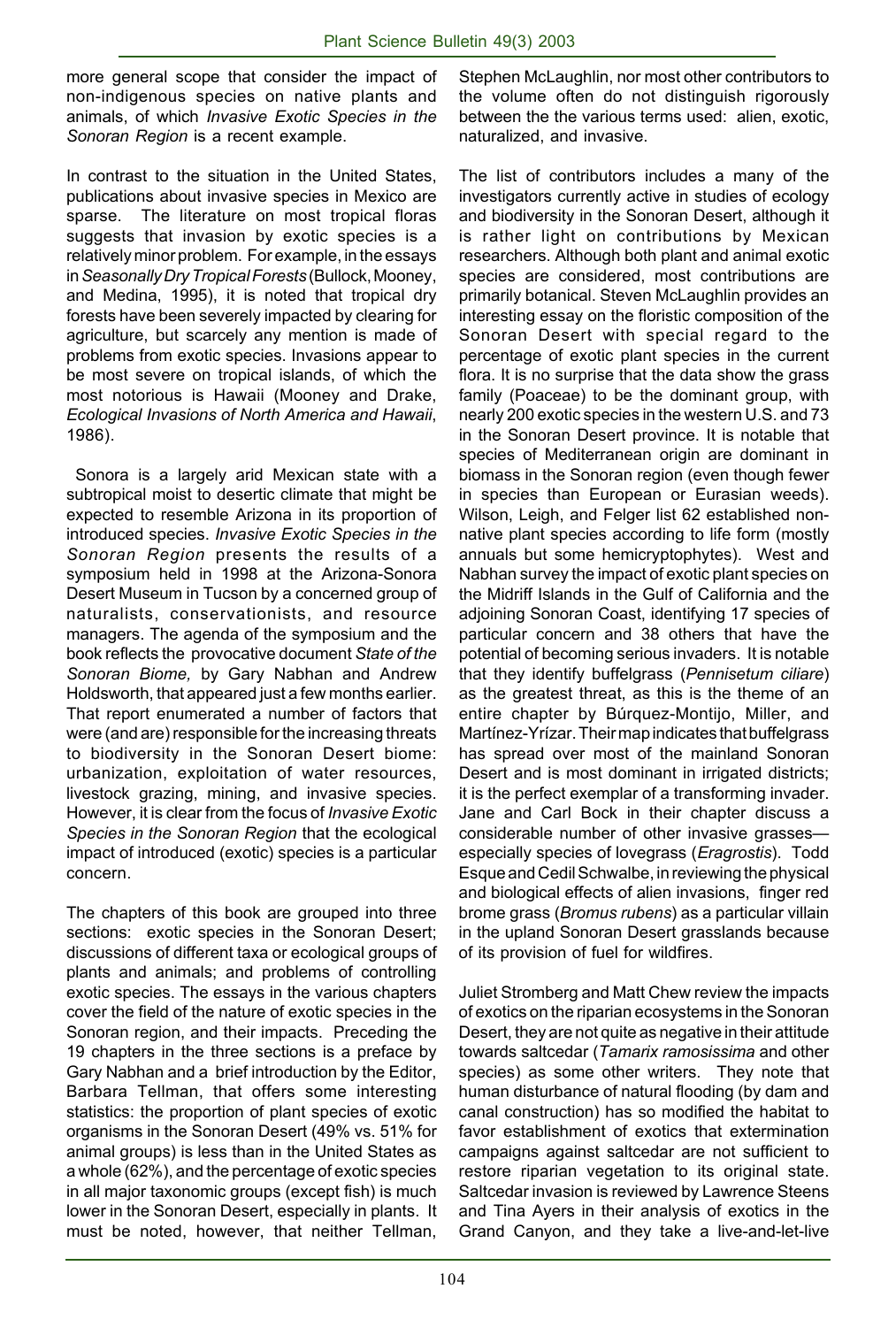attitude towards the thickets of *Tamarix;* they do not find it reduces biodiversity, and imply that we should resign ourselves to living with it. There is some evidence that salt cedar thickets are not biological deserts, as some native birds use them for nesting. The question of trying to extirpate exotic species can be complicated, as noted by Shapiro (in *Diversity & Distributions vol. 8,* 2002), who finds that in the Central Valley of California a number of native butterflies have adjusted to introduced plants such as fennel (*Foeniculum*), which is usually regarded as an undesirable weed.

Animal exotics in the Sonora Desert are not as dramatically apparent as buffelgrass and saltcedar, and their number is smaller, so they are treated in fewer chapters and pages than plants. Barbara Tellman identifies honeybees (*Apis mellifera*), English sparrows (*Passer domesticus*), starlings (*Sturnus vulgaris*), rainbow trout (*Salmo gairdneri*), brook Trout (*Salmo trutta*), and bullfrogs (*Rana catesbeiana*) as playing leading roles. Eric Mellink, in a review of invasive vertebrates on the Midriff Islands, pinpoints mammals—especially rodents and cats—as dangerous predators on native vertebrates; surprisingly, goats do not appear to be such a problem as they are on Pacific Ocean islands such as Guadalupe and San Clemente. Phillip Rosen and Cecil Schwalbe indicate that on the mainland feral cats are the most destructive predators in terrestrial ecosystems, and bullfrogs and crayfish in aquatic systems. They suggest that survival prospects of the threatened Chiricahua leopard frog (*Rana yavapaiensis*) would be improved by reducing or limiting stockponds where bullfrogs mainly thrive.

The final section of the book addresses the problems of the exotic species management. Joel Floyd describes the activities of the USDA Plant Protection and Quarantine section, and notes that enforcement of quarantine laws is complicated by the complexity of jurisdictions between state, federal, and international agencies. Barbara Tellman reviews the variety of methods used to control invasive species, including chemical applications, physical removal, controlled fires, and biological controls. Juli Gould and Jack Deloach discuss biological control of invasive exotics, of which St. John's Wort (*Hypericum perforatum*) is the classical example. These authors address some of the problems in biological control, such as inadequate monitoring, and the possibility of "collateral damage" when nontarget species are attached. They provide a survey of four sample cases, including puncturevine (*Tribulus terrestris*), saltcedar (*Tamarix ramossisma*), giant Salvinia (*Salvia molesta*), and giant reed (*Arundo donax*); control of puncturevine by Eurasiastic species of weevils has been largely effective. Intensive research on saltcedar has begun only recently (since 1985), and results are said to be promising, but at present physical removal of the plants is the major strategy being used. Biological control of giant reed has scarcely begun. The most startling case is giant *Salvinia*, which was only discovered in the Lower Colorado River in 1999, but is already a serious problem; apparently, however, weevils that have been used in Australia may prove effective. In his final sumary, Jeff Lovich suggests that a Sonoran Desert Weed Council could be set up along the guidelines of the California Exotic Pest Plant Council (CalEPPCS).

This book is documented with a glossary and appendices on relevant laws, as well as checklists of the exotic introduced species of plants and animals in the Sonoran Region. It does not include much historical information or theoretical ecology, but does provide detailed descriptions of some of the invasive species, their effects on the arid Sonoran ecosystems, and the so far indecisive methods used to control their spread. It provides a an overall view of the problems involving invading species in the Sonoran desert, and calls attention to the fact that we do not yet have a parallel treatment documenting the effects of invasion by exotics on the Chihuahuan Desert ecosystem .—Grady L. Webster, Herbarium, University of California, Davis CA 95616.

**Biology of** *Vanda* **Miss Joaquim**. Sin, Hew Choy, Yam Tim Wing and Joseph Arditti. 2002. ISBN 9971- 69-251-1 (paper US\$67.50est), 259 pp., Singapore University Press, Yusof Ishak House, 31 Lower Kent Ridge Road, Singapore 119078. *Vanda* Miss Joaquim is an orchid. It also happens to be the national flower of Singapore. The **Biology of** *Vanda* **Miss Joaquim** is not only a horticultural study, but also a cultural study of this plant. In their preface, the authors declare they "celebrate its beauty, recall its history, explain its biological complexity" in almost reverent tones.

*Vanda* Miss Joaquim is a hybrid, the oldest and sole natural hybrid between *Vanda* hookerana and *Vanda* teres. It was a "foundling", discovered by Miss Agnes Joaquim in her Singapore garden one morning in 1893. Believing she had stumbled across a new species, she took it to the Director of the Singapore Botanic Gardens. There, it was confirmed to be a new species and named for her. Thus, starts the story, study and cultural influence of this exotic plant.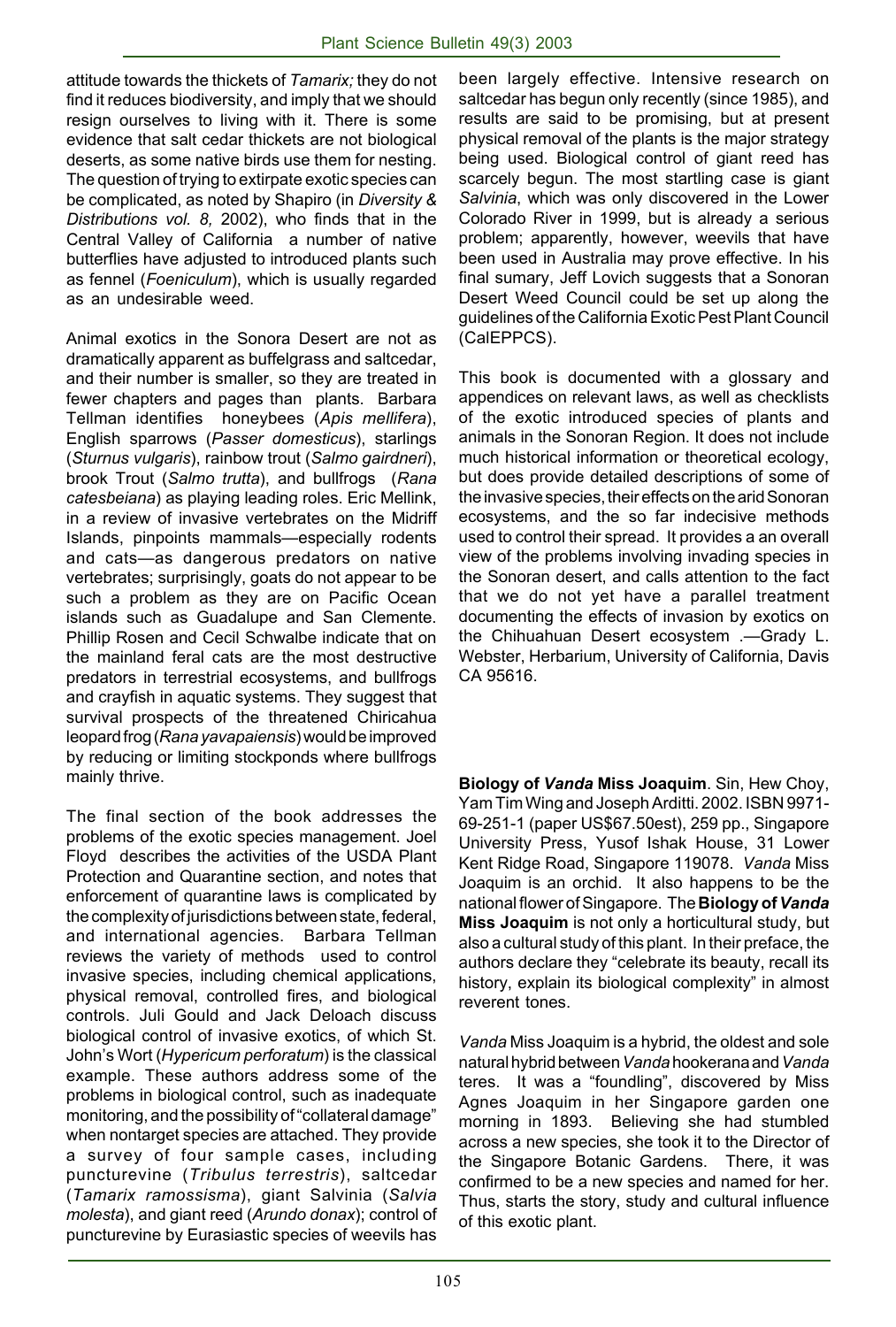The authors begin their book with a chapter on orchid basics, for those not particularly familiar with the family and the many genera. Here the authors discuss habitat, growth, propagation, roots and, of course, the flowers. Many line drawings, black and white photos, and microscopic illustrations accompany this chapter and continue throughout the rest of the book. Though labeled "basic", this chapter is aimed at the research botanist.

Chapter two is devoted to the discovery and subsequent history of this orchid. Truly, the authors dug deep into Singapore archives to recount the personalities and social milieu surrounding this *Vanda*. Illustrations showing snippets of newspaper reports surrounding the establishment of the *Vanda* Miss Joachim as the national flower in 1981 and postcards of the era of its discovery add considerable richness to the story, but also suggesting the depth of national pride. The evidence that this flower has become an integral part of the Singaporean identity is found in its pervasive presence on currency and coinage, textile design, as welcome leis to visitors, jewelry design, and a plethora of souvenirs.

The following five chapters deal with the extensive physiology, cytogenesis, breeding, propagation and cultivation of *Vanda* Miss Joaquim, the real biology of this plant. There is a middle section of beautiful color photos. After several pages of cited references, indicating extensive research, Appendix 1, and the subsequent Appendix 2, appear to be from a lecture or paper on "Miss Agnes Joaquim: A Singaporean with Armenian Roots" by Abraham Der Krikorian, Professor Emeritus, Department of Biochemistry and Cell Biology, SUNY at Stony Brook. These sections give attention to Miss Joaquim, variously described as kind, gentle and shy, her family, her Armenian heritage, Christian faith specifically and the Armenians in Singapore in general. These sections, which offer a fascinating insight into the person, place and time, are just tagged on to the end of the book. One might wonder at the suitability of such a section in what otherwise is a research-level book on plant biology. Throughout the book the authors express themselves with almost deferential language in regards to this flower and so it is excusable that their obvious enthusiasm for the plant is extended to Miss Joaquim herself.

It could be argued that chapters 1 and 2 along with the appendices are superfluous to the biological study of *Vanda* Miss Joaquim. The overview of *Orchidaceae* in the first chapter tends to be redundant of the more specific discussions on *Vanda* Miss Joaquim in chapters 3-7. Chapter 2 dealing with its cultural history and, the appendices comprising biographical and supplementary information on its discoverer are more accurately

enrichment material. It certainly gives an interesting dimension to this remarkable plant. It might have been more cohesive if chapter 2 had been grouped with the appendices. This book is appropriate for the botanist researcher and orchid enthusiast. I would be suitable for library collections supporting botanical research programs, including academic, botanical special collections and public libraries with an active gardening demographic. - Peggy Dominy, Sciences Librarian, Hagerty Library, 33rd & Market Sts., Drexel University, Philadelphia, PA, 19104

**Dye plants and Dyeing**. John and Margaret Cannon. 2003. ISBN 0-88192-572-1; 128 pp. Timber Press Inc., Portland, OR. A guide to the most commonly used dye plants including an introduction covering dyeing basics. The authors of this volume are botanists who wish to present more background botanical and historical to the craft of dyeing with plant material. This book is meant for two audiences: either a dyer interested in learning more about dye plants, their history and use or a botanist interested in dyeing. The plants chosen for inclusion are for the most part the traditional old-world (western) dye plants such as *Rubia tinctoria* (madder)*, Isatis tinctoria* (woad)*, Lawsonia inermis* (henna) and their brethren but some new world plants such as *Maclura pomifera* (osage orange) and *Phytolacca americana* (pokeweed) are also included. In all, 47 different plants are described. Each entry is covered in two pages; text is on the left describing the plant, historical aspects of its use as a dye as well as instructions for dyeing. On the facing page is a colored pencil drawing from life or dried specimens. The illustrations by Gretel Dalby-Quenet are fairly accurate depictions of the plants under consideration and include useful sample hues of the colors obtained from each dyestuff under different conditions (water vs. alcohol extraction and comparison of the various possible mordants) as produced by the authors (although the samples depicted do not always encompass the full range of possible colors obtainable). For those craftspeople interested in dyeing beyond the one-time experimental effort this is not a stand-alone guide but does make a useful addition to the dyer's library. For those botanists interested in the economic uses of plants, this is a volume with excellent coverage of western dye plants. Elizabeth Harris, Ohio State University.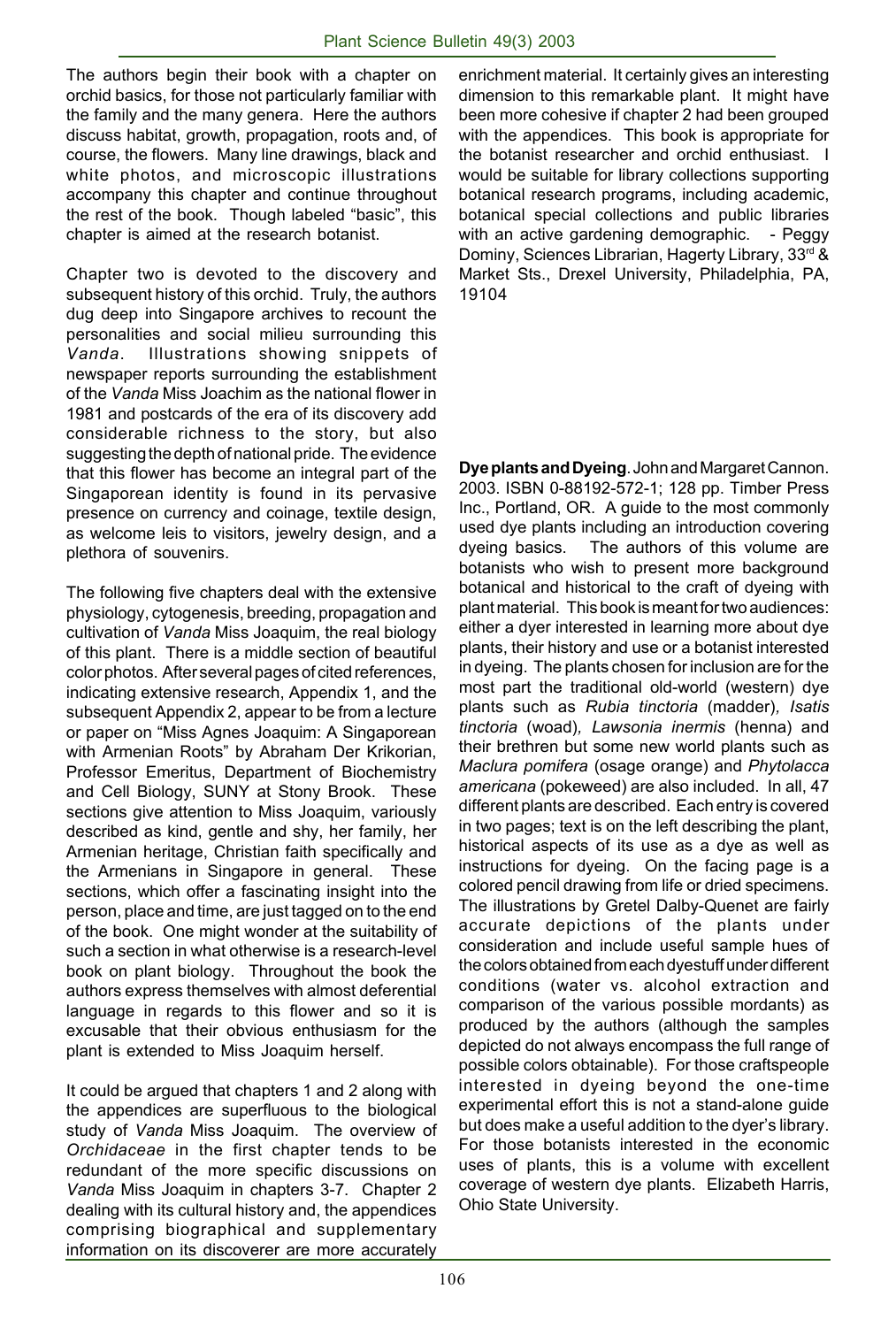**Feast Your Eyes: The unexpected beauty of vegetable gardens**, by Susan J. Pennington. This book is not what I expected (I pictured sort of a glossy, coffee table version of a seed catalog, with voluptuous vegetables spilling from the pages). This author is not what I expected (I expected, well, a *gardener* at least, maybe even a professional horticulturist or landscape designer, a Gertrude Jeckyll of vegetables).

Susan J. Pennington is, by her own admission, no horticulturist or even gardener. She is, first and foremost, a scholar. In Feast Your Eyes she has combined her background and expertise in archaeology with the vast resources of the Smithsonian Institution's museums and libraries to produce this delightful, richly-illustrated book in which the cultural history of vegetable gardens is told for the first time. If you're looking for a guide to designing your vegetable garden, this book is not it (though several books of that sort are listed in the "Selected Bibliography"); Pennington makes it clear in the introductory pages that she has written a "how-come" book rather than a "how-to" book.

Pennington wrote Feast Your Eyes while Enid A. Haupt Fellow in Horticulture at the Smithsonian Institution. In 1992, the Garden Club of American (GCA) donated its extensive slide library to the Smithsonian, and that acquisition became the inspiration for the American Garden Legacy Series of exhibitions organized by the Smithsonian Institution Traveling Exhibition Service. As Haupt Fellow, Pennington took on both the second exhibition in the series (as curator) and the companion book.

In Feast Your Eyes Pennington became the first author to explore the aesthetics of vegetable gardens, tracing their cultural history across cultures as well as through time. And not only the aesthetics of vegetable gardens, but also the aesthetics of the vegetables themselves. An entire chapter is devoted to "The Vegetable Still Life" (17<sup>th</sup> century to present), another to brief "biographies" of ornamental vegetables.

The remaining six chapters and the epilogue are about gardens, in the Aztec empire of Montezuma, Louis XIV's France, and Ming dynasty China, through English and American landscape gardening of the  $18<sup>th</sup>$  and  $19<sup>th</sup>$  centuries, to the war garden movement of World War I and victory garden movement of World War II, and finally to the vegetable gardening renaissance that began in the 1970's.

Two things make this book remarkable. First is the convergence of Pennington's interests and the Smithsonian's resources. Most of the figures in the book are from the donated GCA slide collection, but many others come from other Smithsonian collections, housed in the Freer Gallery of Art, the Smithsonian American Art Museum, the National Museum of American History, the Horticultural Branch Library, and the Horticultural Services Division. Still other images are from the Smithsonian's "neighbors": the National Gallery of Art, the National Archives and Records Administration, and the Library of Congress. Pennington agrees that she could not have written this book anywhere other than the Smithsonian.

The other remarkable thing about Feast Your Eyes is how such a readable and accessible book could at the same time be so scholarly. Pennington's research is carefully documented, with 240 endnotes in just eight chapters and an epilogue. Pennington says she had to insist on being allowed to include endnotes, and insist she did. Why were the endnotes so important to her? Because Feast Your Eyes is the first place primary literature on the aesthetics of vegetable gardens has been synthesized. Although the intended audience is visitors to the traveling exhibit of the same name, the book is so readable and so, well, *interesting*, it will surely have broad appeal. Amateur gardeners, professional and armchair landscape designers, ethnobotanists, and cultural historians alike will be captivated by Pennington's account of the changing perceptions of vegetable gardens.

As mentioned above, Feast Your Eyes is a companion book to a Smithsonian traveling exhibition of the same name. As such, it suffers from a certain lack of cohesiveness, each chapter having been written as a stand-alone module from which exhibition text could most readily be adapted. For example, one gets the feeling that the chapter on vegetable still lifes has just been plopped into the middle of a fascinating historical account. Nor is it clear why the section on the Aztec "floating" gardens is cast as the epilogue rather than as a ninth chapter.

My remaining criticism is trivial: I wish the book had a subject index. The index of plant names and index of proper names might carry many readers as far as they wish to go, but what if one wants to know what the book has to say about drift planting? – Robynn Shannon,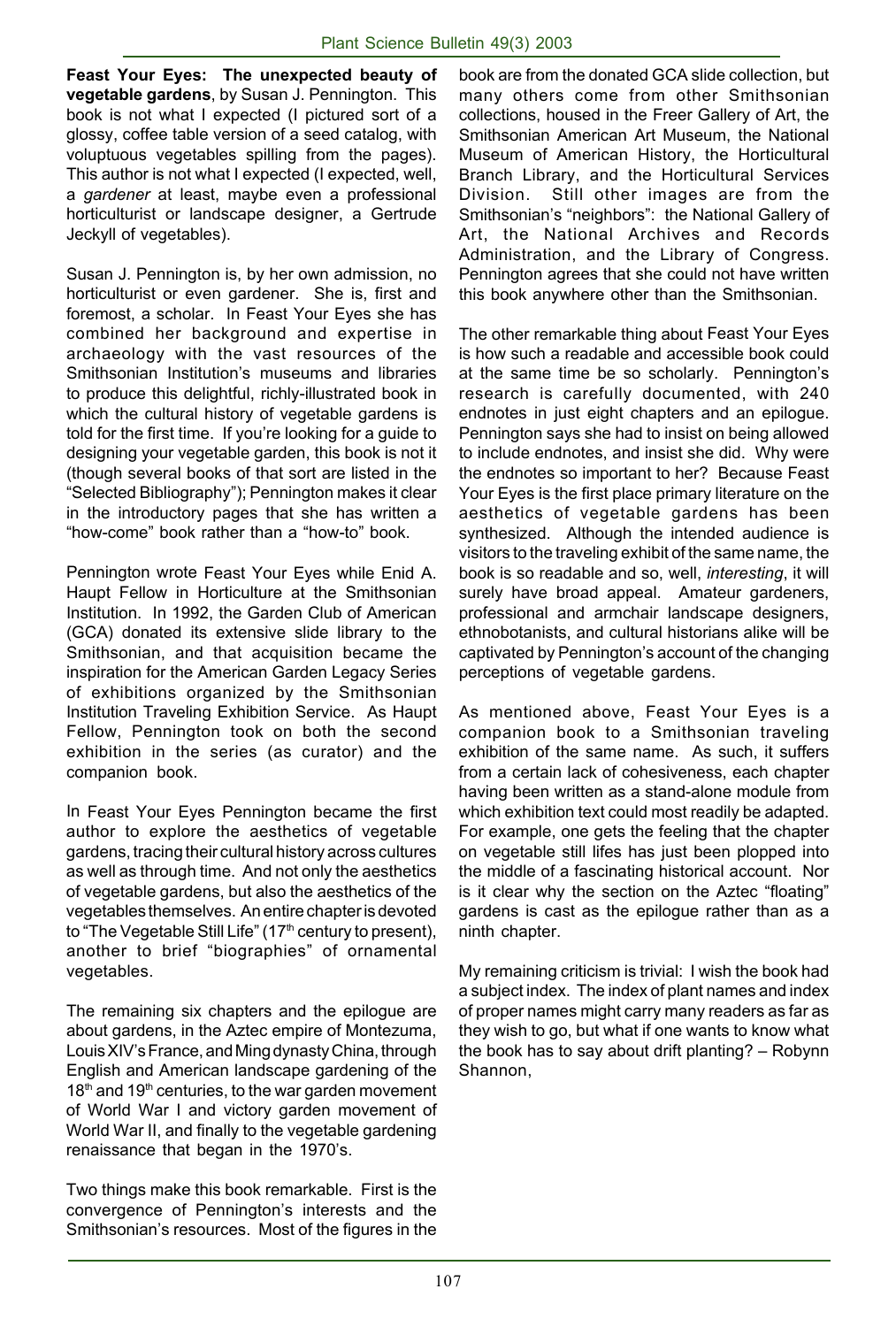**Magnolia: The Genus Magnolia**. Satyajit D. Sarker and Yuji Maruyama (eds.), 2002. ISBN 0-415- 28494 (hardcover \$120) 187 pp. Taylor and Francis Group, 11 New Fetter Lane, London.- Plants represent a large storehouse of pharmaceutical drugs. Medicinal plants, used to treat illnesses and ailments, date back prior to the first century A.D. especially in the Far East and among Native American cultures. Herbal and traditional medicines have gained popularity in recent years and the market for medicinal plants has become an evergrowing, big business. Dietary supplements from plants are in health food stores and pharmacies. Commercially important plants such as *Ginkgo*, *Ephedra*, the Brazil nut, and St. John's wort have attracted considerable attention. Several species of *Magnolia* are used in traditional Chinese and Japanese medicine and are known to combat headaches, chronic hepatitis, asthma, typhoid, malaria, and cancer.

 The book 'Magnolia' addresses the value of the genus *Magnolia* in Chinese-Japanese herbal medicine. It represents a compilation of more than twenty-five years of biological activities obtained from various magnoliaceous plants. Past and new investigations that promote how various compounds are used to treat allergies, nervous tension, and insomnia and the progress of science associated with herbal medicine are included. Most of the attention is given to biphenol compounds in bark such as magnolol and honokiol. Both compounds are important cardiovascular agents and serve as sedatives on the central nervous system. Isolated compounds from leaves, flower buds, and wood including alkaloids, coumarins, flavonoids, lignans, neolignans, phenylpropanes, terpenoids, and other essential oils also are elucidated. The authors note throughout the text that many of the cited compounds are contained in more than one species or one geographical area, aiding in their availability and marketability. For example, *M*. *grandiflora* (southern Magnolia) produces many classes of compounds. Some species, however, predominately produce alkaloids, whereas some others produce mainly lignans/ neolignans.

 The book is divided into six chapters. Each chapter is an individual paper with a list of published references. Eighteen authors, mostly from China, Japan and the United Kingdom, contributed to this book. Compounds discussed throughout the text are illustrated, referenced to appropriate plant parts, and evaluated as to their clinical effectiveness. The first chapter introduces basic morphological characteristics, pollination strategies, and important chemical constituents that pertain to the genus *Magnolia*. Chapter 2 reviews the traditional understanding of *Magnolia* bark in China and Japan as well as its healing qualities in today's clinical

practice. A major strength of this chapter is the summary of Kampo prescriptions containing *Magnolia* bark that date back to 200 A.D. The third chapter provides a critical discussion of some phytochemical aspects of *Magnolia*. A lengthy table containing 255 different secondary metabolites isolated from 40 different species of *Magnolia* and chemical illustrations of these compounds are presented. This chapter also describes variations in the amount and composition of classes of compounds such as alkaloids, essential oils, and flavonoids according to the age of the plant, general habitat, and geographic location.

 Chapter 4 is a lengthy overview on how pharmacological compounds from *Magnolia* are used to treat health problems associated with cardiovascular system, allergies, kidney disorders, stroke, and asthma. Much of the discussion focuses on laboratory tests conducted on rats and mice cells. Lethal dosage, days of treatment, side effects and Magnolia-prescribed Kampo medicines are reviewed. In addition, improved preparation and quality control of crude drugs from Magnolia are suggested.

 Quality control and quality assessment of honokiol and magnolol in Magnolia bark and its preparation are the focus of the fifth chapter. Advantages and disadvantages of using various laboratory practices are addressed such as gas chromatography, Fourier transform infrared spectroscopy, and high performance liquid chromatography. Comparisons are made using extracts from bark versus leaves in the specifications.

 The final chapter briefly addresses the paleobotanical record of *Magnolia* and how some of these modern-day species are being threatened with extinction due to habitat fragmentation. Present geographical distributions and how to commercially cultivate, propagate and plant various species of *Magnolia* are well documented. An understanding of culture techniques for these species will optimize our success with the numerous bioactive compounds that are important to the pharmaceutical and medical industries.

 This book lacks color pictures and plates. It is intended for specialists interested in plant biochemical compounds and herbal medicine. Upper-division undergraduate and graduate courses that focus on herbal remedies and pharmacology would benefit from this text. Casual readers, however, probably will not delight in a cover-to-cover reading of this book because of difficult biochemical and medical terminology. – Nina L. Baghai-Riding, Department of Biology and Environmental Science, Delta State University, Cleveland, MS 38733.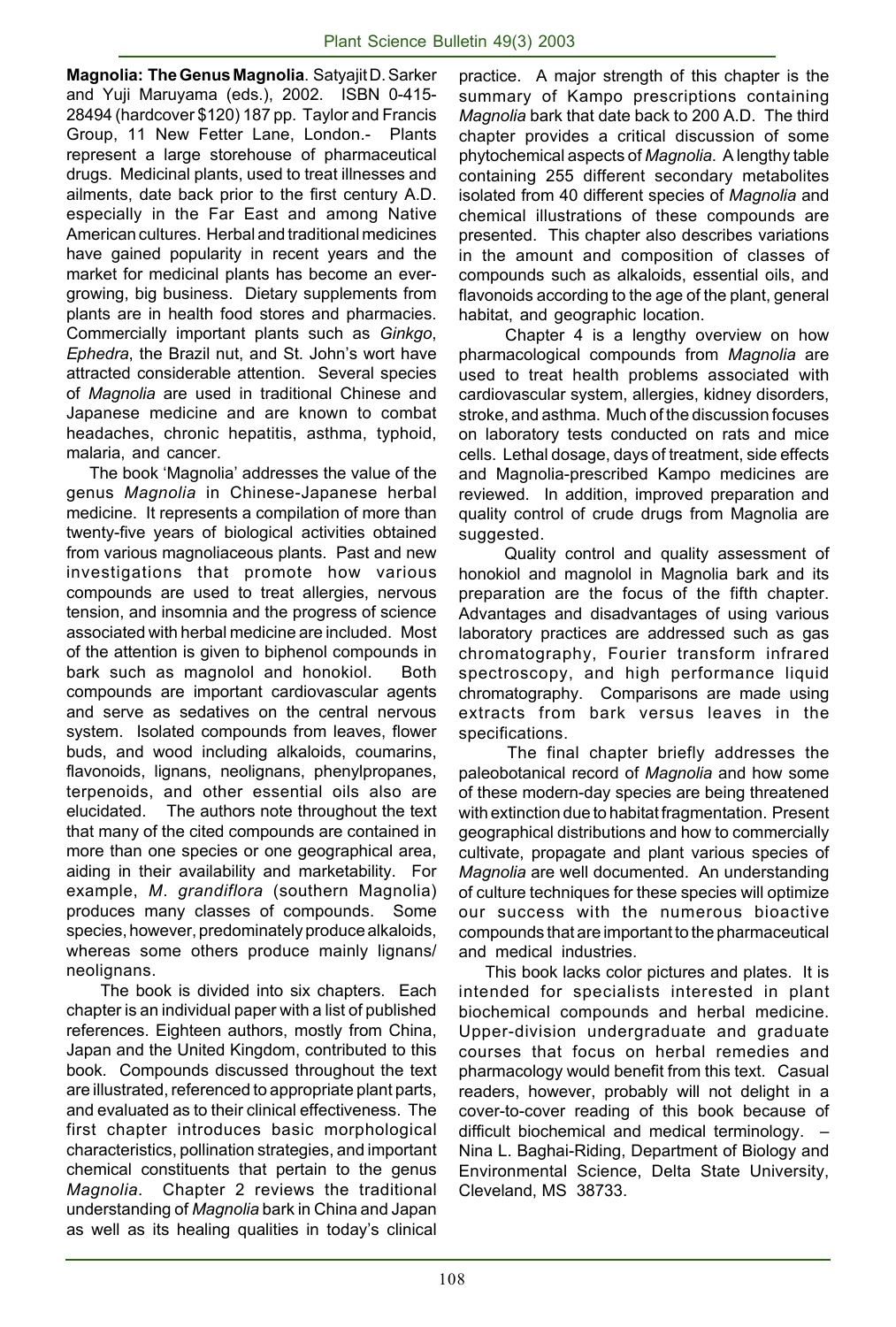**The New Daylily Handbook**. Gatlin, Frances L. with Brennan, James R. [Editors]. 2002. ISBN 0- 9631072-3-2 320 pages. American Hemerocallis Society, Inc. Daylilies occur in great profusion in gardens throughout the country because they are easy to care for and because of the large variety of flower shapes and colors. The Handbook contains 22 chapters on a wide variety of topics ranging from the early history of their discovery in China, Japan and Korea to a detailed description of the cellular basis for the development of tetraploid cultivars.

This book is described as "an updated anthology, based on the classic 1968 Horticultural Society Daylily Handbook". Because the editors regarded the earlier volume to be a classic they made every effort possible to include the material written in 1968 as it was then published. A large number of the original handbooks were apparently destroyed in a fire and those which remained were treasured by those who owned them. This respect for the past resulted in an italicized admonition to the reader: "It will be necessary to pay attention to dates". I enjoy the many cultivars of daylilies available from a local breeder (Barth Daylilies, Alna Maine), but am not a member of the American Hemerocallis Society. Therefore the approach taken in the book–former editor's preface, current editor's preface, former author's chapters annotated with "endnotes" by the current editors and new chapters on new topics was a bit confusing, even though I did try very hard to pay attention to dates!

In spite of the odd method of presentation, I found there to be a great deal of solid material in the various chapters to interest the botanist, the horticulturalist and the gardener. Two chapters were particularly complete and scholarly and would be of interest to any botanist. Shing-yu Hu's 1968 chapter on the taxonomy of the 23 original species of daylily included a key, detailed descriptions and illustrations; the endnotes described the two additional species that had been named since the chapter was written. Paul D. Voth, Robert A. Griesbach and John R. Yeager wrote a very detailed chapter on the developmental anatomy and physiology in Daylily in 1968 from which I learned some fascinating facts about the contractile roots of the plant and how they influence the ecology of the plant. Since every possible organ of the plant has been manipulated in breeding daylilies, this very indepth description of all of the plant parts and the various character states provide a solid basis for observing the resulting cultivars. In 2002 the editors updated the embryo development information and pigment biosynthetic pathways with more recent research findings, though the brevity of the endnotes is quite a contrast to the completeness of the 1968 information.

Because of the explosion in the number of cultivars of daylilies from 14,000 in 1968 to 52,000 in 2002 it is impossible to show very many of them. However the editors have included color photos of several of the original species as well as cultivars of more unusual forms such as miniatures, spiders, and doubles. A number of awards such as the Stout medal are made each year by the American Hemerocallis Society. The Lenington All-American award is given to daylily cultivars which have been bred to survive over a wide geographic area and a series of photos of the winners from 1970 to 2001 give a good sampling of the characteristics of the more popular cultivars. In addition, results of surveys of the favorites of 21 daylily growers from around the country were included in an appendix. Much daylily breeding has been done by amateurs and there is considerable information in this book about how to breed daylilies, how to register them and how to show them. For the gardener there are chapters of their use in the landscape and how to use daylilies in flower arrangements.

This book would appeal to anyone who has more than a passing interest in daylilies. There are research opportunities mentioned for the serious botanist, particularly in the molecular biology area. Since daylilies are a fairly simple flower with a lot of variety in obvious characteristics, they would make a good subject for exposing undergraduates to many botanical concepts. The book chronicles the history of the success of horticultural efforts made by amateurs as well as professionals and there is a glossary of daylily terminology for those who find some of the chapters more challenging than others. It succeeds very well as a handbook in that it contains answers to a many of the questions one would ask when buying and growing daylilies. It should be in any horticultural and botanical garden library. –Joanne Sharpe, Coastal Maine Botanical Gardens, Boothbay Maine

**Palms Won't Grow Here and Other Myths.** Francko, David A. 2003. ISBN 0-88192-575-6 (cloth US\$27.95) 308 pp. Timber Press, Inc., 133 S.W. Second Avenue, Suite 450, Portland, OR 97204- 3527. – As stated in the title, the author sets out to dispel assumptions about where plants can grow. Mixing the science of gardening with climatology, case studies and personal experience, and an amusing, down-to-earth writing style, Francko could convert the skeptics. This is a book that goes against some long-held traditions. However, as acknowledged by Francko, the ideas overall are not new but the treatment of the topic is up to date. The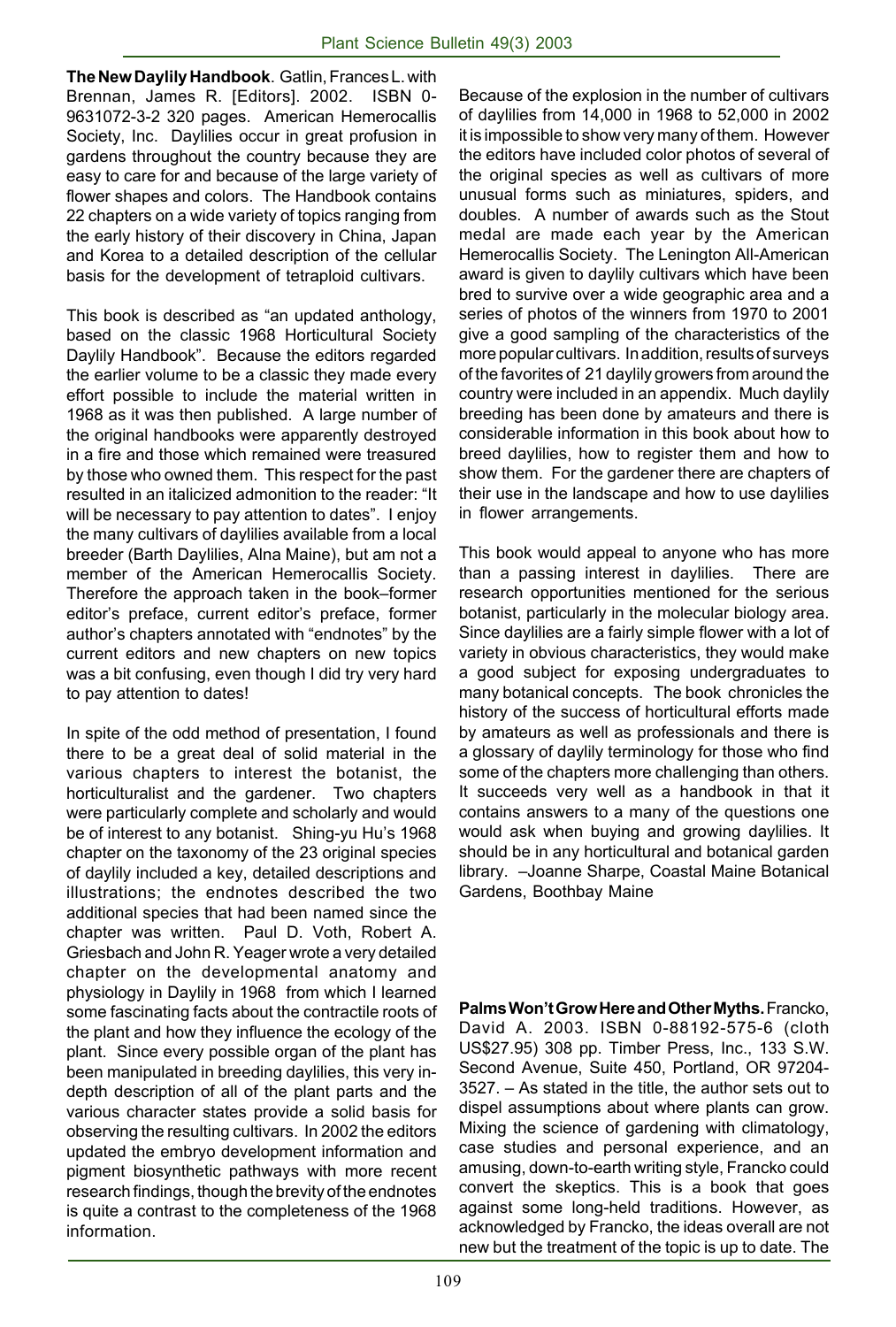focus of this book is testing and dealing with plant hardiness in general, more than just cold hardiness. Other factors discussed include the timing and duration of cold weather, exposure (location within the landscape), stem versus root hardiness, acclimation, dormancy and plant life form. In addition many of the transplanted species may experience heat and drought which may be harsher that native climates.

*Palms Won't Grow Here and Other Myths: Warmclimate Plants for Cooler Areas*, as the subtitle suggests is aimed at gardeners, in particular the adventurous gardeners eager to grow tropical species in cooler climates. This is a gardening book with a rationale and strategy – the first third of the book – that challenges preconceived notions about hardiness and distribution. The center spread of color photographs and approximately last half of the book (Part II) covers the candidate species by groups: Cold-Hardy Palms, Broadleaved Evergreen Trees and Shrubs, Crape Myrtles and Other Deciduous Trees and Shrubs and Bamboos, Bananas, Yuccas, Cacti and Other Exotic Temperate Plants. Even the most passionate gardener could be inspired by many of the species presented. Admittedly, gardeners "do not want their yard to look weird" but a thoughtful incorporation of these species with attention to design offers an alternative to the suburban dogma of a perfectly manicured lawn bordered by yews and hemlocks trimmed into tight geometric shapes. Plants as "design elements" is not familiar territory for many botanists. The author is encouraging, almost nurturing the reader at times… "Choose the right plants, site them properly, plant them with attention to their needs and care for them until they are well established…" Hey, I could do this!

Could scientific gardens/gardeners be more successful? Are microclimates a subconscious reality of most gardeners' lives? Probably the answer is "yes" to both of these questions. If you are tired of the palate of species or not content to work with native species in your garden this book may be your guide to tropical gardening in temperate locales. Be warned that the author focus on his Ohio environment with an occasional mention of other temperate regions.

Occasionally I was confused by the rationale for inclusion of certain species in this book as well as the original species-specific distributions. *Opuntia* sp. (prickly pear cactus) is stated to be a species ranging from Colorado through Mexico yet it is a relatively common native in the dunes and pine barrens of the Northeast. *Ilex opaca* (American holly) *Polystichium acrostichoides* (Christmas fern), both identified as a natives of the eastern United

States are suggested to enhance the design of the tropical-theme gardens. However, the inclusion of these species clouds the intriguing central theme of the book: transplanted warm climate plants.

There is an ongoing debate within the worlds of botany and horticulture regarding the choice, trade and spread of potentially invasive species. Perhaps my assessment will be viewed as too purist by the gardening audience, but with the evidence against Japanese barberry (suggested for planting in this book too!), purple loosestrife and kudzu, to name a few, there is more room for caution. The author acknowledges an occasional potential for invasiveness. Consider *Arundo donax* (giant reed), "…can be invasive, but it is very tropical looking and works well with palms, bamboos, and crape myrtles." For most species suggested for cultivation in this book no further guidance regarding invasiveness is given. Of course Francko's book is not unique in suggesting cultivation of gorgeous introduced species; check your Sunday paper for colorful advertisements for affordable, fast growing *Hibiscus* sp., *Liriope* sp*., Paulownia tomentosa* etc.

This book continues Timber Press' reputation as a publisher of broad-interest nature books with usefulness and appeal beyond the intended audience. In fact, I realized that people interested in invasive plants and plant biogeography could learn a lot from *Palms Won't Grow Here and Other Myths*. If you are sentimental for southern species (Southern magnolia, crape myrtle, oleander etc.), Francko's book offers some alternative ideas regarding survival and potential distribution of introduced species. Though unintended are warnings here too? – Scott Ruhren, Department of Biological Sciences, Ranger Hall, University of Rhode Island, Kingston, RI 02881. (ruhren@etal.uri.edu)

**Plant Resins: Chemistry, Evolution, Ecology, and Ethnobotany.** Langenheim, Jean H. 2003. ISBN 0- 88192-574-8 (Cloth US\$49.95) 586 pp. Timber Press, Inc. The Haseltine Building, 133 S.W. Second Avenue, Suite 450, Portland, OR 97204. One of the satisfactions of working in the discipline called Economic Botany is investigating the variety of subjects it encompasses. It is a pleasure to explore the plant world contained in Jean Langenheim's masterpiece, Plant Resins. From ancient amber adornments to irritating poison ivy, plant resins have been intimately connected with humans since the Old Stone Age. Their power can be audacious, provocatively penetrating boudoirs and bedding as 'bachour,' vapors of sandalwood and 'eagle wood,' 'aloe wood' or 'gharu,' the resinous product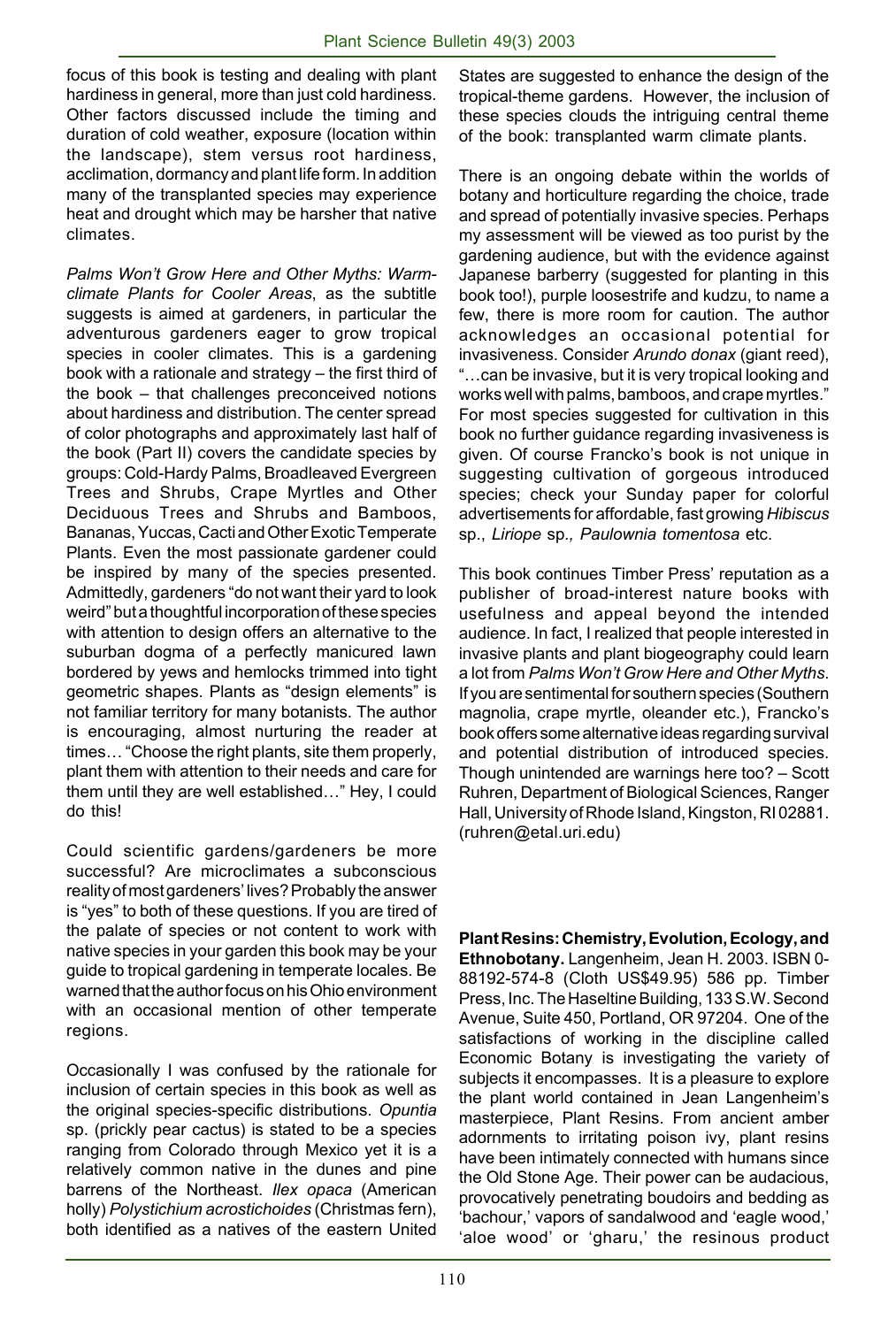produced by fungal infection of *Aquilaria agallocha* do throughout the Arabian Peninsula, Bahrain and northern Sudan. Or it can be sanctifying; serving the spirit, as frankincense and myrrh is used in the Armenian Orthodox Church. First all four corners of the empty church and its icons are censed in a cleansing ritual, and later, during the service, the brass censors melodically ring out as the priest distributes divine blessings to the worshipers, conveyed by fragrant clouds of thick smoke.

One special use of resin not discussed in this book is as a major component of Miwron, a unique anointing oil used in baptisms and wedding ceremonies in the Armenian Orthodox Church, prepared with a resin base. Miwron is composed of resins including aloe wood, balsam oil, frankincense, sandalwood, storax [*Liquidamber orientalis*], and leaf, flower or seed oils of basil, cardamom, carnation, chamomile, cubeb [Java pepper], galingale [the pungent aromatic rhizome produced by plants in East Asia related to ginger], hyacinth, lavender, lemon balm, narcissus, orange blossom, rose, rosemary, spearmint, sweet flag, spikenard, summer savory, thyme and violet. The mixture of 48 botanicals is blended with wine, water and oils of narcissus and olive oil. That mixture is steam-extracted for the first 3 days, then allowed to ferment on the altar for the next 40 days. A final ceremonial stirring is made with an iron sword (nizag) from Geghard and the right hand of St. Gregory the Illuminator, when the oil is consecrated.

Mysterious Silphium's contraceptive and aphrodisiac use, commemorated on 7<sup>th</sup> century BC coins from Cyrene in present-day Libya, is legendary, and its use 'for carnal pleasures' was so widespread as to drive the plant to extinction. People have found a wide range of uses for plant resins sticky plant secretions that harden when exposed to air— as medicines, fuels, varnishes, adhesives, and perfume ingredients among many others.

For a long time, the term resin had been vaguely defined, referring to any sticky plant exudate. Jean Langenheim clarifies the first operational definition of resin, distinguishing true resins from other substances such as gum and latex. Langenheim suggests an improved definition of resins based on their age, chemical properties, the secretory mechanisms that produce them, and their ecological function.

Jean Langenheim, professor emerita and research professor of ecology and evolutionary biology at the University of California, Santa Cruz (UCSC), has been studying amber and resins for more than 40 years. Her investigations have covered every aspect of the subject, including the chemistry of resins,

their geologic history, their roles in the ecology of the plants that produce them, and their many uses throughout human history. Langenheim became interested in plant resins through her research on amber. In the early 1960s as a research fellow at Harvard University, she conducted the first chemical analyses to determine the biological sources of amber. Although people had assumed that most amber came from the resins of pines and other conifers, Langenheim found that Mexican amber came from a tropical flowering tree. This discovery led her to conduct a thorough investigation of amber through the millennia, identifying the different kinds of trees that could have produced amber throughout the geologic record.

Langenheim's 1969 paper on amber in the journal Science became a classic and established her as the world's leading authority on the botanical sources of amber. She went on to conduct wideranging studies of resin-producing trees, the chemical and anatomical mechanisms of resin production, and the role of resins in defending plants from insects and diseases. She identified tropical trees in the genus *Hymenaea*, a legume belonging to the same plant family as peas and beans, as the source of several large deposits of amber in the New World. The greatest diversity of *Hymenaea* species occurs in the Amazonian rain forest, where Langenheim did extensive fieldwork.

Comparative and interdisciplinary in scope and approach, Langenheim's work encompasses botanical, chemical, cultural, geographic and historical details of each plant. Her list of plants used for their resins is exhaustive. A timeline, presented as a simultaneous chronology, is an inventive visual representation of amber and resin use throughout world civilizations and history. This includes the amusing bottom line showing *Cannabis* use beginning 1700 BC with the Vedic legends of Shiva and Chinese medicinal use, all the way through the 1960's use by 'hippies.'

An investigation into ancient trade and use of sandalwood, agaru, frankincense and myrrh by this reviewer (Bedigian, unpublished manuscript 1996- 1997) established that little information had been consolidated at that time about the great diversity of resin-producing plants, and the remarkable roles resins play for plants and people. Langenheim's book now makes a complete, scientifically meticulous modern treatment of them.

The book has three main sections: the production of resins by plants, the geologic history and ecology of resins, and the remaining half of the text is devoted to the ethnobotany of resins. That section is arranged chronologically and then by use. A distinctive quality of this encyclopedic work is the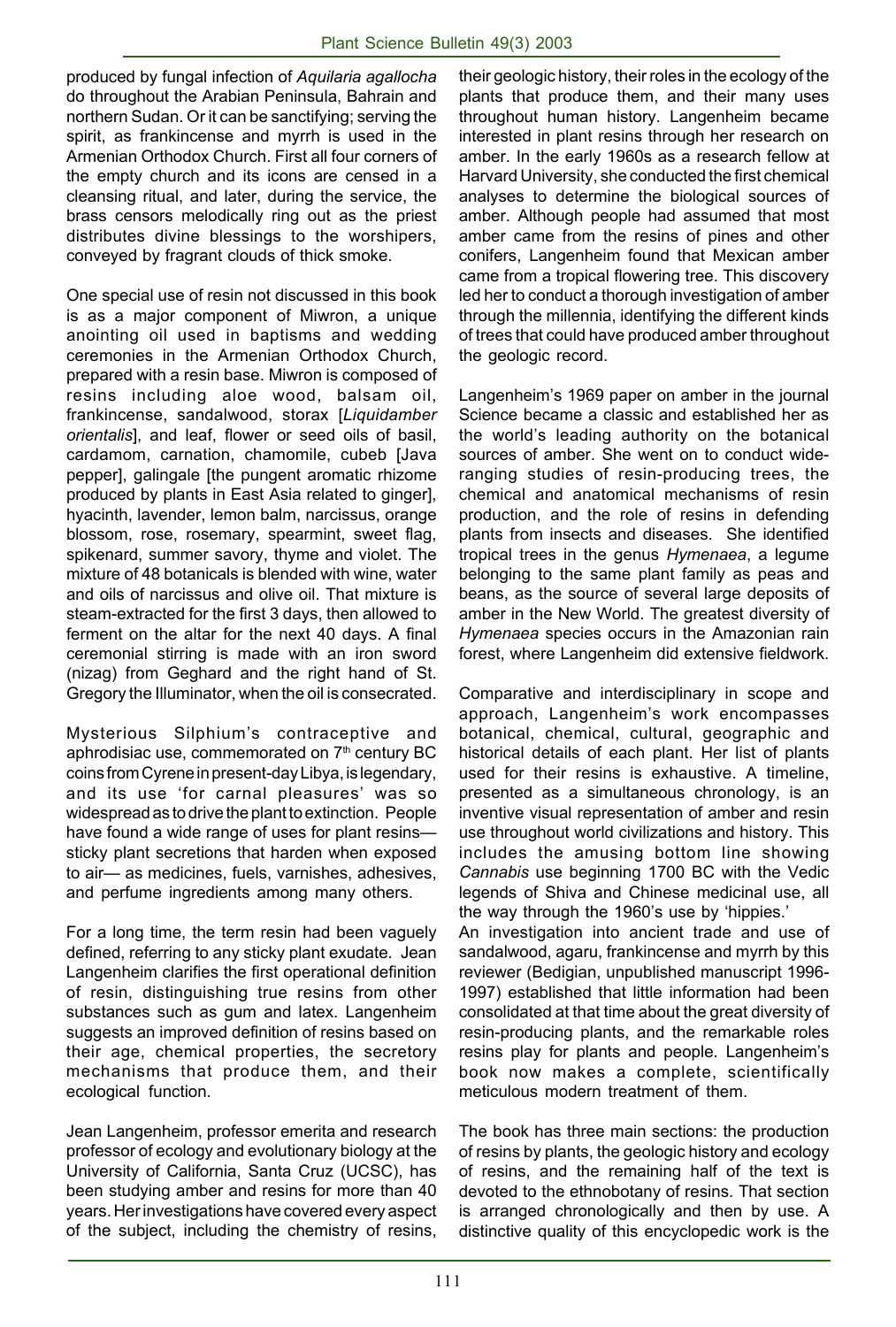way specifics are integrated within the headings, fluidly uniting information common to each of the taxonomically disparate groups. As a helpful feature, there are cross-references throughout the book, identifying other chapters where the subject is discussed (although including page numbers would have made these citations easier to find).

The book is bound well and richly illustrated with maps, color and black-and-white photographs of the major resin sources and some novel fossils, light and scanning electron micrographs, and delicate line drawings by UCSC alumnus Jesse Markman. Chemical structures are presented for all constituents described. Five appendices, a glossary, an extensive 68-pg bibliography with more than 1000 references, a plant index and a subject index offer further welcome information. This comprehensive and exemplary discussion of resins deserves to be dubbed "Everything you ever wanted to know about plant resins," and should appeal to a wide audience. It is priced affordably and belongs in all academic, museum and public libraries, and in the personal reference libraries of serious botanists, chemists, anthropologists, archeologists and museum curators. - Dorothea Bedigian, Research Associate, Washington University, St. Louis and Missouri Botanical Garden.

**Thyme, the genus Thymus**, edited by Elizabeth Stahl-Biskup and Francisco Saez, arrives as another offering in the Medicinal and Aromatic Plants—Industrial Profiles series from Taylor & Francis. Several of the works in that series have been reviewed already in Plant Science Bulletin, and Thyme is typical of the quality of that series. This volume concentrates on the plants of the genus Thymus, aromatic members of the Lamiaceae, probably best known from the example of T. vulgaris, common thyme, widely used in cooking. While there is ample information on common thyme, this book also deals with the rest of the 215 species in this genus which together have been the subject of over 2000 scientific papers, according to the authors. The members of the genus produce aromatic oils in stalked or sessile glands, so a fair portion of this book after the introductory materials concentrates on essential oil.

As found in other members of the series on Medicinal and Aromatic Plants, Thyme The genus Thymus opens with a chapter providing a general review of the taxonomy of the genus as well its basic botany. This material includes review of the use of thyme well before Linnaeus, and given the medical value of the members of Thymus, the review of early medical uses comes as no surprise. Old illustrations

pepper this first chapter. A chapter dealing with genetic polymorphisms, including polymorphisms affecting the quality of essential oils, follows, along with several chapters dealing with the chemistry of essential oils of various species of Thymus as well as other chemical constituents of these plants besides the essential oils. Then details of culture in the field and in vitro follow along with information on the processing of raw materials into essential oils and other products. Finally, several chapters examine the medicinal uses of products made from various Thymus spp.

Throughout, Thyme the genus Thymus is well illustrated and includes many helpful diagrams such as those detailing chemical pathways relevant for essential oils. As is typical of the series from which it comes, the writing throughout is clear and concise, though one chapter in this volume fails to maintain the general tone aimed for in most of the series. While most chapters deal with a range of species or techniques from various places where members of Thymus occur naturally, the chapter on culture in the field and in tissue culture deals in terms of field work almost exclusively with Swiss production, surprising given that so much material is produced in other lands, notably Spain.

Thyme the genus Thymus should be purchased by college and university libraries as an important book on a very commonly used genus. Parts of it, especially the introductory chapter, could even be used in introductory courses, especially those concentrating on economic or humanistic botany. Those interested in herbs may want to purchase a copy, though most of the chapters are more technical than will appeal to a general audience. – Douglas Darnowski, Washington College.

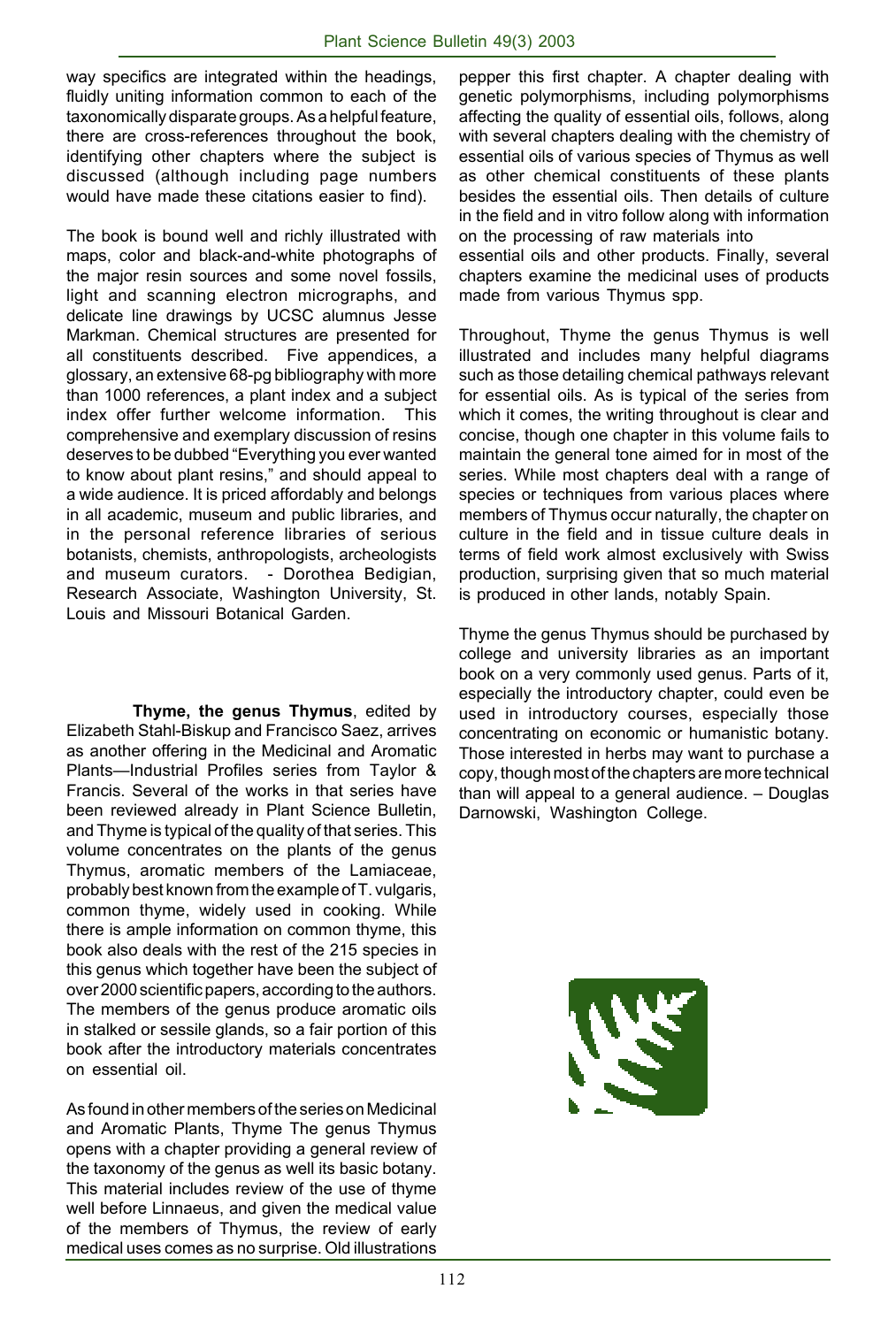**Tillage for Sustainable Cropping**. Gajri, P. R., Arora, V. K., and Prihar, S. S., 2002, ISBN 1-56022-903-9 \$39.55 (soft), \$89.95 (hard) 195 pp. Haworth Press Inc., NY . Everyone knows that to maintain the world's rising population food production needs to increase. The Green Revolution, established in the 1950s, was a joint effort by Western nations to help India and other countries to feed their millions by developing and planting monocultures of genetically engineered hybrid seeds, increasing the intensity and frequency of cropping, and using large inputs of fertilizers, pesticides, and water on crops. Agriculture, however, has significant harmful impacts on resources such as soil, water, air, and biodiversity. Soil infiltration, the transport of sediment and fertilizers by surface runoff to streams and lakes, and the depletion of topsoil can occur from intensive agriculture.

Tillage practices have undergone changes in time. Early agriculture practices used animal-drawn wooden or metallic tools that could only loosen the upper soil layers a few centimeters. Today, modern tractors and other tillage implements can dig soil more than a meter. The book "Tillage for Sustainable Cropping", written by three authors from India, examines various tillage systems and their impact on soil productivity and environmental quality. Soil sustainability in terms of air and water pollution, soil degradation, and the way crops respond to energy conservation, mulching, and fertilizers are discussed. This six-chapter book is well referenced and contains a useful index. The first chapter reviews demographic trends and population explosions that occurred from 1975 – 1998 in different regions of the world. Increases in irrigated areas, fertilizers, fossil fuels, and agricultural machinery are compared for developing and developed countries. Despite intensive agriculture implications, these authors portray a positive attitude as to how correct tillage approaches– the physical manipulation of soil –can be a powerful tool in enhancing crop production without having a negative impact on the environment.

i of tillage systems with residue left on and with Chapter two defines and discusses short and long term objectives of soil tillage. Pluses and minuses residue removed are addressed. Common tillage practices, emphasized in environmental science textbooks, such as conservation tillage, conventional tillage, reduced till, and no till are given considerable attention. Additionally, special tillage practices are described including puddling for wetland rice, compaction of coarse-textured soils, modifying profiles of slowly permeable layered soils, and crust breaking to facilitate seedling emergence.

Two important processes that occur in soils are root growth and seedling establishment. Chapter three

focuses on the short-term effects of tillage with regards to improving soil productivity and resource conservation. Soil physical and chemical environments are emphasized with regards to various tillage practices. Important contributions of this chapter include how tillage alters the bulk density of soils, how residue cover in conservation tillage reduces evaporation and increases infiltration, and how tillage affects the concentration and distribution of macronutrients (nitrogen, phosphorous, calcium, potassium, and magnesium) and micronutrients that are essential for plant growth and development.

The fourth chapter examines crop response to conservation and conventional tillage in terms of seed germination, root growth, shoot growth, and yield as well as how tillage controls weeds. All types of soil including silt loam, sandy loam, and clay soils are analyzed in semiarid, arid, and subtropical, and tropical environments. Emphasis is given to important cash crops including wheat, corn, cotton, rice, and sorghum. Many outstanding studies are presented in this chapter such as how soil strength can change the thickness and length of roots.

The long-term effects of tillage on the quality of soil, air, and water are addressed in chapter five. One important section focuses on the emission of greenhouse gases, namely carbon dioxide, nitrogen dioxide, and methane. The authors note that no-till systems reduce carbon dioxide emissions but increase nitrogen oxide emissions. High amounts of methane are emitted in flooded rice fields and water-logged soils.

The final chapter discusses the rationalization of tillage for increasing crop production. The authors conclude that there is no tillage recipe book. Relationships among climate, soil and crop characteristics must be determined. Socioeconomic conditions, available resources and energy conservation also influence the type of tillage systems that are employed.

This book is an important reference for teachers, students, managers, horticulturists, and farmers interested in soil management and in maintaining environmental quality. Numerous tables and graphs help to emphasize important concepts throughout the text. The text could be improved by illustrating the various types of tillage practices and soil types. A glossary at the end of the book would be beneficial to explain terms such as slaking soil, broadcast application, labile component and abbreviations such as CT, NT, WUE for quick reference. - Dr. Nina L. Baghai-Riding, Associate Professor of Biology and Environmental Science Delta State University, Cleveland, MS 38733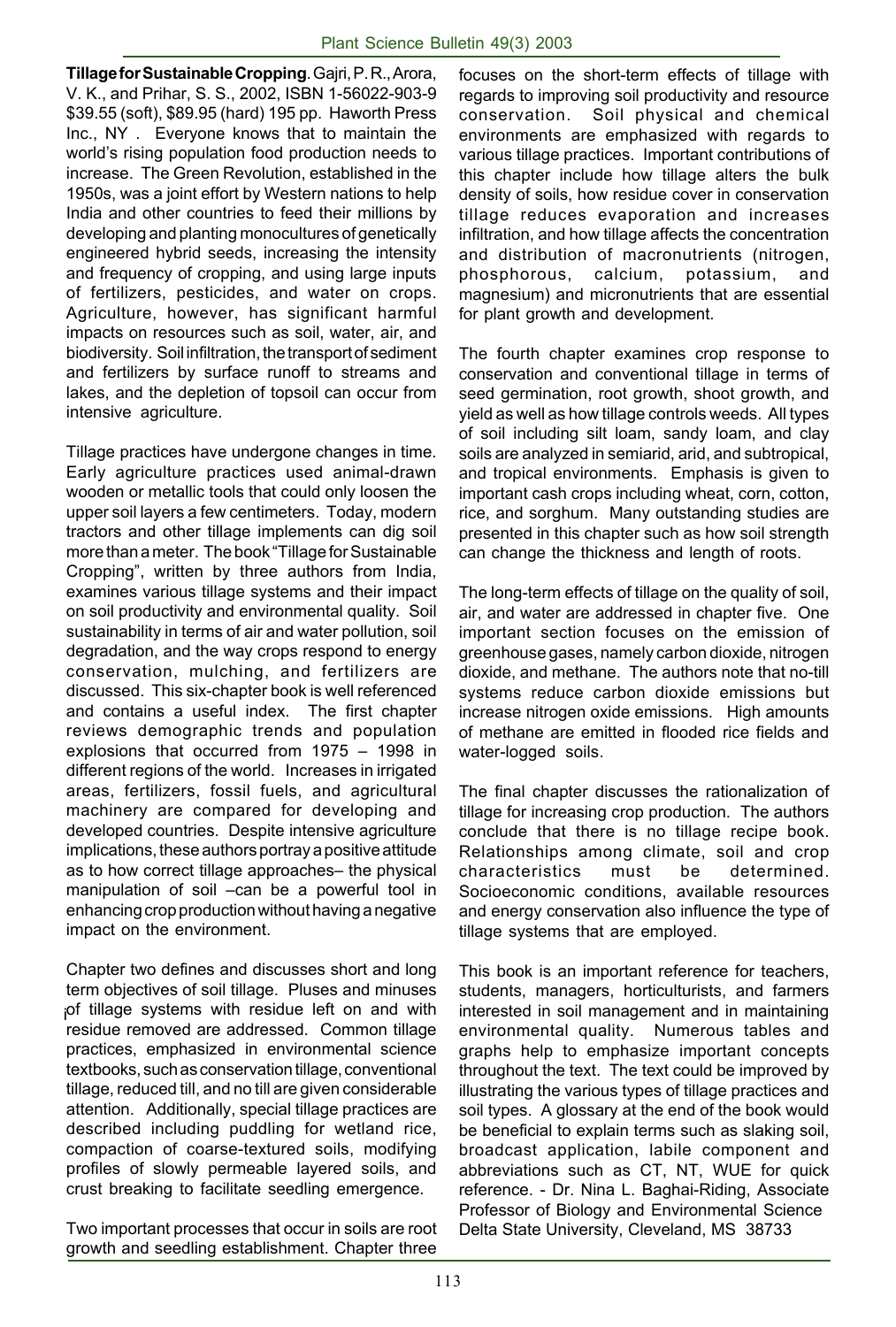**Genetically Modified Crops: Assessing Safety**. Keith T. Atherton.Taylor & Francis, 2002. \$ . ISBN 0-784-0913-0 Genetically modified crops have raised various environmental concerns and questions regarding their safety for human consumption. With respect to the environment, gene flow between modified crops and native plant populations could decrease biodiversity, modify the patterns of fungal and insect resistance in plant populations, and increase weediness in some plants. Some potential problems linked to the human consumption of genetically modified organisms include their allergenicity and the possibility of gene exchange with the human gut microflora. The emphasis of this book is assessing the safety of genetically modified crops with regards to human consumption. The environmental impact of genetically modified food crops is only addressed in some of the case studies. The chapter on virusresistant squash is the only chapter to present a view of safety assessment in terms of both environmental impact and human consumption. In this respect the title of the book is somewhat misleading as the reader may expect safety assessment to include more of the environmental impact of genetically modified crops.

Accepting these limitations, this book provides useful information in areas less familiar to plant biologists. One chapter discusses the types of allergic reactions found in humans while another summarizes data on different types of gene exchange between genetically modified bacteria and members of the human gut microflora. The concept of substantial equivalence and its application are well described in this book. The concept of substantial equivalence represents the idea that a modified organism can be compared to an existing organism used as food in order to assess its safety. The regulatory aspects of genetically modified food crops are also discussed in some details. Reading this book will increase your general knowledge of the regulations, problems, and techniques associated with determining the safety of genetically modified crops for human consumption, and to a lesser extent for non-target organisms.

The book consists of ten chapters centered on four themes. The first two chapters introduce the history of the regulation of genetically modified food crops, the different governmental agencies involved and their respective role, in the USA and Europe respectively. Regulation of genetically modified organisms is the first theme of this book. The second theme of the book centers around methods and techniques used to assess the safety of biologically modified organisms. The third chapter introduces the concept of substantial equivalence and examples of its applications. Different molecular and chemical techniques currently or potentially available to characterize modified crops with the goal of detecting unintended effects of transgenic food crops are described in the fourth chapter. These techniques include cDNA microarrays and chemical or toxicological profiling. Results from some of these techniques will need to be interpreted with caution, however, as molecular differences do not always indicate phenotypic differences or differences in substantial equivalence. The third theme of the book deals with some concerns associated with human consumption of genetically modified food crops. Allergenicity or the types of allergic reactions shown by humans and the proteins associated with such allergies are discussed in chapter 5 while chapter 6 discusses the biosafety of marker genes. Methods of gene exchange in prokaryotes, the factors that influence the frequency of gene exchange, and results of experiments that have examined the potential for gene exchange between genetically modified organisms and the human gut microflora are summarized in the sixth chapter. The last theme of the book is case studies. Each of the last four chapters examines a specific example of a genetically modified food crop. The seventh chapter describes the steps and data accumulated in order to determine that canola tolerant to roundup herbicide was substantially equivalent to non-modified canola. The second case study discusses Bt crops, and includes a description of the insecticidal proteins of *Bacillus thuringiensis*, their structure and modes of action, and the methods used and data accumulated to test the safety of both bacterial insecticides and Bt crops to non-target organisms (invertebrates and vertebrates). The next case study, chapter 9, discusses recombinant baculoviruses, baculoviruses with inserted insect selective toxin genes, as microbial pesticidal agents. These insect selective toxin genes were inserted into the viruses to increase the rate at which the viruses can kill their hosts. This chapter summarizes data of experiments testing the safety of these recombinant viruses for non-target organisms. The last chapter discusses all the steps and data that were required in order to obtain a non-regulated status for virus-resistant squash from the US Department of Agriculture, Animal and Plant Health Inspection Service (USDA-APHIS).

The book is well organized around the four themes described above. If you want to learn more about the regulations, methods, and data available to assess the safety of genetically modified organisms consumed by humans and some non-target organisms, this book will definitely educate you. If you are primarily interested in the environmental impact of genetically modified crops this book will disappoint you. - Johanne Brunet, Oregon State **University**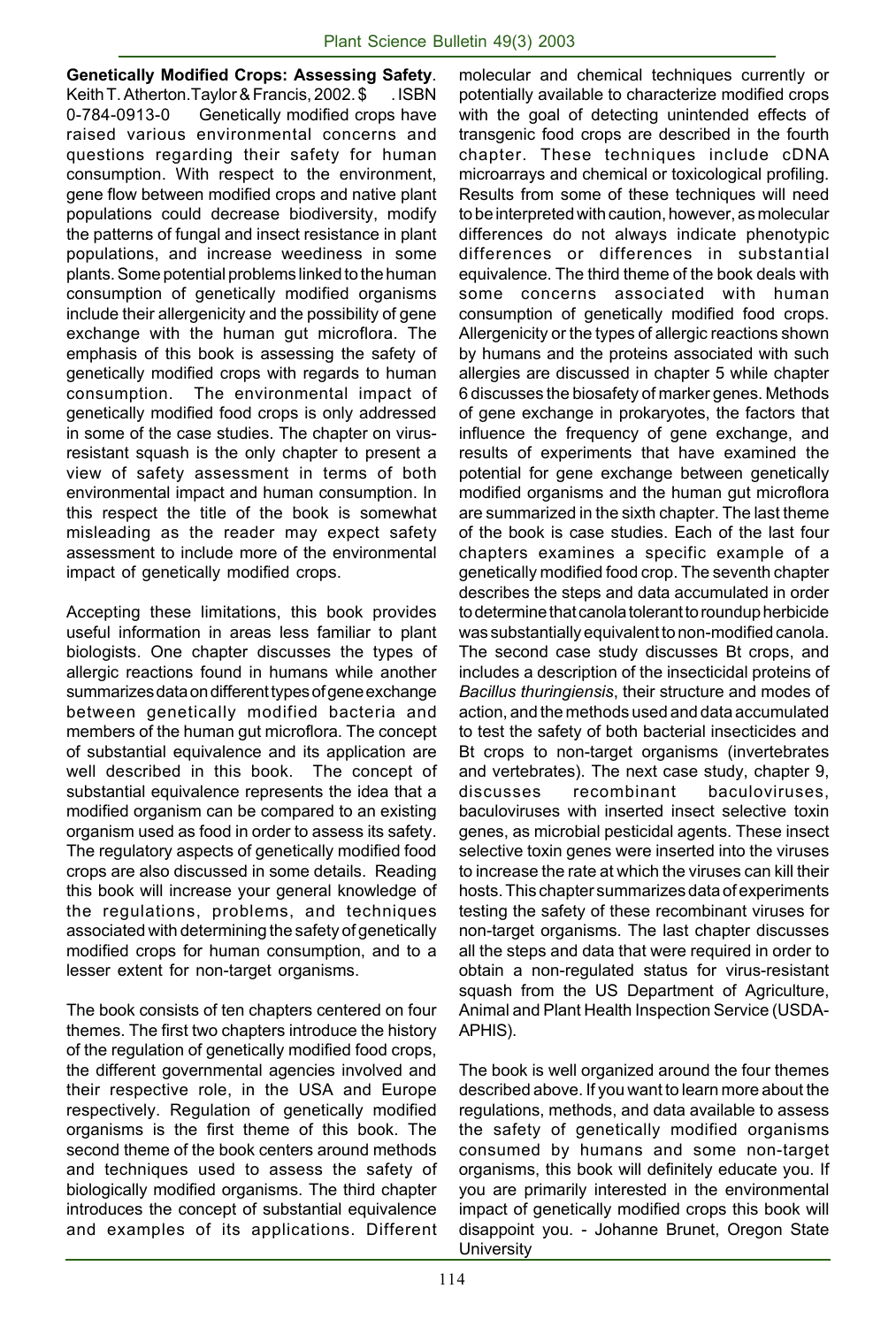

**Molecular Plant Biology, vol 1**. Gilmartin, Philip M., and Chris Bowler. 2002. ISBN 0-19-963876-4 (paper \$65), 274 pp., Oxford University Press, 198 Madison Avenue New York, NY 10016 U.S.A. Molecular Plant Biology is a 2 volume set, concurrently volumes 258 and 259 of the Practical Approach Series. Although not considered a 2nd edition, in the strictest sense, to the first three volumes of this series, Plant Molecular Biology—A Practical Approach, the current two volumes do follow up on some of the basic techniques and methods, first published in 1988, and incorporates the many advances since then. This review will only involve volume 1; however some statements on volume 2 will be included as gleaned from the preface.

A protocol is a set of laboratory directions to a specific laboratory method or procedure. These are usually developed in research laboratories but are not usually described in any kind of detail in the papers reporting the research. Thus, collections of laboratory methodology, written by advanced researchers, such as these are particularly useful to other researchers, who don't have to reinvent the procedure and therefore carry the research further with their own hypothesis. A good protocol should give a list of supplies and equipment requirements, and suppliers for anything that is extraordinary. The instructions should be unambiguous and in proper sequence, with any safety instructions clearly detailed. Protocols that describe the final result of a method or suggest reasons why a method might not turn out right are constructive. The protocols here appear to vary from minimalist to substantial. The list of suppliers seems to be predominately from the US and England, with only one or two from the rest of Europe and Japan.

Volume 1 is divided into three sections: Gene Identification, Gene Organization, and Library Screening and cDNA Isolation. Topics covered range from classical mutagenesis through plant transformation, T-DNA and transposon tagging methods, genomic subtraction, gene mapping, construction and screening of YAC, BAC and cosmid libraries chromosome in situ, and isolation of cDNA sequences by western and southwestern library screens, to complementation cloning. Each chapter is a hybrid, in a manner of speaking, of a discussion, reminiscent of an article, and a protocol. The discussion gives the context of the protocol. In some cases, extensive background and perspective is provided. The protocols of each chapter are set apart from the discussion text in grayed boxes. This makes it straightforward to follow the instructions without getting distracted by the rest of the chapter. Moreover, the protocols are listed separately following the table of contents, so one could quickly identify the protocol of interest, a real convenience.

The index in volume 1 covers both volumes. The index appears to be extensive with numerous seereferences, tying both volumes together nicely.

Plant molecular biology is quite different from the molecular biology of animals. At this level the cellular structure and the presence of chloroplasts in plants require different techniques and laboratory procedures. Therefore, similar protocols for one would not work for the other. The high interest and intense research levels currently focused on transgenic food plants make this a timely and critical resource for research labs in both industry and academia. - Peggy Dominy, Sciences Librarian, Hagerty Library, 33rd & Market Sts., Drexel University, Philadelphia, PA, 19104

**Plant Growth and Development Hormones and Environment** by Lalit M. Srivastavam does an excellent job of presenting both classical and modern data on the growth and development of plants and of integrating that data. Overall, it is a serious textbook, with many informative illustrations that require the student to think about the science being discussed, bucking the trend to oversimplify what is presented to students and convert too much into cartoons.

This book presents five sections—on Some Special Aspects of Plant Growth and Development, Structure and Metabolism of Plant Hormones, Hormonal Regulation of Developmental and Physiological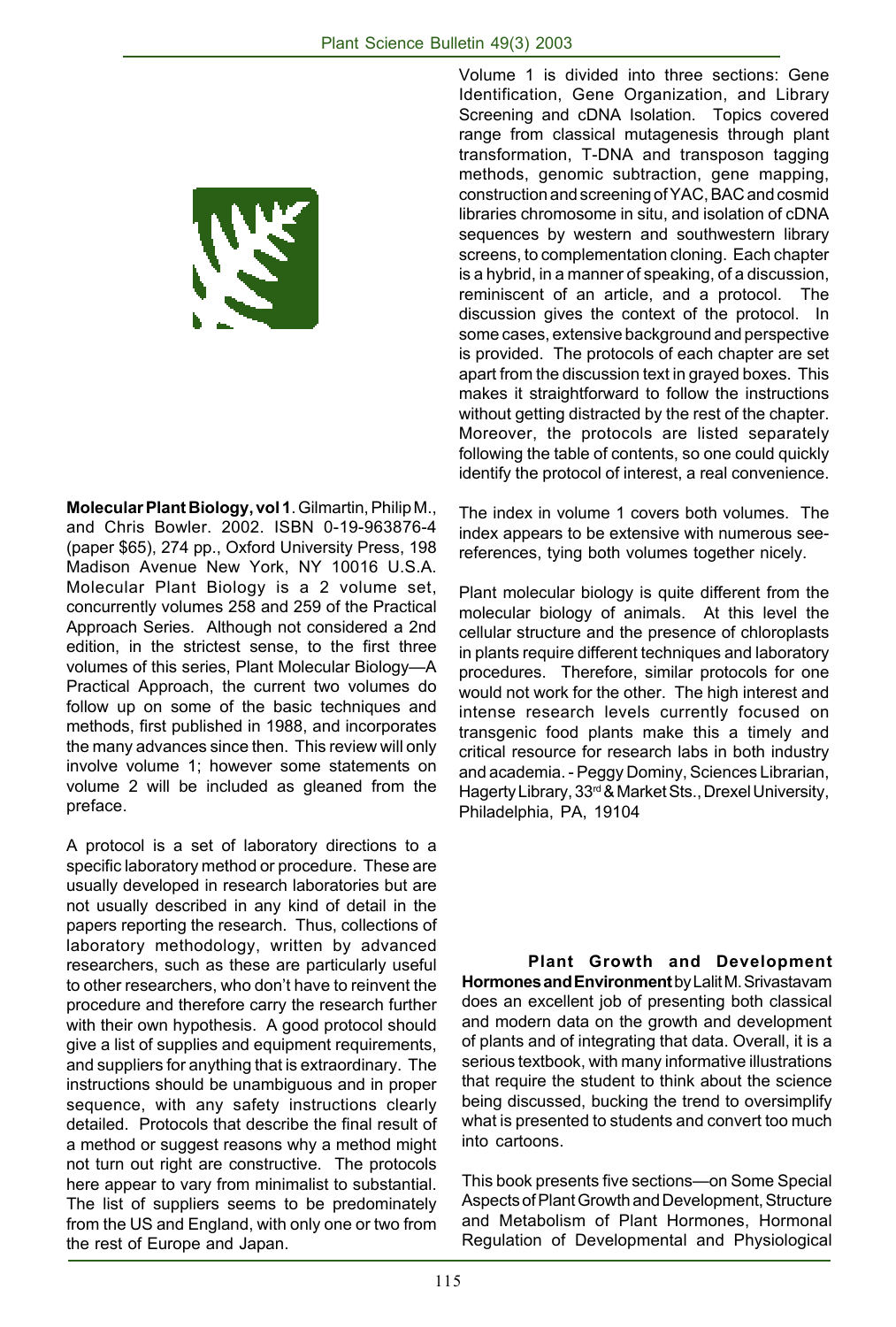Processes, Molecular Basis of Hormone Action, and Environmental Regulation of Plant Growth. In this movement from introductory details to molecular detail and then back to bigger issues driven by nurture rather than nature, Plant Growth and Development Hormones and Environment follows a common pattern in texts on developmental biology. For an example, see the latest edition of Gilbert's Developmental Biology.

Given the excellent job done by Srivastava of integrating molecular and classical data, and the clarity and logical nature of the text and illustrations, it is unfortunate that the first section on Some Special Aspects... begins with an almost apologtic tone with regard to plants: "...to highlight the fact that plants, while sharing many building blocks and metabolic pathways with animals, nonetheless are organized along different lines and have adopted different strategies for survival" (p.1). However, given current emphases in universities and attitudes among students, this may be necessary to pull students into the topic. All of the expected topics are covered, from our knowledge of the developmental genetics of Arabidopsis to the famous experiments on Acetabularia demonstrating nuclear control of the development of its crest. Molecular data, though given concentrated attention in the fourth section of this work, is discussed throughout the text, as when in the first section of chapters, topics in plant cell division such as the preprophase band are discussed along with more modern topics like the cyclin-dependent kinases which help to control the cell cycle. Also included are data from techniques like tissue culture—e.g. the use of somatic embryos in developmental studies is discussed, as are studies detailing the effects of applied pressure on differentiation in culture. Brassinosteroids and Jasmonates/related compounds receive the own chapters along with the classical hormones.

Of course there are occasional typographical errors and some points which might be questioned. For example, the traps of all pitcher plants are said to be derived from distal ends of leaves (p.68), which is certainly true for Nepenthes and Cephalotus. However, given some details of the development of Sarracenia this might questioned, and it might be even more uncertain if the bromeliad Brocchinia is accepted as having pitchers—see The Carnivorous Plants by Juniper et al. (1989). Also, a glossary should be added to future editions of Srivastava's book.

All in all, however, Plant Growth and Development Hormones and Environment makes an excellent text for upper level courses in plant development and would also make an excellent part of the assigned reading for a general course on

development. Given the emphasis on hormones, even with both classical and molecular data included, it would not be sufficient for an introductory course in plant physiology—topics such as transpiration would be neglected—but could be used as supplemental reading in such a course. All college and university libraries should buy a copy. Douglas Darnowski, Washington College

**Plant Physiology 3rd ed**. Taiz, Lincoln and Eduardo Zeiger. 2002. ISBN 0-87893-823-0 (Cloth US\$104.95) 690 pp. Sinauer Associates, Inc. P.O. Box 407, Sunderland, MA 01375-0407. This is an outstanding work that I hope will set a new standard for textbooks. The two main authors have done a wonderful job of weaving together the writings of 23 principle contributors (enlisted to keep each chapter up to date) into a cohesive whole. Scores of others provided essays that are available online via a dedicated companion website. The net effect is to show the dynamic state of plant physiology while retaining strength and focus on central physiological themes. The addition of a dedicated companion website offers considerable flexibility to choose among various topics of interest and customize your plant physiology course.

This text is geared toward upper-division and graduate students. It lays out the basics of plant physiology while providing a sense of current research within each subject area. The book begins with two overview chapters that step the reader down from the organismal through cellular and molecular levels and present the central unifying themes of plant physiology. These themes include 1) plants are the primary producers that store chemical energy in carbohydrates by combining  $\mathsf{CO}_2^{\vphantom{\dagger}}$ & water, 2) plants are non-motile so they grow toward resources, 3) plants are structurally reinforced, 4) plants lose water continuously but have ways to avoid desiccation, and 5) plants have mechanisms for exchanging minerals and photosynthate among specialized tissues. I think it would make sense if the authors added one more theme; 6) each plant produces photosynthetic material to support its own reproduction and defends these resources using a variety of physical and chemical mechanisms.

The main body of the text is organized into three units. The first unit (four chapters) starts with a review of the importance of water then covers mechanisms for moving prodigious amounts of water plus minerals toward tissues devoted to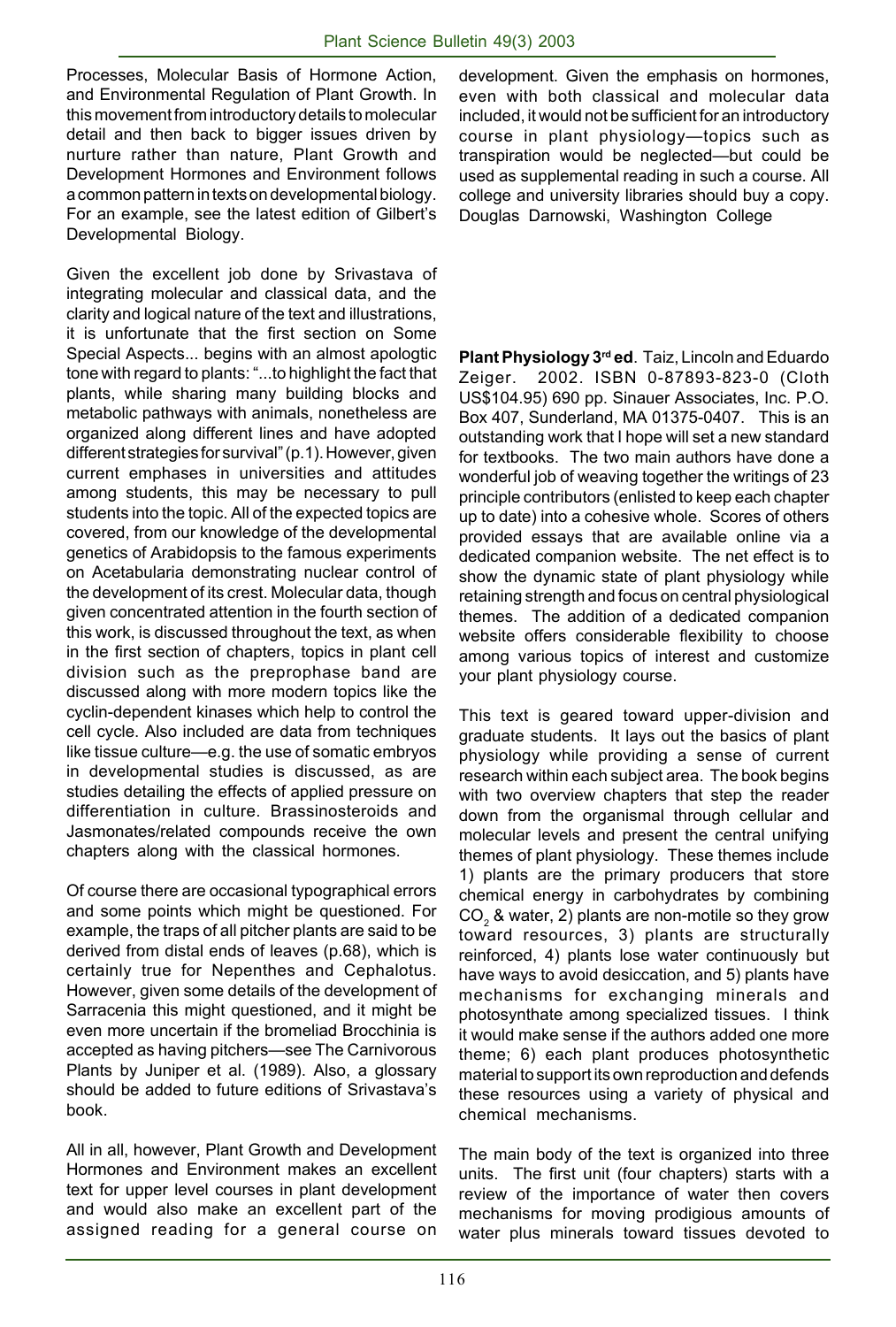harvesting energy. The second unit on biochemistry and metabolism makes up  $\frac{1}{4}$  of the text (seven chapters). There are three chapters on photosynthesis (light reactions, dark/carbon reactions, and physiological & ecological considerations) plus chapters on phloem translocation, energy use & storage, assimilation of mineral nutrients and finally secondary metabolites & defense. In the photosynthesis section, I would like to see a stronger link to environmental variability in light quality and the use of accessory pigments that come into play particularly when red wavelengths are absent (aquatic algae for example). This material could easily be added as an online supplement, which is the beauty of setting up a text in this fashion. The last  $\frac{1}{2}$  of the book (12 chapters) addresses growth and development with chapters on cell walls, development, red & blue light responses, each of the main hormones, regulation of flowering, and wraps up with stress physiology.

The text is very well illustrated and written. Line drawings are beautifully conceived and designed with effective use of color; drawings are often paired with electron micrographs or color photographs. Data charts and graphs generously support the main concepts, and these are often overlaid with line drawings for added emphasis and clarity. Chemical structures are well drawn and used throughout the text. Primary literature is cited extensively and every chapter has a lengthy bibliography based on current primary literature. This text has something for any level of student. The text itself is rigorous but this is just the first layer and the dedicated companion website http:// www.plantphys.net/ adds additional information that can be used to tailor chapters toward particular interests. In fact, two chapters are found only online (in the interest of conserving space). As the authors point out, each edition has gotten progressively larger and had the trend continued the  $3<sup>rd</sup>$  edition would have been nearly 1000 pages. The online material is extensive. Each chapter has online sections called 'topics', 'essays', 'study questions', and additional 'suggested readings'. Topics and essays delve into greater depth on subjects that are mentioned briefly in the text and they provide added depth desirable for more advanced students. Each chapter has from 5-20 study questions that seemed appropriate as a study guide for undergraduates. The suggested readings provide access to books and review articles that would also be useful to

This text is a monumental achievement. It makes for an intense reading experience but there was nothing in it that I didn't like and the online supplemental information can be readily updated and expanded. The 1<sup>st</sup> edition was published in

advanced students.

1991 at 565 pages, edition 2 in 1998 (7 years later and 792 pages) led to this edition in 2002 (4 years and 690 pages plus online supplement). I hope that the effective use of a dedicated online web site helps to alleviate the need for new editions every couple years. This text is great and could easily stand as is for several vears before the  $4<sup>th</sup>$  edition would be desirable. In the near future I would like to see the authors focus on fine tuning the webbased content and testing potential additions that might be incorporated in the  $4<sup>th</sup>$  edition rather than turning immediately to text revision. I hope this idea catches on; Taiz & Zeiger along with Sinauer should be commended for making this leap into combined text and web-based learning. Sinauer offers additional support material for instructors in the form of a CD-ROM with all line art illustrations plus selected photographs. I highly recommend this book for any botanist. - Timothy C. Morton, Biology Department, Ursinus College, Collegeville, PA 19426

**Plant Tissue Culture, 100 Years Since Gottlieb Haberland, M. Laimer, W. Rücker (eds.). 2003. ISBN 3-211-83839-2 (paperback EUR 78.00 or approximately \$80.00) 260 pp. Springer-Verlag KG, Sachsenplatz 4-6, P. O. Box 89, A-1201, Vienna, Austria.** Roger J. Gautheret, who (along with Philip R. White), saw himself for many years as an "arch priest" on the subject of tissue culture (Arditti and Krikorian, 1996) wrote once that "plant tissue culture was made possible by only a few genuine discoveries [which] . . . did not appear suddenly, but after a long and slow journey, unpretentiously covered by pioneers" (Gautheret, 1985). According to him the earliest of these pioneers in the "prehistory" of plant tissue culture was the Frenchman Henri-Louis Duhamel du Monceau (1700-1782) who studied wound healing in trees while also writing about naval architecture (11 volumes) and science and art (18 volumes). In his book *La Physique des Arbres* (1756) Duhamel du Monceau described swelling and the appearance of buds following the removal of bark and cortex from an elm tree (Gautheret, 1985). Gautheret's suggested that this was the first observation of callus formation and "a foreword for the discovery of plant tissue culture." This suggestion is little more than Gallic chauvinism because callus formation on mature trees after wounding bears little if any resemblance to tissue culture (another example of Gautheret's Francocentric approach to the history of this subject is his refusal to credit the American orchid grower, Dr. Gavino Rotor and the German nurseryman, Hans Thomale, both now deceased, with the discovery of orchid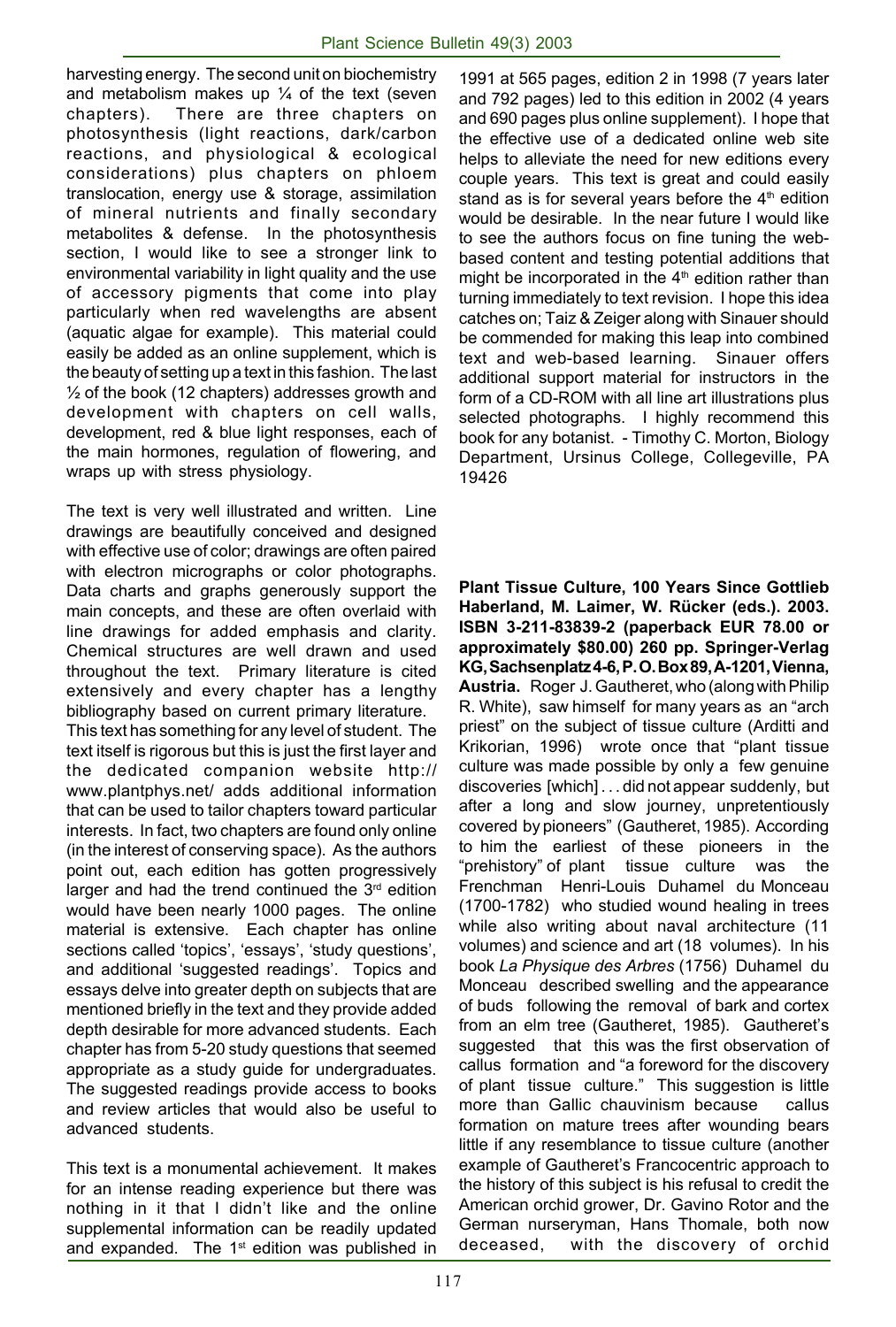micropropagation despite being provided with relevant references; in a letter to JA he simply dismissed Rotor's work as not being relevant and insisted on erroneously crediting his compatriot, Dr. George Morel with the discovery despite clear evidence to the contrary).

In an earlier historical presentation Gautheret was more objective and suggested convincingly that "the history of plant tissue culture begins in 1838- 1839 when M. J. Schleiden . . . and T. Schwann . . . stated the . . . cellular theory and implicitly postulated that the cell [is] totipotent" (Gautheret, 1983). Schwann even suggested that "plants may consist of cells whose capacity for independent life can be clearly demonstrated . . ." (translated from German by Gautheret, 1985). That this is so was demonstrated experimentally and considered theoretically by A. Trécul in 1853, H.Vöchting in 1878, F. Goebel in 1902, J. Sachs between 1880 and 1882, J. Wiesner in 1884 and C. Rechinger in 1893 (for a review see Arditti and Krikorian, 1996). However it was Gottlieb Friedrich Johann Haberlandt (1854-1945) who made the first attempt to culture plant cells.

Haberlandt's first attempt was to culture isolated leaf palisade and mesophyll cells of *Lanium purpureum*, stinging hairs of nettle, *Utrica dioica*, glandular hairs of *Pulmonaria*, stomatal cells of *Fuchsia magellanica* Globosa, pith cells from petioles of *Eichhornia crassipes*, and three monocotyledonous species, *Tradescantia virginiana* (stamen filament hairs), *Ornithogallum umbelatum* (stomatal cells), and *Erythronium descanis* (stomatal cells). He used Julius Sachs's version of Knop's solution (1 g potassium nitrate, 0.5 g calcium sulphate, 0.5 g magnesium sulphate, 5 g calcium phosphate and a trace of ferrous sulfate per liter; still useful at present) and added to it sucrose, glucose, glycerin, asparagine and peptone (except for the glycerin these additives are still being used). In addition, he used light (natural daylight and photoperiods during , April-June and September-November in Germany) and dark culture conditions as well as appropriate temperatures (18-24E C).

As is well known at present Haberlandt was unsuccessful. In retrospect several reasons are responsible for his failure (see excellent discussion by Krikorian and Berquam, on pp. 25-53 of this book). One was his selection of cells which were mature and highly differentiated. The second is a culture medium which was not sterile and lacked substances now known to be required by explants in vitro (many were yet to be discovered at the time). Third, Haberlandt's selection of plants was unfortunate, but he could not have known that at the time. Assertions that Haberlandt's failure was due

to the fact that ". . . he neglected Duhamel's results as well as Vöchting's and Rechinger's experiments . . . and [his] ignorance of the past" (Gautheret, 1985) are unjustified, have no scientific basis, seem unnecessarily harsh, and may be based more on national pride ("Duhamel's results ") than on solid science. He would have failed with most explants (Duhamel's species included) since the vast majority of tissues require richer media and do not grow in contaminated solutions. A more fortunate selection of plants, availability of plat hormones (especially IAA as suggested by Gautheret on page 106 of this book and probably also cytokinins) and a bit of luck may have perhaps led to partial success, but the fact remains that Haberlandt was a pioneer forging new directions, far ahead of his time and working without some the necessary tools which were discovered much later (for example the effects of IAA on cell division became known 31 years after his experiments).

This book celebrates the 100<sup>th</sup> anniversary of Haberlandt's paper. It can be divided in two parts. An interesting and illuminating first part (pages 1- 113) which consists of a reprint (without citation information) of Harberlandt's paper (published in the *Sitzungsberichte der Mathematische-Naturwissentschaftliche Klasse der Kaiserliche Akademie der Wissenschaften Wien* volume 111, No. 1, pages 69-92) together with: 1) an excellent translation and a scholarly essay-appreciation by A. D. Krikorian and D. L. Berquam (taken from the *Botanical Review*, but without citation information), 2) a short biography of Haberlandt, 3) a retrospective on the realization of his vision (which inexplicably and disappointingly ignores seminal and very important work by Ernest Ball and Loo Shih Wei), 4) an historical overview of the culture of isolated mesophyll cells and protoplasts, and 5) yet another historical account by Gautheret; this one is fairer and more balanced.

The second half (pp. 115-260) deals with current applications of tissue culture. The chapter on micropropagation of ornamental plants errs in attributing the first description mass propagation orchids to Georges Morel in 1960 and cites his article on the subject in the *American Orchid Society Bulletin.* Actually this article is little more than a selfserving news release which contains no useful information and may even be misleading. A detailed history of orchid micropropagation is available (Arditti and Krikorian, 1996) and sets the record straight. It was obviously not consulted. Another problem with this article is that it is Eurocentric and ignores the enormous number of plants in general and orchids in particular (Hew, 1994; Ichihashi, 1997a, 1997b) which are produced in Asian micropropagation laboratories.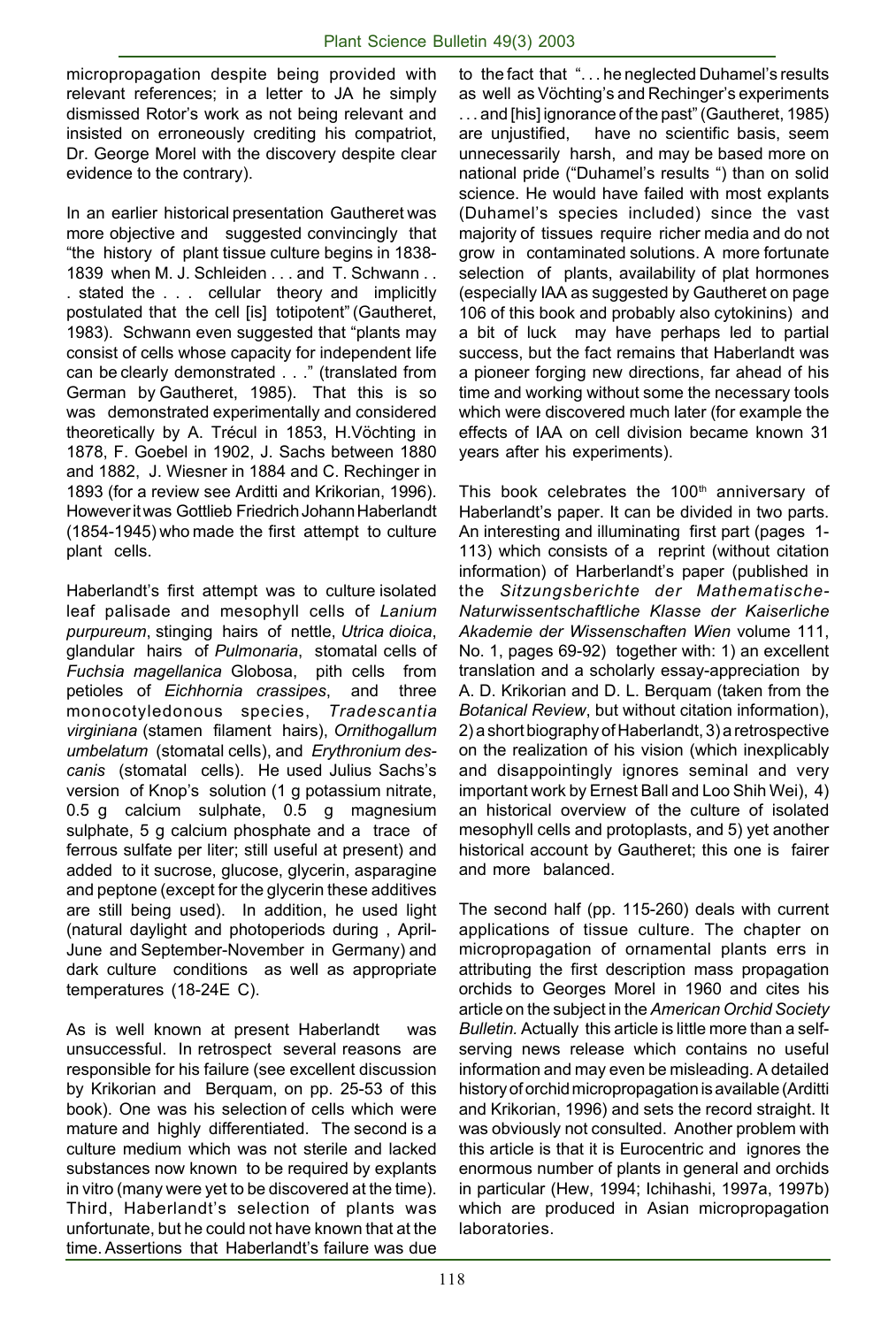A chapter on in vitro conservation is telegraphic and covers only three crops (potatoes, asparagus and chrysanthemum) when many more are being cryopreserved. Again, the authors seem to have taken a primarily Eurocentric view. The chapters on natural products production is also very short and somewhat limited. It presents a table of plantderived drugs used in western medicine and ignores a large body of work on Chinese medicinal plant resources (for a review of work which preceded publication of this book see Nalawade et al., 2003). An eight page chapter on genetic engineering and malnutrition is essentially limited to rice. Three chapters on woody plants and color illustrations conclude the book.

The title of this book is promising and enticing. However only the first part (pp. 1-103) comes close to fulfilling some of the promise, but the rest (Especially pages 115-174) is disappointing. The editing also leaves some to be desired. On the whole the book is a mixed bag. Haberlandt, tissue culture and micropropagation deserve considerably more and much better, especially at \$80 for 260 paperback which carries advertizing. - Joseph Arditti, Professor Emeritus, Department of Developmental and Cell Biology, University of California, Irvine and Tim Wing Yam, Singapore Botanic Gardens, Cluny Road Singapore.

#### Literature Cited

Arditti J., and A. D. Krikorian. 1996. Orchid micropropagation: the path from laboratory to commercialization and an account of several unappreciated investigators. *Botanical Journal of the Linnean Society* (London) 122: 183-241.

Gautheret, R. J. 1983. Plant tissue culture: A history. *Botanical Magazine*, Tokyo 96: 393-410.

Gautheret, R. J. 1985. History of plant tissue culture andcell culture: A personal account. Pages 1-59 in I. K.Vasil (ed.), *Cell culture and somatic cell genetics of plants*, Vol. 2. Academic Press, New York.

Hew, C. S. 1994. Orchid cut-flower production in ASEAN countries. Pages 363-413 in J. Arditti (ed.), *Orchid Biology reviews and perspectives*, vol. VI. John Wiley and Sons, New York.

Ichihashi, S. 1997a. Orchid production and research. Pages 171-212 in J. Arditti and A. M. Pridgeon (ed.), *Orchid Biology reviews and perspectives*, vol. VII. Kluwer Academic Publishers, Dordrecht.

Ichihashi, S. 1997a. Research on micropropagation of Cymbidium, nobile type Dendrobium, and Phalaenopsis in Japan. Pages 285-316 in J. Arditti and A. M. Pridgeon (ed.), *Orchid Biology reviews and perspectives*, vol. VII. Kluwer Academic Publishers, Dordrecht.

Nalawade, S. M., A. P. Sagaea, C.-Y. Lee, C.-L. Kao, and H.-S. Tsay. 2003. Studies on tissue culture of Chinese medicinal plant resources in Taiwan and their sustainable utilization. *Botanical Bulletin of Academia Sinica* (Taiwan) 44: 79-98.

**Willows: The Genus Salix.** Newsholme, Christopher. 2002. ISBN 0-88192-565-9 (First paperback dition). 224 pages, 65 color plates, 159 line drawings (US\$19.95). Timber Press, Inc. Portland, Oregon. This is a reprint of the 1992 hardcover edition that offers a comprehensive survey of the species, varieties and hybrids of willow for their ornamental value. There are seven chapters with line drawings interspersed within the text; color photographs make up the middle section of the book. The glossary has 157 words and there are 41 references in the bibliography. A general index completes the volume.

Chapters 1, 2 and 3 present a breadth of interesting topics on willow including origin, distribution, uses, classification, morphological characteristics, hybridization, field identification, attractive features, adaptability, propagation, spacing, planting, pruning, maintenance, intercropping, and site selection. These chapters have been written in a very easy to understand way and are not filled with a lot of jargons. Readers who are not familiar with the literatures on willow will surely find these chapters as eye opener about the plants' incredible versatility, significance and potential.

Chapters 4, 5, 6 and 7 provide alphabetical listings and morphological descriptions of the willow species, varieties and hybrids, which the author subdivided based on their suitability for large, small, rock, or sink gardens. This scheme makes sense because the size of the plant usually dictates what garden or where in a garden it is to be placed. However, the author also recognizes that some species recommended for large gardens are equally suitable for use in smaller gardens. It has also been emphasized that the ultimate size of the plant is controlled not by one factor but several including the type of species, soil, and local conditions. The presentation used in these four chapters is quite typical of a field guide, i.e., with extensive morphological descriptions, occurrences, and supplemental notes. Landscapers and gardeners will find these four chapters helpful in identification and guiding them as to what species, varieties or hybrids to plant in a particular site. Scientists will also benefit from the wealth of taxonomic descriptions, among others.

The line drawings are well done and show impressive details. The color photographs are mostly of high contrast and quality. In most part, the author achieved his goal in making this book useful to both gardeners and botanists. However, I cannot help but point out some of the inadequacies, errors, and inconsistencies in concepts and presentations. It shows that the book suffered from insufficient editorial empowerment. The following are some examples that can be dealt with in the next edition.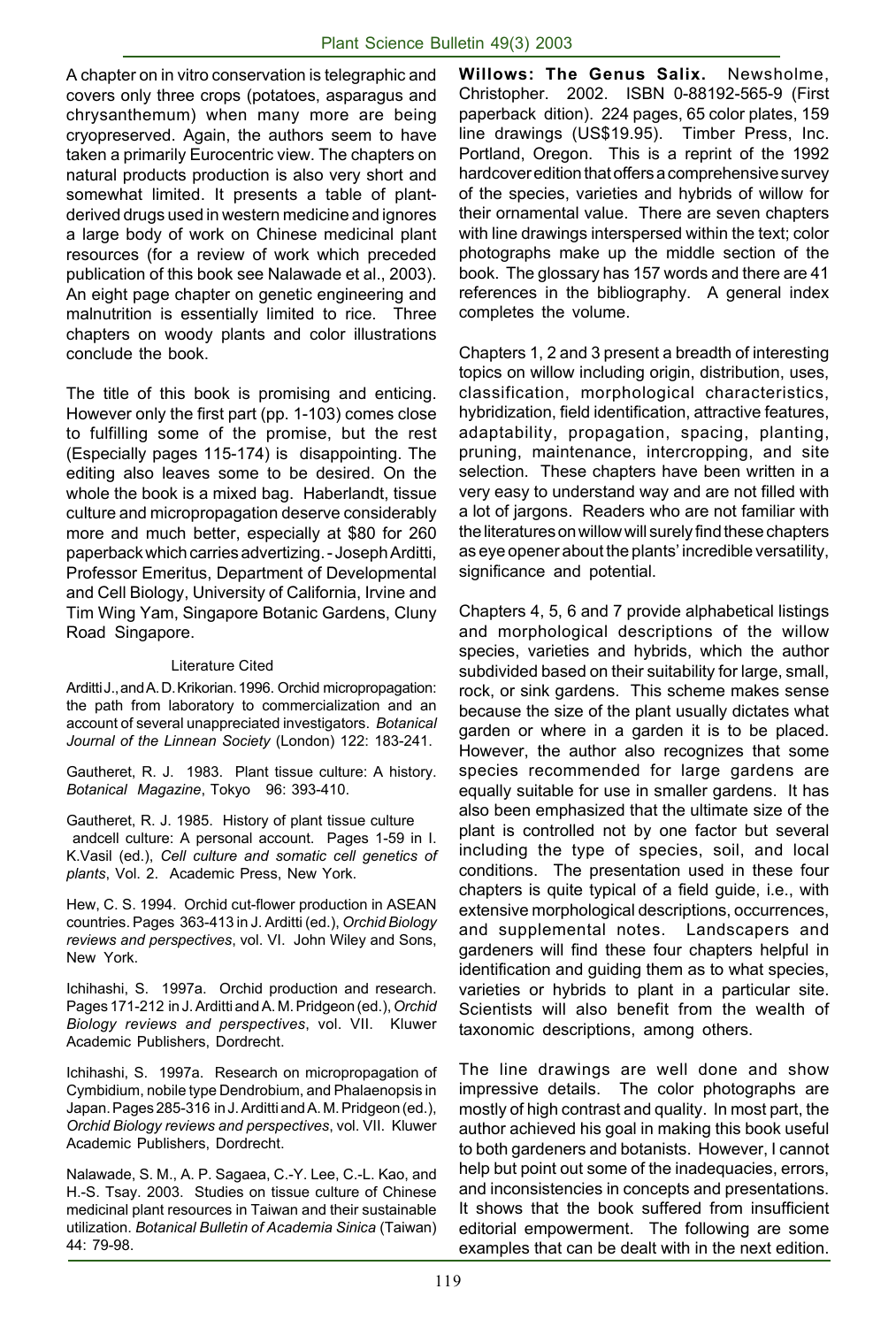1. The author referred to the angiosperms as the earliest known flowering plants. The statement is not correct since the angiosperms are the only flowering plants. Two willow species were mentioned to be represented in the fossil record dating back to the Cretaceous. This is a very strong claim that needs to be substantiated or restated. As far as I am aware of, the earliest fossils credibly considered representing the genus *Salix* were from Eocene (see Cronquist, 1993). On the other hand, it is confusing if the author is referring to the angiosperms or willows as having a Cretaceous origin. 2. A table was presented that listed several primitive and advanced features of *Salix*. In spite of the many interesting information in the table, no discussion was made except to mention the subtropical origin of willow. 3. The context in which "North America" is used is erroneous. In several parts, it appears that the author was referring only to the United States as North America, whereas in other parts, it refers both to the United States and Canada. Mexico belongs to North America and this was not at all implied. 4. The diagram presented in Figure 6 was claimed to show a cross-section, but it appears more like a longitudinal view of the male and female catkins. 5. Willow is a difficult species to identify and so there are varied reports on how many species are available. A brief literature search would reveal this (Krüssmann 1986, Rehder 1990, and Judd et al. 1999 mention that there are about 500, 300 and 350 species, respectively). Newsholme claims that there are 400 species, but only describes much less than that. What is the basis or source of the 400 species? I tried counting and differentiating the species, varieties and hybrids but gave up in coming up with an accurate number because of the many inconsistencies in writing format or presentations (e.g., some synonymous taxa are presented as if they are different species, some hybrids and varieties are presented as species, common names and varieties are written in the same manner, etc.). 6. The numbering of figures of line drawings is confusing with some species lumped together in one figure and then separated by roman numerals (e.g., 8i, 8ii, 54i, 54ii, etc.). Therefore, some of these are not figures but plates. On the other hand, how many figures are there really? Also, the color illustrations were referred to as plates, but as far as I am aware of, plates are collage of figures which is not the case in this book. 7. Some of the color photographs are not shown in their correct orientation – they are either upside down (e.g., Plates 41 and 44) or turned horizontally (e.g., Plate 63). It is difficult to interpret and appreciate them the way they are laid out. 8. The caption for Plate 30 states that the red anthers subsequently turn yellow (or bright-orange anthers becoming golden-yellow in Plate 51). It is amazing to observe that some plant organs can change color, but this is not the case in willow

anthers. The yellow color is due to pollen grains which are being released through the opening of the red colored anther walls. 9. The lack of a taxonomic key definitely limits the utilization of this book. The comprehensive list of species and extensive morphological descriptions could have been highlighted with an identification key to, at least, the commonly known species. I realize that this is a difficult and an enormous task, but its contribution will be invaluable and immense. Subdividing willow species into groups and sections was a good start. 10. The number of references cited is very limited compared to what is available out there. There are many claims made in this book that should have been substantiated with references.

In spite of the shortcomings of this book, the beautiful illustrations, extensive plant descriptions, and comprehensive worldwide list of willow species, varieties and hybrids make it still the most useful reference material in the subject. Danilo D. Fernando, Department of Environmental and Forest Biology, SUNY-ESF, Syracuse, NY 13210.

#### References:

Cronquist A. 1993. *An Integrated System of Classification of Flowering Plants*. Columbia University Press, NY. Judd WS, Campbell CS, Kellogg EA and Stevens PF. 1999. *Plant Systematics: A Phylogenetic Approach*. Sinauer Associates, Inc. Sunderland, MA.

Krüssmann G. 1986. *Manual of Cultivated Broad-Leaved Trees and Shrubs.* Volume III. Timber Press, Inc., Portland, OR.

Rehder A. 1990. *Manual of Cultivated Trees and Shrubs.* Dioscorides Press, Portland, OR.

**The Names of Plants**, Third Edition, by David Gledhill, aims to provide an explanation of naming plants, why it is important and why naming is done in the official fashion, as well as a glossary of many common roots and epithets. While this might sound like an uninspiring topic since many readers of the Bulletin will have heard and or taught about many, many times, Gledhill does a very fine job. This third revision includes

discussion of issues in naming resulting from recent advances in the non-traditional, non-Mendelian manipulation of plants.

This book opens with a chapter titled "The nature of the problem" begins to establish the importance of naming by eloquently describing where the need for names begins: "Man's highly developed constructive curiosity and his capacity for communications are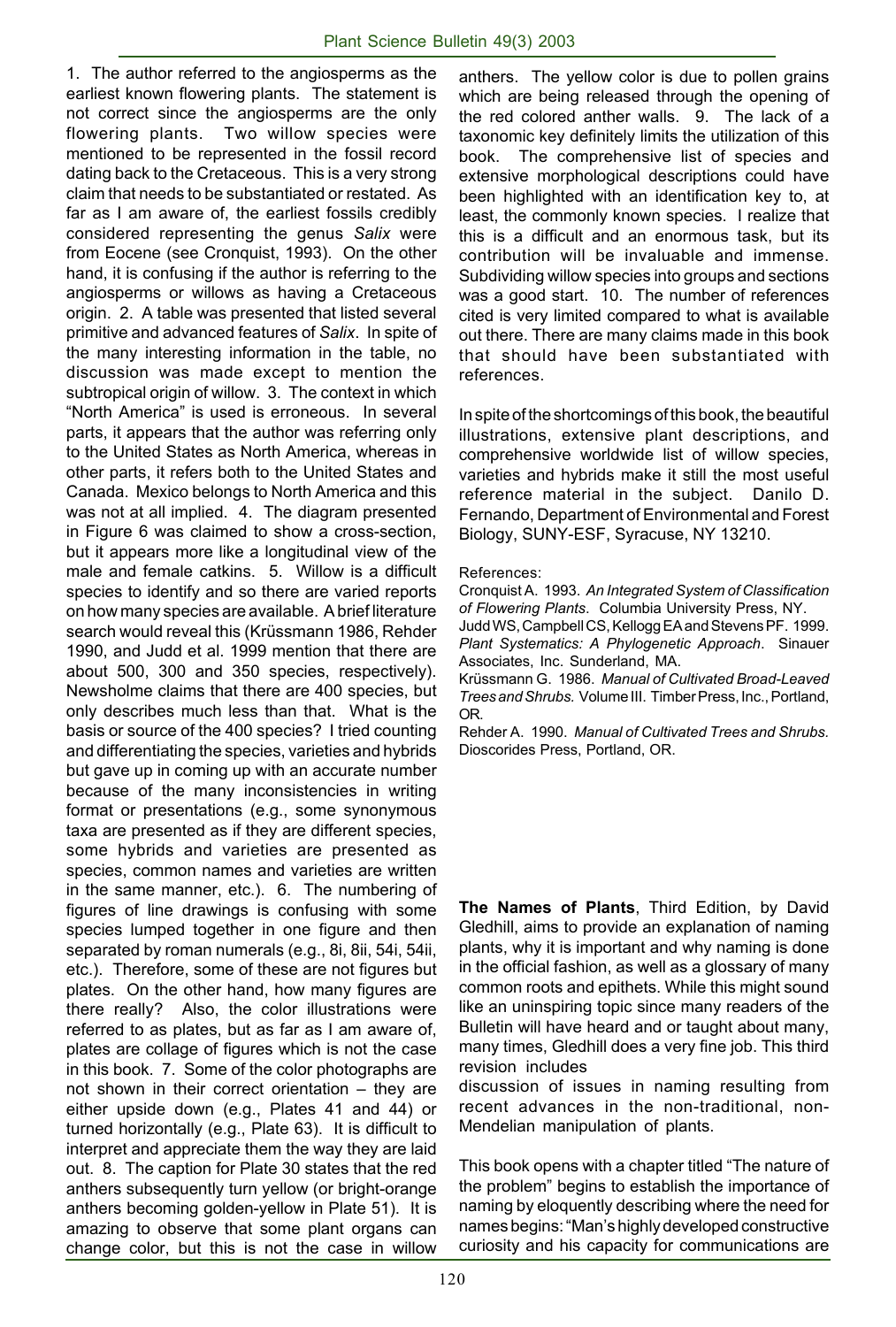two of the attributes distinguishing him from all other animals." Gledhill maintains this type of simple but high-sounding tone throughout—a tone accessible to undergraduates but stirring to those well versed in the names of plants. This same chapter contains a concise but thorough review of important figures in the history of botany, starting with Aristotle and Theophrastus and moving to the present, touching on the value of binomials and elucidating some of the pre-Linnaean use of binomials.

In the next chapter, the author then turns to the rules of botanical nomenclature for various taxonomic levels, with sections on families, genera, and species. Throughout, copious examples illustrate the various principles of naming which are described, and the basic principles of botanical Latin are discussed. The author provides helpful tables including the various endings of botanical Latin nouns as well as carefully explaining the use of various cases in the main text. Gledhill presents examples which help to put a human face on what sounds initially like a dry field in science."If all specific names were constructed in the arbitrary manner used by M. Adanson (1727-1806), there would have been no enquiries of the author and this book would not have been written. In fact, the etymology of plant names is a rich store of historical interest and conceals many aspects of humanity ranging from the sarcasm of some authors to the humour of others" (p.32).

This is followed by the final chapter of the main text in which the International Code of Nomenclature for Cultivated Plants is discussed along with various issues arising from new technologies. A short introduction to botanical terminology and the glossary then leads to the glossary, which forms the majority of the pages in The Names of Plants. The several hundred pages of the glossary, not intended to be exhaustive, nevertheless provide many helpful definitions of words from botanical Latin with explanations of their origins where useful, including Greek transliterations for some.

Who should purchase The Names of Plants? Certainly most if not all working botanists will find it of help, if for no other purpose than for answering those questions which are frequently asked by nonbotanists about the names of plants. It would be quite appropriate reading for students in introductory courses-even in General Biology, for explaining the history and workings of scientific names which sadly remains a real mystery to so many current students. Further, all college and university libraries should have a copy in their reference collections as well as in general circulation. – Douglas Darnowski, Washington College.

# **Books Received**

If you would like to review a book or books for PSB, contact the Editor, stating the book of interest and the date by which it would be reviewed (1 February, 1 May, 1 August or 1 November). Send E-mail to sundberm@emporia.edu, call or write as soon as you notice the book of interest in this list because they go quickly! Ed.

**Advances in Pectin and Pectinase Research.** Voragen, Fons, Henk Schols and Richard Visser (eds). 2003. ISBN 1-4020-1144-X (Cloth US\$142.00) 504 pp. Kluwer Academic Publishers B.V. P.O. Box 989, 3300 AZ Dordrecht, The Netherlands.

**Arthropods of Tropical Forests: Spatiotemporal Dynamics and Resource Use in the Canopy.** Basset, Yves, Vojtech Novotny, Scott E. Miller, and Roger L. Kitching (eds). 2003. ISBN 0- 521-82000-6 (Cloth US\$110.00) 474 pp. Cambridge University Press, 40 W. 20<sup>th</sup> St., New York, NY 10011-4211.

**Atlas of the Vascular Plants of Texas.** Turner, B.L., H. Nichols, G. Denny, and O. Doron. 2003. **Volume (1) Dicots.** ISBN 1-889878-08-1 (Paper US\$50) 648 pp. **Volume (2) Monocots, Ferns, Gymnosperms.** ISBN 1-889878-09-X (Paper US\$40) 240 pp. Botanical Research Institute of Texas, 509 Pecan Street, Fort Worth, TX 76102-4060.

**A Checklist of the Trees, Shrubs, Herbs, and Climbers of Myanmar.** Kress, W. John, Robert A. DeFilipps, Ellen Farr and Daw Yin Yin Kyi. 2003. ISSN 0097-1618 (Paper) 590 pp. Department of Systematic Biology - Botany, MRC 166, P.O. Box 37012. National Museum of Natural History, Washington, DC, 20013-7012.

**Chinese Medicinal Herbs: A Modern Edition of a Classic Sixteenth-Century Manual.** Shih-Chen, Li, Porter Smith and C.a. Stuart (eds). 2003. ISBN0- 486-42801-X (Paper US\$21.95) 508pp. Dover Publications, 31 East 2nd Street, Mineola, New York 11501.

**A Color Handbook of Biological Control in Plant Protection.** Helyer, Beil, Kevin Brown, and Nigel D. Cattlin. 2003. ISBN 0-88192-599-3 (Cloth US\$39.95) 126 pp. Timber Press, 133 S.W. Second Avenue, Suite 450. Portland, OR 97204-3527.

**Concise Encyclopedia of Temperate Tree Fruit.** Baugher, Tara Auxt and Suman Singha (eds). 2003.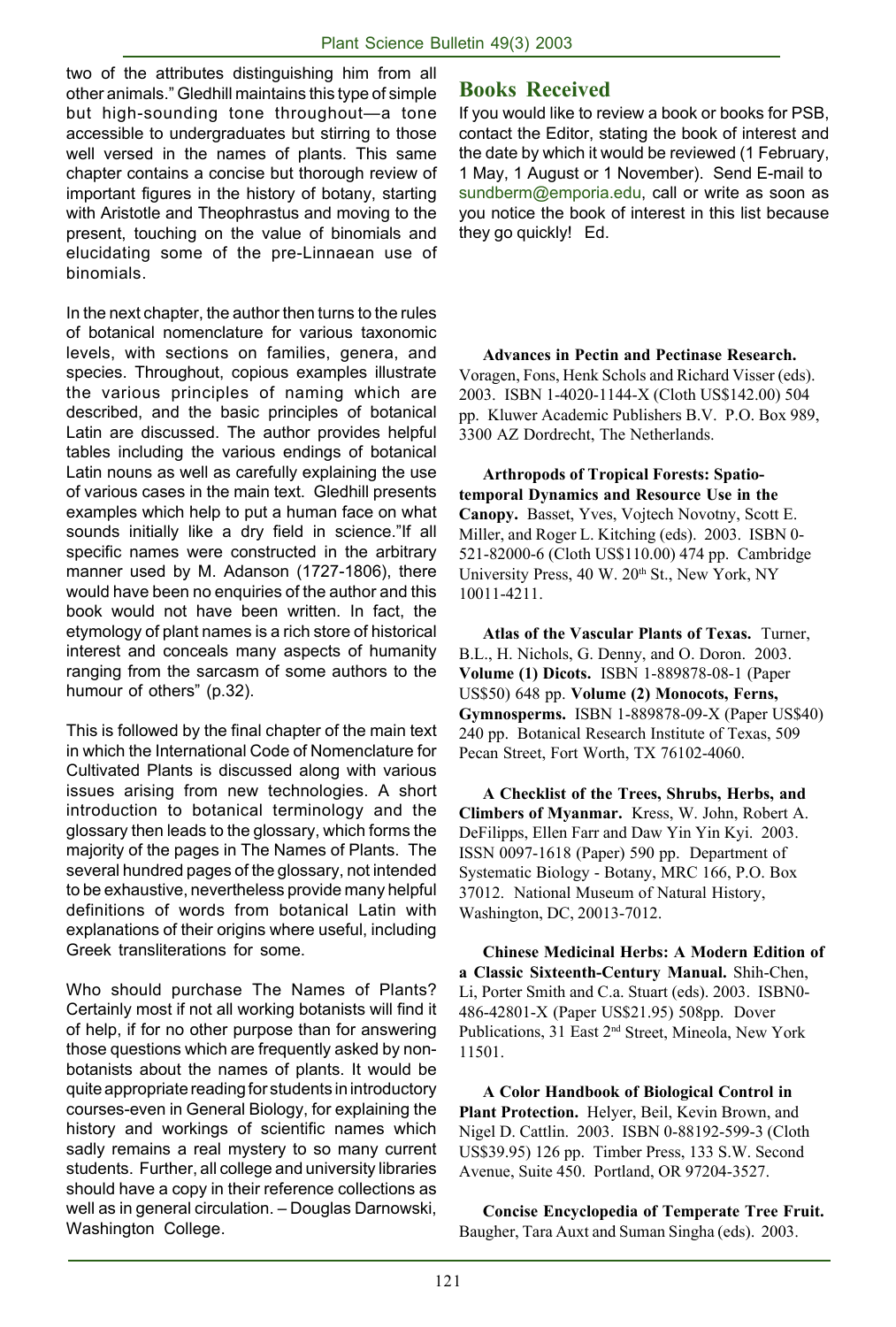ISBN 1-56022-941-1 (Paper US\$39.95). 388 pp. Food Products Press, 10 Alice Street, Binghamton, NY 13904-1580.

**Consumer-Resource Dynamics.** Murdoch, William W., Cheryl J. Briggs, and Roger M. Nisbet. 2003. ISBN 0-691-00657-1 (Paper US\$35.00) 456 pp. Princeton University Press, 41 William Street, Princeton, NJ, 08540.

**Crop Production in Saline Environments: Global and Integrative Perspectives.** Goyal, Sham S., Surinder K. Sharma, and D. William Rains. 2003. ISBN 1-56022-097-X (Paper US\$69.95) 427 pp. Food Products Press, 10 Alice Street, Binghamton, NY 13904-1580.

**Encyclopedic Dictionary of Plant Breeding and Related Subjects.** Schlegel, Rolf H.J. 2003. ISBN 1- 56022-950-0 (Cloth US\$89.50) 563 pp. Food Products Press, 10 Alice Street, Binghamton, NY 13904-1580.

**Essays on William Chambers Coker, Passionate Botanist.** Joslin, Mary Coker. 2003. ISBN 0- 9721600-0-0 (Cloth US\$) 197 pp. University of North Carolina at Chapel Hill Library and Botanical Garden Foundation, c/o North Carolina Botanical Garden, CB#3375, University of North Carolina at Chapel Hill, Chapel Hill, NC 27599-3375.

**Flora of North America. Volume 25, Magnoliophyta: Commelinidae (in part): Poaceae, part 2.** Flora of North America Committee. 2003. ISBN 0-19-516748-1 (Cloth US\$120.00). 814 pp. Oxford University Press, 198 Madison Ave., New York, NY 10016-4314.

**Handbook of Formulas and Software for Plant Geneticists and Breeders.** Kang, Manjit S. (ed.) 2003. ISBN 1-56022-949-7 (Paper US\$39.95) 348 pp. Food Products Press, 10 Alice Street, Binghamton, NY 13904-1580.

**Historical Biogeography: An Introduction.** Crisci, Jorge V. Liliana Katinas, and Paula Posadas. 2003. ISBN 0-674-01059-0. (Cloth US\$45.00) 250 pp. Harvard University Press, 79 Garden Street, Cambridge, MA 02138.

**Horticulture as Therapy: Principles and Practice.** Simson, Sharon P. and Martha C. Straus. 2003. ISBN 1-56022-279-4. (Paper US\$49.95) 478 pp Food Products Press, 10 Alice Street, Binghamton, NY 13904-1580.

**Introduction to California Mountain Wildflowers, Revised Edition.** Munz, Philip. Edited by Lake, Dianne and Phyllis M. Faber. 2003. ISBN 0-52023637-8 (Paper US\$16.95) 154 pp. University of California Press, 2120 Berkeley Way, Berkeley, CA 94720.

**Introduction to California Plant Life, Revised Edition.** Ornduff, Robert, Phyllis M. Faber, and Todd Keeler-Wolf. 2003. ISBN 0-520-23704-8 (Paper US\$16.95) 341 pp. University of California Press, 2120 Berkeley Way, Berkeley, CA 94720.

**Introduction to the Shore Wildflowers of California, Oregon, and Washington Revised Edition.** Munz, Philip A. Edited by Lake, Dianne and Phyllis M. Faber. 2003. ISBN 0-520-23639-4 (Paper US\$16.95) 256 pp. University of California Press, 2120 Berkeley Way, Berkeley, CA 94720.

**Introduction to Trees of the San Francisco Bay Region.** Keator, Glenn. 2003. ISBN 0-520-23007-8 (Paper US\$14.95) 264 pp. University of California Press, 2120 Berkeley Way, Berkeley, CA 94720.

**Keywords & Concepts in Evolutionary Developmental Biology.** Hall, Brian K and Wendy M. Olson. 2003. ISBN 0-674-0094-5 (Cloth US\$59.95) 476 pp. Harvard University Press, 79 Garden Street, Cambridge, MA 02138.

**Maya Medicine: Traditional Healing in Yucatán.** Kunow, Mairanna Appel. 2003. ISBN 0- 8263-2864-4 (Cloth US\$29.95) 160 pp. University of New Mexico Press, 1720 Lomas Boulevard NE, Albuquerque, NM 87131-1591.

**Methods for Risk Assessment of Transgenic Plants: IV Biodiversity and Biotechnology.** Ammann, Klaus, Yolande Jacot and Richard Braun (eds). 2003. ISBN 3-7643-6657-5 (Cloth EUR 68.00) 196 pp. Birkhäuser Verlag AG, Viaduktstrasse 42, CH-4051, Basel, Switzerland.

**Multivariate Analysis of Ecological Data using CANOCO.** Lepš, Jan and Petr Šmilauer. 2003. ISBN 0-521-89108-6 (Paper US\$42.00) 269 pp. Cambridge University Press, 40 West 20<sup>th</sup> St., New York, NY 10011-4211.

**Native Plants for High-Elevation Western Gardens.** Busco, Janice and Nancy R. Morin. 2003. ISBN 1-55591-475-6 (Paper US\$29.95) 368 pp. Fulcrum Publishing, 16100 Table Mountain Parkway, Suite 300, Golden, CO 80403.

**Natural Growth Inhibitors and Phytohormones in Plants and Environment.** Kefeli, Valentine I. and Maria V. Kalevitch. 2003. ISBN 1-4020-1069-9. (Cloth US\$118.00) 323 pp. Kluwer Academic Publishers B.V. P.O. Box 989, 3300 AZ Dordrecht, The Netherlands.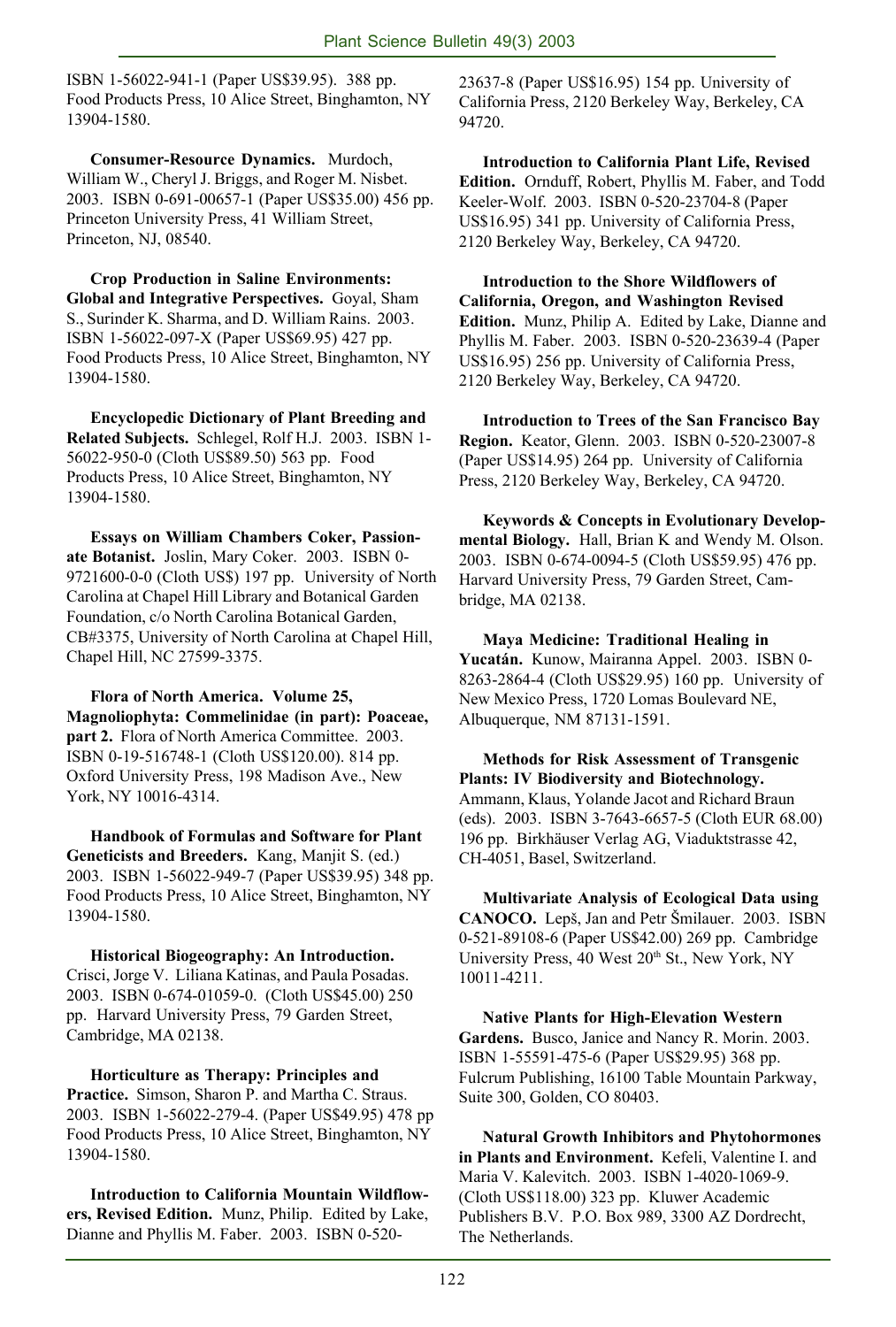**Pests of the Native California Conifers.** Wood, Davide L., Thomas W. Koerber, Robert F. Scharpf, and Andrew J. Storer. 2003. ISBN 0-520-23329-8 (Paper US\$19.98) 232 pp. University of California Press, 2120 Berkeley Way, Berkeley, CA 94720.

**Photobiology of Higher Plants.** McDonald, Maurice S. 2003. ISBN 0-470-85523-1 (Paper US\$ 55.00) 354 pp. John Wiley & Sons Ltd, The Atrium, Southern Gate, Chichester, West Sussex PO19 8SQ, England.

**Plant Derived Antimycotics: Current Trends and Future Prospects.** Rai, M.K. and Donatella Mares (eds) 2003. ISBN 1-56022-927-6 (Paper US\$69.95) 588 pp. Food Products Press, 10 Alice Street, Binghamton, NY 13904-1580.

**Plants of the San Francisco Bay Region: Mendocino to Monterey.** Beidleman, Linda H. and Eugene N. Kozloff. 2003. ISBN 0-520-23172-4 (Paper US\$29.95) 584pp. University of California Press, 2120 Berkeley Way, Berkeley, CA 94720.

**Primary Succession and Ecosystem Rehabilitation.** Walker, Lawrence R. and Roger del Moral. 2003. ISBN 0-521-52954-9 (Paper US\$50.00) 442 pp. Cambridge University Press, 40 W. 20<sup>th</sup> St., New York, NY 10011-4211.

**Primula.** Richards, John. 2003. ISBN 0-88192- 580-2 (Cloth US\$39.95) 386 pp. Timber Press, 133 S.W. Second Avenue, Suite 450. Portland, OR 97204- 3527.

**Pteridology in the New Millennium.** Chandra, Subhash and Mrittunjai Srivastava (eds.) 2003. ISBN 1-4020-1128-8 (Cloth USD \$181.00) 520 pp. Kluwer Academic Publishers B.V. P.O. Box 989, 3300 AZ Dordrecht, The Netherlands.

**Pulmonaria and the Borage Family**. Bennett, Masha. 2003. ISBN 0-88192-589-6 (Cloth US\$39.95) 240 pp. Timber Press, 133 S.W. Second Avenue, Suite 450. Portland, OR 97204-3527.

**Slipper Orchids of Vietnam: With an Introduction to the Flora of Vietnam.** Averyanov, Leonid, Phillip Cribb, Phan Ke Loc, Nguyen Tien Hiep. 2003. ISBN 0-88192-592-6 (Cloth US\$49.95) 327 pp. Timber Press, 133 S.W. Second Avenue, Suite 450. Portland, OR 97204-3527.

**So You Want to Start a Nursery.** Avent, Tony. 2003. ISBN 0-88192-584-5 (Cloth US\$24.95) 340 pp. Timber Press, 133 S.W. Second Avenue, Suite 450. Portland, OR 97204-3527.

**Specialty Cut Flowers: The Production of Annuals, Perennials, Bulbs, and Woody Plants for Fresh and Dried Cut Flowers, 2nd ed.** Armitage, Allan M. and Judy M. Laushman. 2003. ISBN 0- 88192-579-9 (Cloth US\$39.95) 636 pp. Timber Press, 133 S.W. Second Avenue, Suite 450. Portland, OR 97204-3527.

**Weed Ecology in Natural and Agricultural Systems**. Booth, B.D., S.D. Murphy and C.J. Swanton. 2003. ISBN 0-85199-528-4 (Paper US\$60.00) 303 pp. CABI Publishing, 44 Brattle Street, 4<sup>th</sup> Floor, Cambridge, MA 02138.

# **BSA Contact Information**

All inquiries for the BSA Business Office should be directed to:

 Executive Director: William Dahl and / or Administrative Coordinator: Wanda Lovan

 BSA Business Office Botanical Society of America, Inc. 4474 Castleman Avenue P.O. Box 299 St. Louis, MO 63166-0299

 Voice: 314-577-9566 FAX: 314-577-9515 E-mail: bsa-manager@botany.org Office hours are 7:30 am to 4:30 pm Central Time http://www.botany.org/

President (from August 1): Linda E. Graham <lkgraham@facstaff.wisc.edu>

All inquiries about the Botany 2004 meeting (and any other future meeting) should be directed to:

 Mrs. Johanne Stogran, Meetings Manager. Email: johanne@botany.org or meetings@botany.org Voice: 614-292-3519 Fax: 614-247-6444 http://www.botanyconference.org/